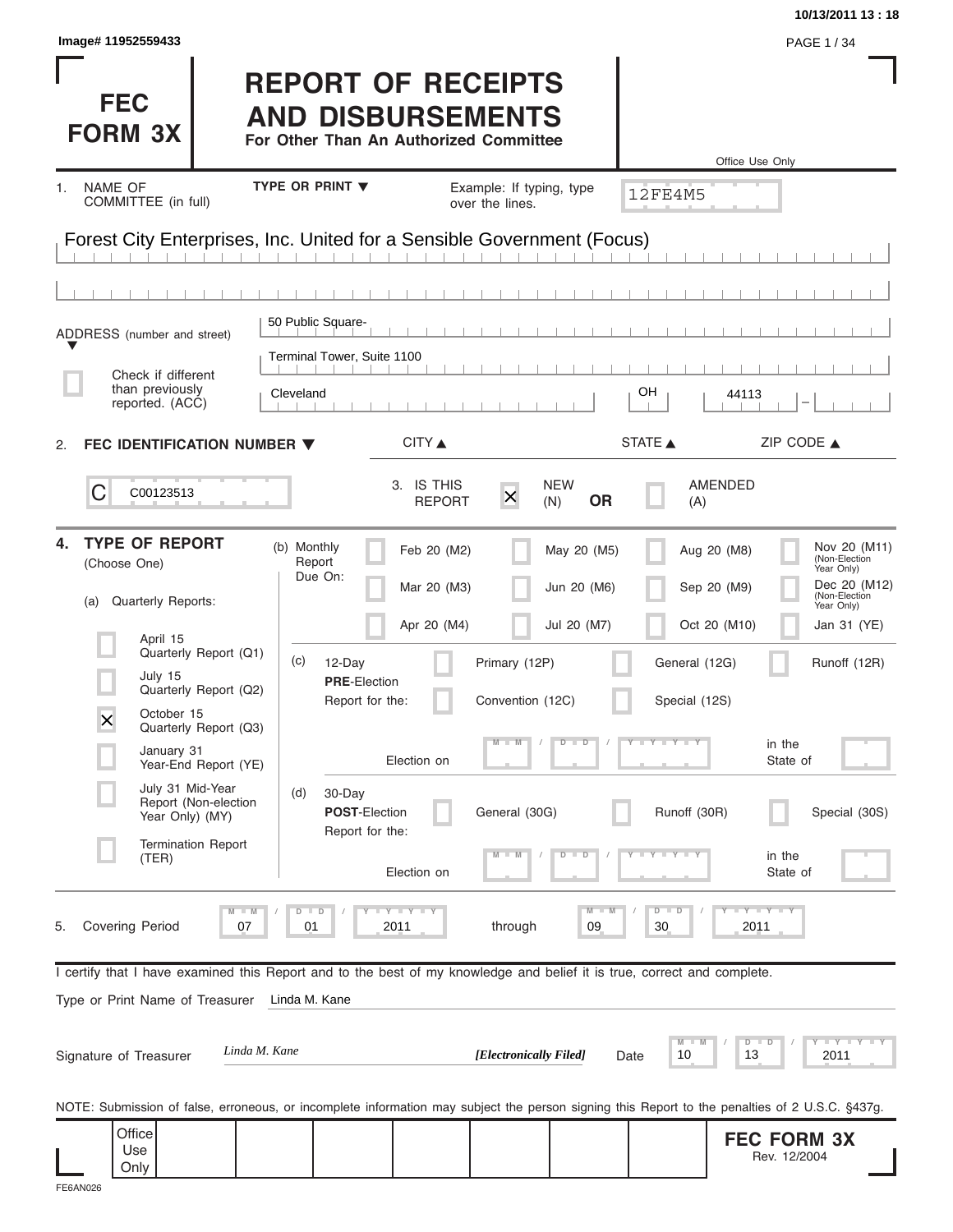#### **SUMMARY PAGE OF RECEIPTS AND DISBURSEMENTS**

|    | Image# 11952559434                                                                                    |                                                                        |                                                 |
|----|-------------------------------------------------------------------------------------------------------|------------------------------------------------------------------------|-------------------------------------------------|
|    | FEC Form 3X (Rev. 02/2003)                                                                            | <b>SUMMARY PAGE</b><br>OF RECEIPTS AND DISBURSEMENTS                   | Page 2                                          |
|    | Write or Type Committee Name                                                                          |                                                                        |                                                 |
|    |                                                                                                       | Forest City Enterprises, Inc. United for a Sensible Government (Focus) |                                                 |
|    | Report Covering the Period:<br>From:                                                                  | 07<br>01<br>2011<br>To:                                                | 30<br>09<br>2011                                |
|    |                                                                                                       | <b>COLUMN A</b><br><b>This Period</b>                                  | <b>COLUMN B</b><br><b>Calendar Year-to-Date</b> |
| 6. | Cash on Hand<br>(a)<br>$-\gamma$<br>January 1,<br>2011                                                |                                                                        | 133983.30                                       |
|    | Cash on Hand at<br>(b)<br>Beginning of Reporting Period                                               | 133841.82                                                              |                                                 |
|    | Total Receipts (from Line 19)<br>(c)                                                                  | 63320.81                                                               | 89679.33                                        |
|    | Subtotal (add Lines 6(b) and<br>(d)<br>6(c) for Column A and Lines<br>$6(a)$ and $6(c)$ for Column B) | 197162.63                                                              | 223662.63                                       |
| 7. | Total Disbursements (from Line 31)                                                                    | 16500.00                                                               | 43000.00                                        |
| 8. | Cash on Hand at Close of<br><b>Reporting Period</b><br>(subtract Line $7$ from Line $6(d)$ )          | 180662.63                                                              | 180662.63                                       |
| 9. | Debts and Obligations Owed TO<br>the Committee (Itemize all on<br>Schedule C and/or Schedule D)       | 0.00                                                                   |                                                 |
|    | 10. Debts and Obligations Owed BY<br>the Committee (Itemize all on<br>Schedule C and/or Schedule D)   | 0.00                                                                   |                                                 |

This committee has qualified as a multicandidate committee. (see FEC FORM 1M)

#### **For further information contact:**

Federal Election Commission 999 E Street, NW Washington, DC 20463

Toll Free 800-424-9530 Local 202-694-1100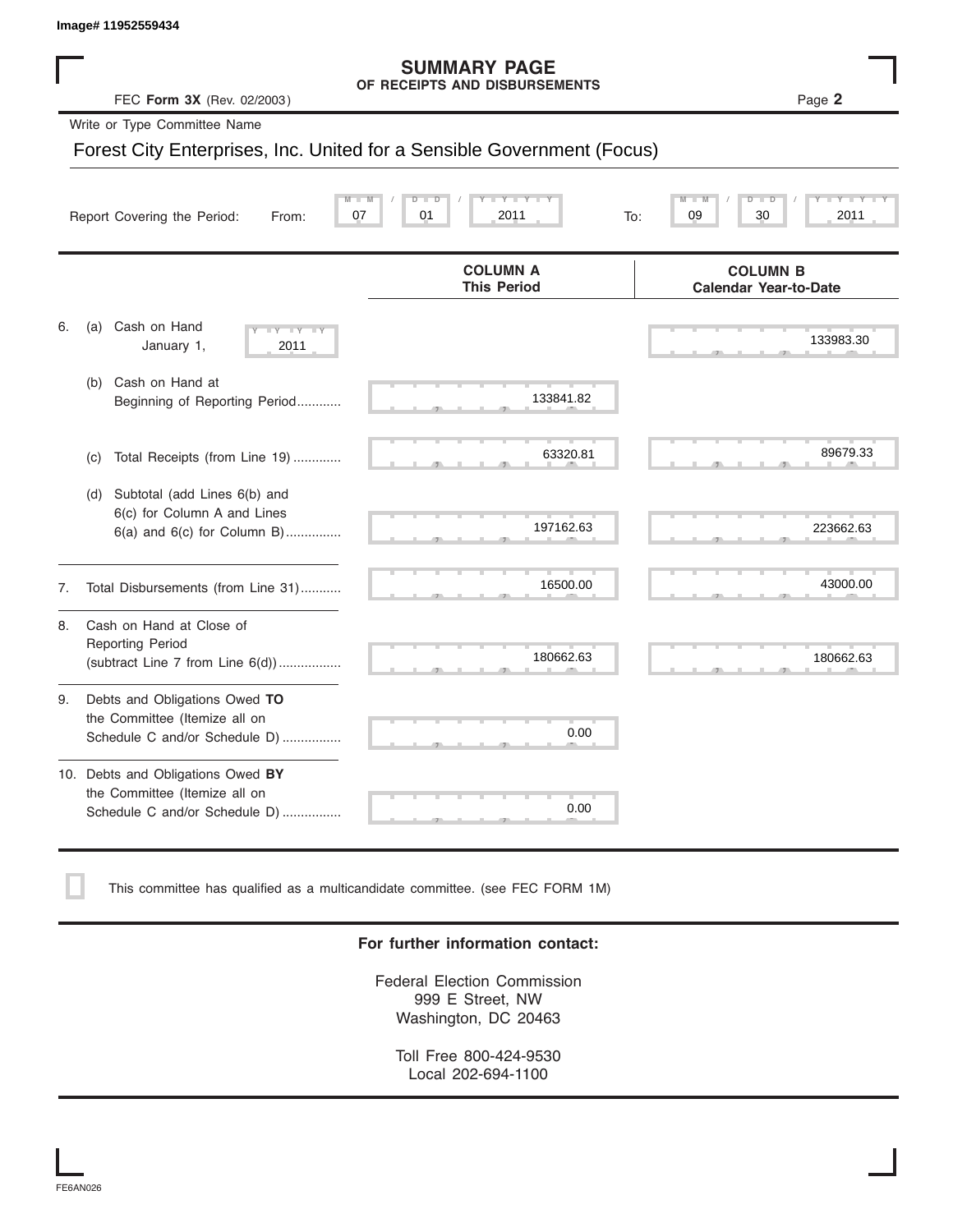|  | Image# 11952559435 |  |
|--|--------------------|--|
|--|--------------------|--|

#### **DETAILED SUMMARY PAGE**

|                                                                        |               | <b>DETAILED SUMMARY PAGE</b>                |     |                                                 |                 |
|------------------------------------------------------------------------|---------------|---------------------------------------------|-----|-------------------------------------------------|-----------------|
| FEC Form 3X (Rev. 06/2004)                                             |               | of Receipts                                 |     |                                                 | Page 3          |
| Write or Type Committee Name                                           |               |                                             |     |                                                 |                 |
| Forest City Enterprises, Inc. United for a Sensible Government (Focus) |               |                                             |     |                                                 |                 |
|                                                                        |               |                                             |     |                                                 |                 |
| Report Covering the Period:<br>07<br>From:                             | $D$ $D$<br>01 | <b>LY LY LY</b><br>2011                     | To: | $M - M$<br>D<br>ъ<br>30<br>09                   | Y I Y I<br>2011 |
| I. Receipts                                                            |               | <b>COLUMN A</b><br><b>Total This Period</b> |     | <b>COLUMN B</b><br><b>Calendar Year-to-Date</b> |                 |
| 11. Contributions (other than loans) From:                             |               |                                             |     |                                                 |                 |
| Individuals/Persons Other<br>(a)                                       |               |                                             |     |                                                 |                 |
| <b>Than Political Committees</b>                                       |               |                                             |     |                                                 | 82396.05        |
| (i) Itemized (use Schedule A)                                          |               | 62365.45                                    |     |                                                 |                 |
|                                                                        |               |                                             |     |                                                 |                 |
|                                                                        |               | 955.36                                      |     |                                                 | 7283.28         |
| (iii) TOTAL (add                                                       |               | 63320.81                                    |     |                                                 | 89679.33        |
| Lines $11(a)(i)$ and $(ii)$                                            |               |                                             |     |                                                 |                 |
| Political Party Committees<br>(b)                                      |               | 0.00                                        |     |                                                 | 0.00            |
| <b>Other Political Committees</b><br>(C)                               |               |                                             |     |                                                 |                 |
|                                                                        |               | 0.00                                        |     |                                                 | 0.00            |
| Total Contributions (add Lines<br>(d)                                  |               |                                             |     |                                                 |                 |
| $11(a)(iii)$ , (b), and (c)) (Carry                                    |               |                                             |     |                                                 |                 |
| Totals to Line 33, page 5) ▶                                           |               | 63320.81                                    |     |                                                 | 89679.33        |
| 12. Transfers From Affiliated/Other                                    |               |                                             |     |                                                 |                 |
|                                                                        |               | 0.00                                        |     |                                                 | 0.00            |
|                                                                        |               |                                             |     |                                                 |                 |
|                                                                        |               | 0.00                                        |     |                                                 | 0.00            |
|                                                                        |               |                                             |     |                                                 |                 |
| 14. Loan Repayments Received                                           |               | 0.00                                        |     |                                                 | 0.00            |
| 15. Offsets To Operating Expenditures                                  |               |                                             |     |                                                 |                 |
| (Refunds, Rebates, etc.)                                               |               |                                             |     |                                                 |                 |
| (Carry Totals to Line 37, page 5)                                      |               | 0.00                                        |     |                                                 | 0.00            |
| 16. Refunds of Contributions Made                                      |               |                                             |     |                                                 |                 |
| to Federal Candidates and Other<br>Political Committees                |               | 0.00                                        |     |                                                 | 0.00            |
| 17. Other Federal Receipts                                             |               |                                             |     |                                                 |                 |
|                                                                        |               | 0.00                                        |     |                                                 | 0.00            |
| 18. Transfers from Non-Federal and Levin Funds                         |               |                                             |     |                                                 |                 |
| (a) Non-Federal Account                                                |               |                                             |     |                                                 |                 |
|                                                                        |               | 0.00                                        |     |                                                 | 0.00            |
|                                                                        |               |                                             |     |                                                 |                 |
| (b) Levin Funds (from Schedule H5)                                     |               | 0.00                                        |     |                                                 | 0.00            |
|                                                                        |               |                                             |     |                                                 |                 |
| (c) Total Transfers (add $18(a)$ and $18(b)$ )                         |               | 0.00                                        |     |                                                 | 0.00            |
|                                                                        |               |                                             |     |                                                 |                 |
| 19. Total Receipts (add Lines 11(d),                                   |               |                                             |     |                                                 |                 |
| 12, 13, 14, 15, 16, 17, and $18(c)$                                    |               | 63320.81                                    |     |                                                 | 89679.33        |
|                                                                        |               |                                             |     |                                                 |                 |
| 20. Total Federal Receipts                                             |               |                                             |     |                                                 |                 |
| (subtract Line 18(c) from Line 19)  ▶                                  |               | 63320.81                                    |     |                                                 | 89679.33        |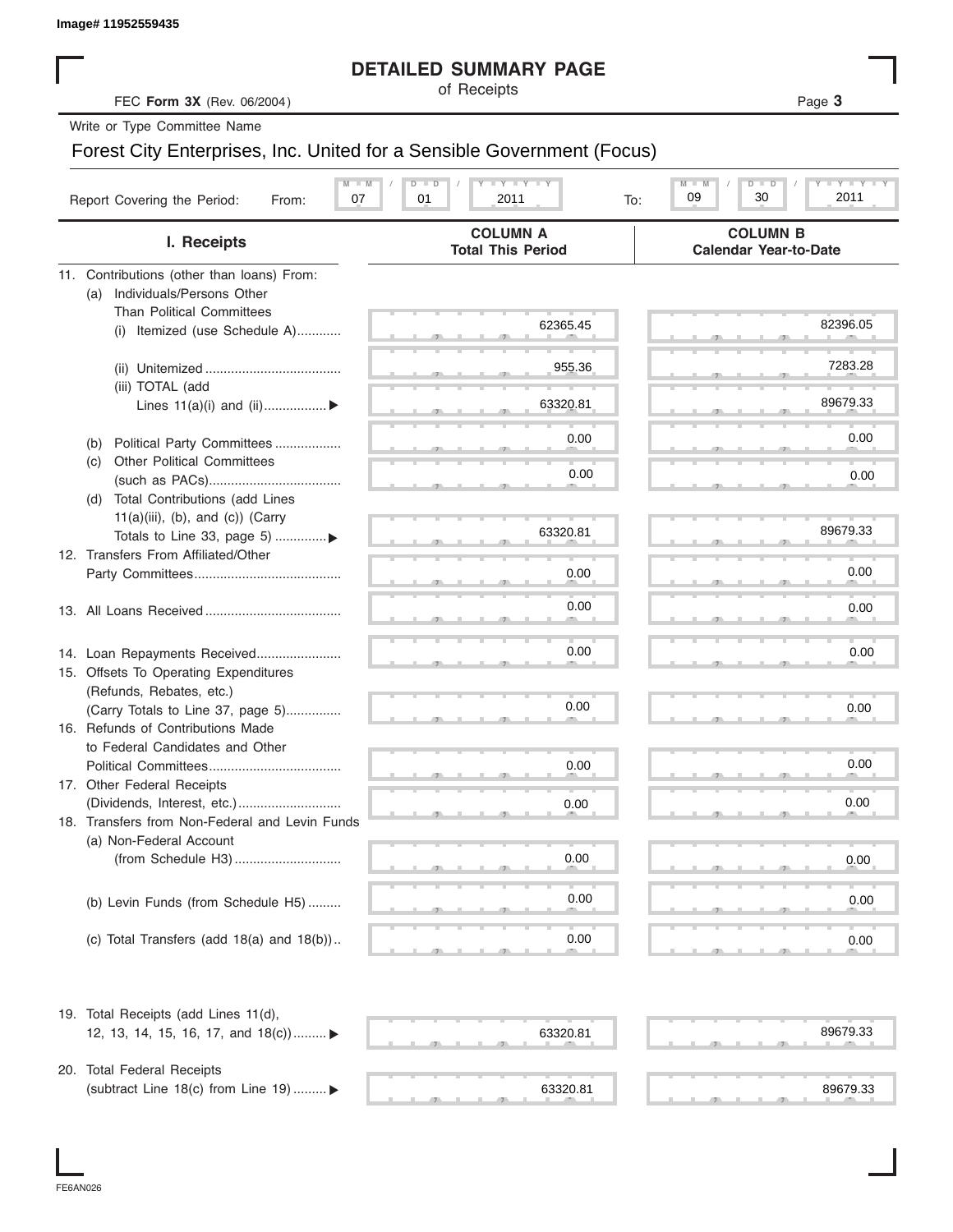#### **DETAILED SUMMARY PAGE**

|     | FEC Form 3X (Rev. 02/2003)                                       | of Disbursements         | Page 4                       |
|-----|------------------------------------------------------------------|--------------------------|------------------------------|
|     | <b>II. Disbursements</b>                                         | <b>COLUMN A</b>          | <b>COLUMN B</b>              |
|     | 21. Operating Expenditures:                                      | <b>Total This Period</b> | <b>Calendar Year-to-Date</b> |
|     | (a) Allocated Federal/Non-Federal<br>Activity (from Schedule H4) |                          |                              |
|     | Federal Share<br>(i)                                             | 0.00                     | 0.00                         |
|     |                                                                  |                          |                              |
|     | Non-Federal Share<br>(ii)                                        | 0.00                     | 0.00                         |
|     | (b) Other Federal Operating                                      |                          |                              |
|     | (c) Total Operating Expenditures                                 | 0.00                     | 0.00                         |
|     | (add 21(a)(i), (a)(ii), and (b))                                 | 0.00                     | 0.00                         |
|     | 22. Transfers to Affiliated/Other Party                          |                          |                              |
|     | 23. Contributions to                                             | 0.00                     | 0.00                         |
|     | Federal Candidates/Committees                                    | 2500.00                  |                              |
|     | and Other Political Committees                                   |                          | 20000.00                     |
|     | 24. Independent Expenditures                                     | 0.00                     | 0.00                         |
|     | 25. Coordinated Party Expenditures<br>$(2 \cup S.C. \S441a(d))$  |                          |                              |
|     |                                                                  | 0.00                     | 0.00                         |
|     |                                                                  |                          |                              |
|     |                                                                  | 0.00                     | 0.00                         |
|     |                                                                  | 0.00                     | 0.00                         |
|     | 28. Refunds of Contributions To:                                 |                          |                              |
| (a) | Individuals/Persons Other<br>Than Political Committees           | 0.00                     | 0.00                         |
|     |                                                                  |                          |                              |
| (b) | Political Party Committees                                       | 0.00                     | 0.00                         |
| (c) | <b>Other Political Committees</b>                                | 0.00                     | 0.00                         |
|     |                                                                  |                          |                              |
| (d) | <b>Total Contribution Refunds</b>                                |                          |                              |
|     | (add Lines 28(a), (b), and (c))                                  | 0.00                     | 0.00                         |
|     |                                                                  |                          |                              |
|     |                                                                  | 14000.00                 | 23000.00                     |
|     | 30. Federal Election Activity (2 U.S.C. §431(20))                |                          |                              |
|     | (a) Allocated Federal Election Activity                          |                          |                              |
|     | (from Schedule H6)                                               |                          |                              |
|     |                                                                  | 0.00                     | 0.00                         |
|     |                                                                  | 0.00                     | 0.00                         |
| (b) | Federal Election Activity Paid Entirely                          |                          |                              |
|     | With Federal Funds                                               | 0.00                     | 0.00                         |
| (C) | Total Federal Election Activity (add                             |                          |                              |
|     | Lines $30(a)(i)$ , $30(a)(ii)$ and $30(b))$                      | 0.00                     | 0.00                         |
|     |                                                                  |                          |                              |
|     | 31. Total Disbursements (add Lines 21(c), 22,                    |                          |                              |
|     | 23, 24, 25, 26, 27, 28(d), 29 and 30(c))                         | 16500.00                 | 43000.00                     |
|     | 32. Total Federal Disbursements                                  |                          |                              |
|     | (subtract Line 21(a)(ii) and Line 30(a)(ii)                      |                          |                              |
|     |                                                                  | 16500.00                 | 43000.00                     |

FE6AN026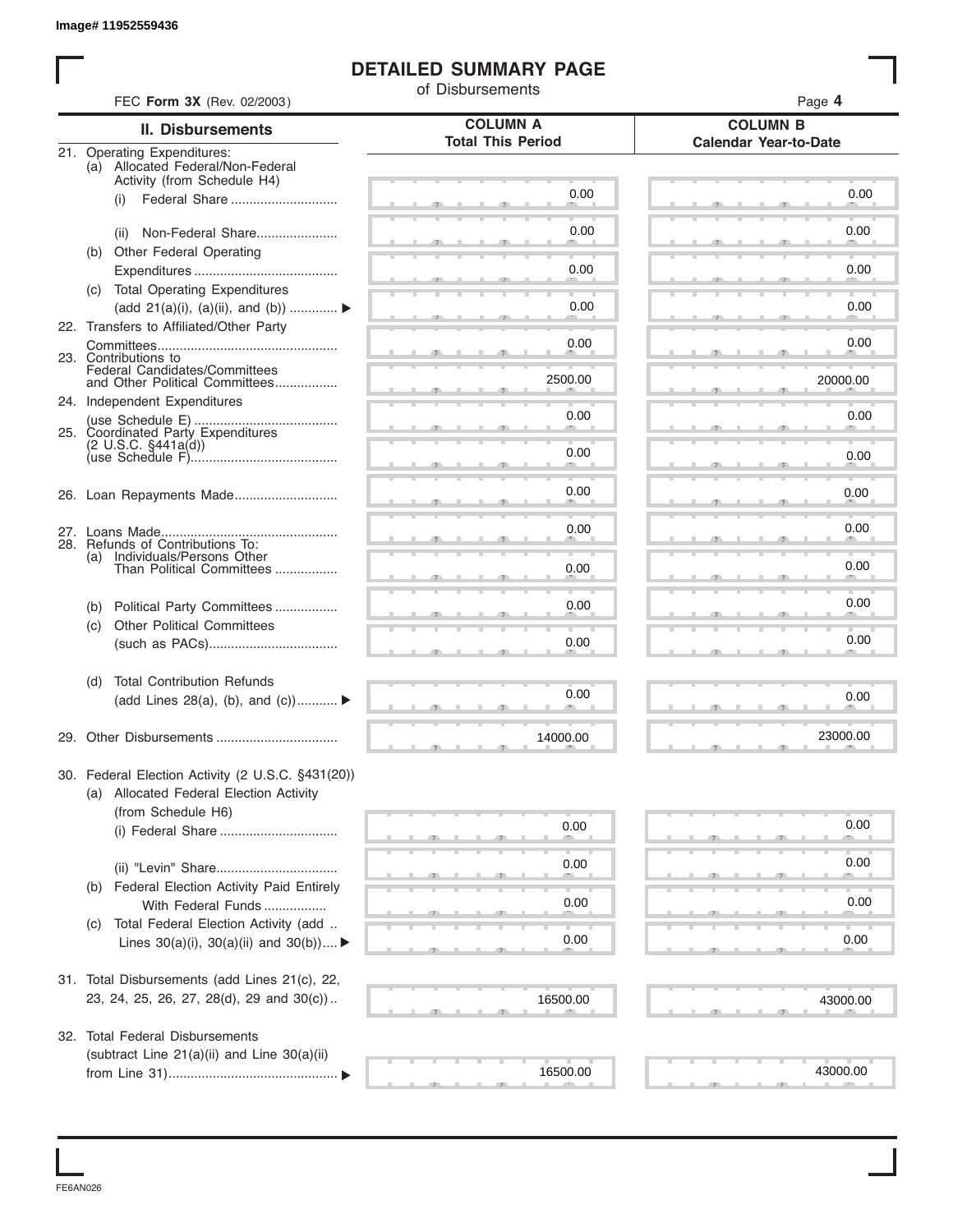#### **DETAILED SUMMARY PAGE**

| FEC Form 3X (Rev. 02/2003)                                                               | of Disbursements                            | Page 5                                          |
|------------------------------------------------------------------------------------------|---------------------------------------------|-------------------------------------------------|
| III. Net Contributions/Operating Ex-<br>penditures                                       | <b>COLUMN A</b><br><b>Total This Period</b> | <b>COLUMN B</b><br><b>Calendar Year-to-Date</b> |
| Total Contributions (other than loans)<br>33.                                            | 63320.81                                    | 89679.33                                        |
| 34. Total Contribution Refunds                                                           | 0.00                                        | 0.00                                            |
| 35. Net Contributions (other than loans)<br>(subtract Line 34 from Line 33)              | 63320.81                                    | 89679.33                                        |
| <b>Total Federal Operating Expenditures</b><br>36.<br>(add Line 21(a)(i) and Line 21(b)) | 0.00                                        | 0.00                                            |
| 37. Offsets to Operating Expenditures                                                    | 0.00                                        | 0.00                                            |
| 38. Net Operating Expenditures                                                           | 0.00                                        | 0.00                                            |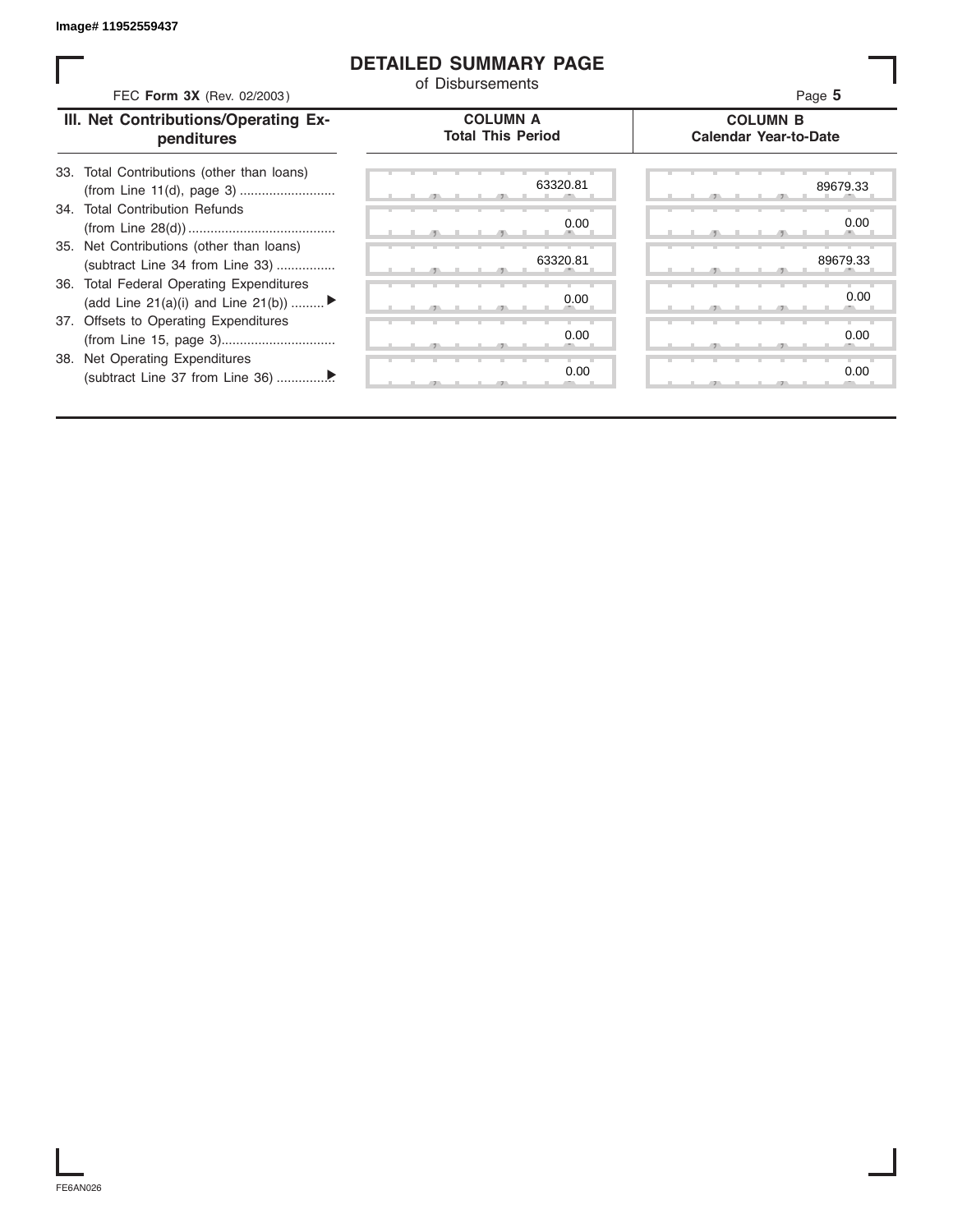FOR LINE NUMBER: PAGE 6 OF<br>(check only one)

| SCHEDULE A (FEC Form 3X)<br><b>ITEMIZED RECEIPTS</b>                                                                                                                                                                                                                                                                                                                                             | Use separate schedule(s)<br>for each category of the<br>Detailed Summary Page                      | FOR LINE NUMBER:<br>PAGE<br>6<br>OF<br>34<br>(check only one)<br>$X$ 11a<br>11 <sub>b</sub><br>12<br>11c<br>13<br>14                                       |
|--------------------------------------------------------------------------------------------------------------------------------------------------------------------------------------------------------------------------------------------------------------------------------------------------------------------------------------------------------------------------------------------------|----------------------------------------------------------------------------------------------------|------------------------------------------------------------------------------------------------------------------------------------------------------------|
| Any information copied from such Reports and Statements may not be sold or used by any person for the purpose of soliciting contributions<br>or for commercial purposes, other than using the name and address of any political committee to solicit contributions from such committee.<br>NAME OF COMMITTEE (In Full)<br>Forest City Enterprises, Inc. United for a Sensible Government (Focus) |                                                                                                    | 15<br>16<br>17                                                                                                                                             |
| Full Name (Last, First, Middle Initial)<br>Susan Ratner<br>А.<br>Mailing Address 19750 Shaker Boulevard<br>City<br><b>State</b><br>OH<br>Shaker Hts.<br>FEC ID number of contributing<br>C<br>federal political committee.<br>Name of Employer<br>Occupation<br><b>Bellfaire</b><br>Receipt For:<br>Primary<br>General<br>Other (specify) $\blacktriangledown$                                   | Zip Code<br>44122<br>Administrative Assistant<br>Aggregate Year-to-Date ▼<br>2500.00               | Date of Receipt<br>$D$ $D$<br>Y I Y I<br>$M - M$<br>08<br>2011<br>05<br>Transaction ID: 6926694<br>Amount of Each Receipt this Period<br>2500.00           |
| Full Name (Last, First, Middle Initial)<br><b>B.</b> Ronald Ratner<br>Mailing Address 17300 Parkland Drive<br>City<br><b>State</b><br>OH<br>Shaker Hts.<br>FEC ID number of contributing<br>C<br>federal political committee.<br>Name of Employer<br>Occupation<br>Forest City Enterprises, Inc.<br>Receipt For:<br>Primary<br>General<br>Other (specify) $\blacktriangledown$                   | Zip Code<br>44120<br><b>Real Estate Executive</b><br>Aggregate Year-to-Date ▼<br>5000.00<br>and in | Date of Receipt<br>$M - M$<br>$D - D$<br>2011<br>08<br>05<br>Transaction ID: 6926695<br>Amount of Each Receipt this Period<br>5000.00                      |
| Full Name (Last, First, Middle Initial)<br>Nancy Ratner<br>С.<br>Mailing Address 615 Greenleaf Avenue<br>City<br><b>State</b><br>IL<br>Glencoe<br>FEC ID number of contributing<br>$\mathsf C$<br>federal political committee.<br>Name of Employer<br>Occupation<br>Retired<br>Retired<br>Receipt For:<br>Primary<br>General<br>Other (specify) $\blacktriangledown$                             | Zip Code<br>60022<br>Aggregate Year-to-Date ▼<br>2500.00                                           | Date of Receipt<br>$M - M$<br>$T - Y = Y - T Y$<br>$D$ $D$<br>08<br>05<br>2011<br>Transaction ID: 6926696<br>Amount of Each Receipt this Period<br>2500.00 |
|                                                                                                                                                                                                                                                                                                                                                                                                  |                                                                                                    | 10000.00                                                                                                                                                   |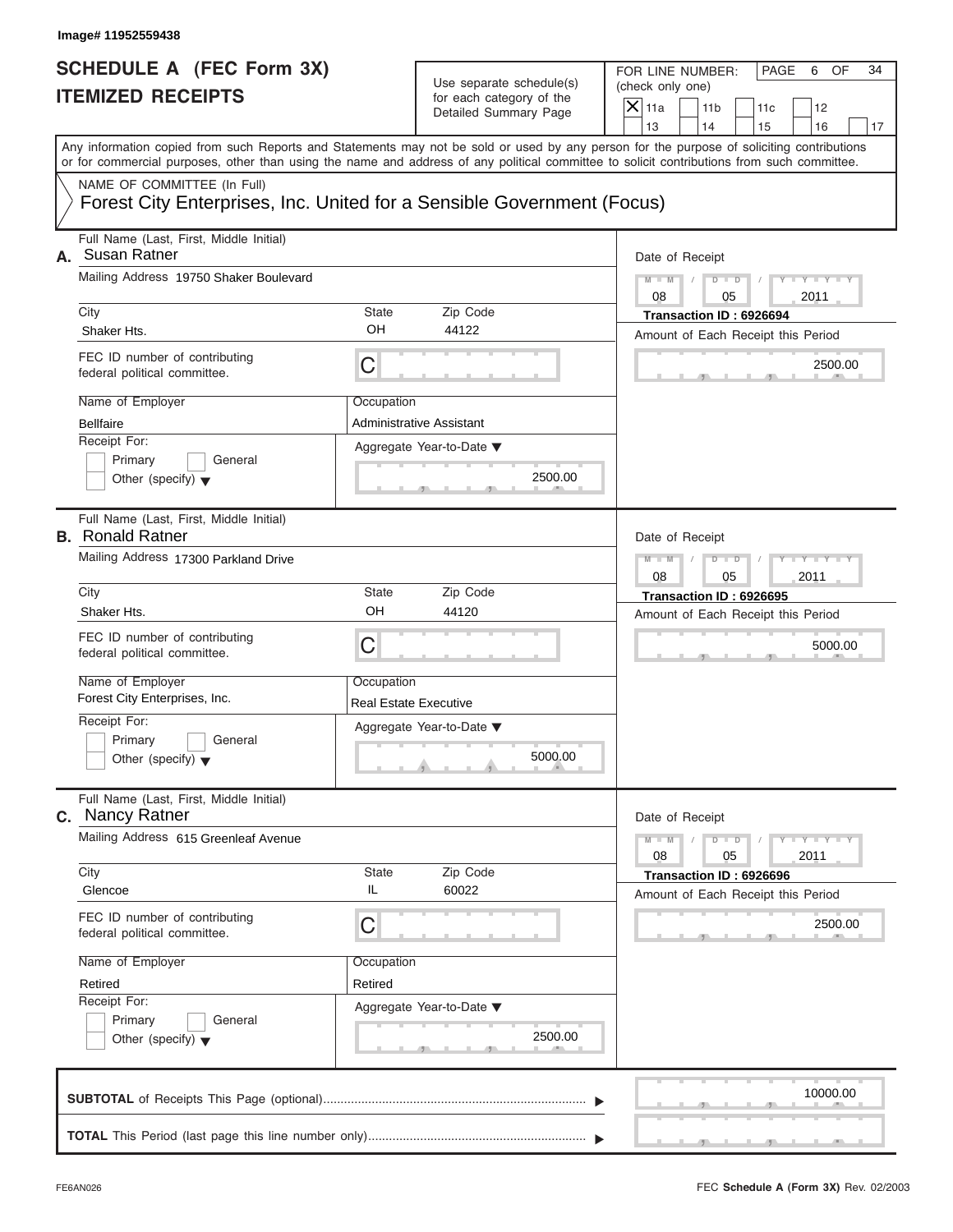| SCHEDULE A (FEC Form 3X)<br><b>ITEMIZED RECEIPTS</b>                                                                                                                                                                                                                                                                                                                                             | Use separate schedule(s)<br>for each category of the<br>Detailed Summary Page                                                | FOR LINE NUMBER:<br>PAGE<br>OF<br>34<br>7<br>(check only one)<br>$\mathsf{X}$ 11a<br>11 <sub>b</sub><br>12<br>11c                                                                                         |
|--------------------------------------------------------------------------------------------------------------------------------------------------------------------------------------------------------------------------------------------------------------------------------------------------------------------------------------------------------------------------------------------------|------------------------------------------------------------------------------------------------------------------------------|-----------------------------------------------------------------------------------------------------------------------------------------------------------------------------------------------------------|
| Any information copied from such Reports and Statements may not be sold or used by any person for the purpose of soliciting contributions<br>or for commercial purposes, other than using the name and address of any political committee to solicit contributions from such committee.<br>NAME OF COMMITTEE (In Full)<br>Forest City Enterprises, Inc. United for a Sensible Government (Focus) |                                                                                                                              | 13<br>14<br>15<br>16<br>17                                                                                                                                                                                |
| Full Name (Last, First, Middle Initial)<br><b>Michael Salzberg</b><br>А.<br>Mailing Address 7500 Hampden Lane<br>City<br>Bethesda<br>FEC ID number of contributing<br>C<br>federal political committee.<br>Name of Employer<br><b>Salco Mechanical Contractors</b><br>Receipt For:<br>Primary<br>General<br>Other (specify) $\blacktriangledown$                                                 | <b>State</b><br>Zip Code<br>MD<br>20814<br>Occupation<br>Contractor<br>Aggregate Year-to-Date ▼<br>2500.00                   | Date of Receipt<br>$M - M$<br>$D$ $\Box$ $D$<br>08<br>05<br>2011<br>Transaction ID: 6926712<br>Amount of Each Receipt this Period<br>2500.00                                                              |
| Full Name (Last, First, Middle Initial)<br><b>B.</b> Mark Ratner<br>Mailing Address 615 Greenleaf Avenue<br>City<br>IL<br>Glencoe<br>FEC ID number of contributing<br>C<br>federal political committee.<br>Name of Employer<br>Northwestern University<br>Receipt For:<br>Primary<br>General<br>Other (specify) $\blacktriangledown$                                                             | Zip Code<br>State<br>60022<br>Occupation<br>Professor<br>Aggregate Year-to-Date ▼<br>2500.00<br>A                            | Date of Receipt<br>$M - M$<br>$D$ $D$<br>05<br>2011<br>08<br>Transaction ID: 6926713<br>Amount of Each Receipt this Period<br>2500.00                                                                     |
| Full Name (Last, First, Middle Initial)<br><b>Kevin Ratner</b><br>С.<br>Mailing Address 1119 Las Pulgas Place<br>City<br><b>Pacific Palisades</b><br>FEC ID number of contributing<br>C<br>federal political committee.<br>Name of Employer<br><b>Forest City Enterprises</b><br>Receipt For:<br>Primary<br>General<br>Other (specify) $\blacktriangledown$                                      | Zip Code<br><b>State</b><br>СA<br>90272<br>Occupation<br><b>Real Estate Executive</b><br>Aggregate Year-to-Date ▼<br>2500.00 | Date of Receipt<br>$M - M$<br>$\mathbf{I} = \mathbf{Y} - \mathbf{I} - \mathbf{Y} - \mathbf{I}$<br>$D$ $D$<br>08<br>05<br>2011<br>Transaction ID: 6926714<br>Amount of Each Receipt this Period<br>2500.00 |
|                                                                                                                                                                                                                                                                                                                                                                                                  |                                                                                                                              | 7500.00                                                                                                                                                                                                   |

S S S , , .

FOR LINE NUMBER: PAGE 7 OF<br>(check only one)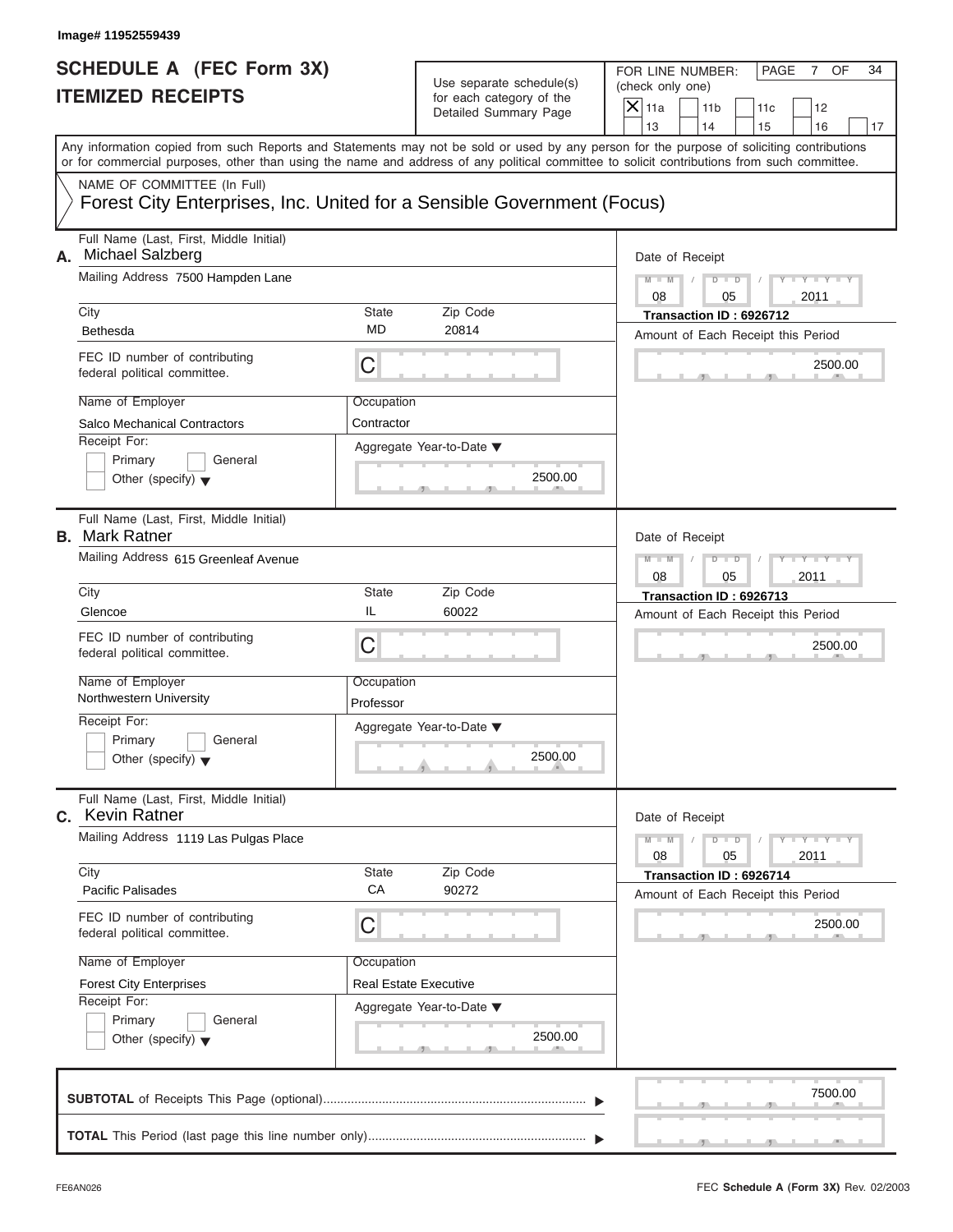| SCHEDULE A (FEC Form 3X)<br><b>ITEMIZED RECEIPTS</b>                                                                                                                                                                                                                                    |                                                                       | Use separate schedule(s)<br>for each category of the<br>Detailed Summary Page                          | FOR LINE NUMBER:<br>PAGE<br>OF<br>34<br>8<br>(check only one)<br>$\mathsf{X}$ 11a<br>11 <sub>b</sub><br>11c<br>12                                          |
|-----------------------------------------------------------------------------------------------------------------------------------------------------------------------------------------------------------------------------------------------------------------------------------------|-----------------------------------------------------------------------|--------------------------------------------------------------------------------------------------------|------------------------------------------------------------------------------------------------------------------------------------------------------------|
| Any information copied from such Reports and Statements may not be sold or used by any person for the purpose of soliciting contributions<br>or for commercial purposes, other than using the name and address of any political committee to solicit contributions from such committee. |                                                                       |                                                                                                        | 13<br>14<br>15<br>16<br>17                                                                                                                                 |
| NAME OF COMMITTEE (In Full)<br>Forest City Enterprises, Inc. United for a Sensible Government (Focus)                                                                                                                                                                                   |                                                                       |                                                                                                        |                                                                                                                                                            |
| Full Name (Last, First, Middle Initial)<br>Jonathan Ratner<br>А.<br>Mailing Address 18750 North Park Blvd.<br>City<br>Shaker Hts.<br>FEC ID number of contributing<br>federal political committee.                                                                                      | State<br>OH<br>C                                                      | Zip Code<br>44122                                                                                      | Date of Receipt<br>$M - M$ /<br>$D$ $D$<br>$Y = Y + Y + Y$<br>08<br>2011<br>05<br>Transaction ID: 6926715<br>Amount of Each Receipt this Period<br>2500.00 |
| Name of Employer<br><b>Forest City Enterprises</b><br>Receipt For:<br>Primary<br>General<br>Other (specify) $\blacktriangledown$                                                                                                                                                        | Occupation                                                            | Director of Sustainablity Initiatives<br>Aggregate Year-to-Date ▼<br>2500.00<br>$\overline{5}$<br>$-9$ |                                                                                                                                                            |
| Full Name (Last, First, Middle Initial)<br><b>B.</b> James Ratner<br>Mailing Address 19750 Shaker Boulevard<br>City<br>Shaker Hts.                                                                                                                                                      | State<br>OH                                                           | Zip Code<br>44122                                                                                      | Date of Receipt<br>$M - M$<br>$D - D$<br>$T - Y = T - T$<br>08<br>05<br>2011<br>Transaction ID: 6926716<br>Amount of Each Receipt this Period              |
| FEC ID number of contributing<br>federal political committee.<br>Name of Employer<br><b>Forest City Enterprises</b><br>Receipt For:<br>Primary<br>General<br>Other (specify) $\blacktriangledown$                                                                                       | C<br>Occupation<br><b>Real Estate Executive</b>                       | Aggregate Year-to-Date ▼<br>5000.00<br><b>State State</b>                                              | 5000.00                                                                                                                                                    |
| Full Name (Last, First, Middle Initial)<br>Deborah Ratner Salzberg<br>C.<br>Mailing Address 7500 Hampden Lane                                                                                                                                                                           |                                                                       |                                                                                                        | Date of Receipt<br>$M - M$<br>$D$ $D$<br>$T - Y = Y - T Y$<br>08<br>05<br>2011                                                                             |
| City<br>Bethesda<br>FEC ID number of contributing<br>federal political committee.<br>Name of Employer<br><b>Forest City Enterprises</b>                                                                                                                                                 | <b>State</b><br>MD<br>C<br>Occupation<br><b>Real Estate Executive</b> | Zip Code<br>20814                                                                                      | Transaction ID: 6926717<br>Amount of Each Receipt this Period<br>5000.00                                                                                   |
| Receipt For:<br>Primary<br>General<br>Other (specify) $\blacktriangledown$                                                                                                                                                                                                              |                                                                       | Aggregate Year-to-Date ▼<br>5000.00                                                                    |                                                                                                                                                            |
|                                                                                                                                                                                                                                                                                         |                                                                       |                                                                                                        | 12500.00                                                                                                                                                   |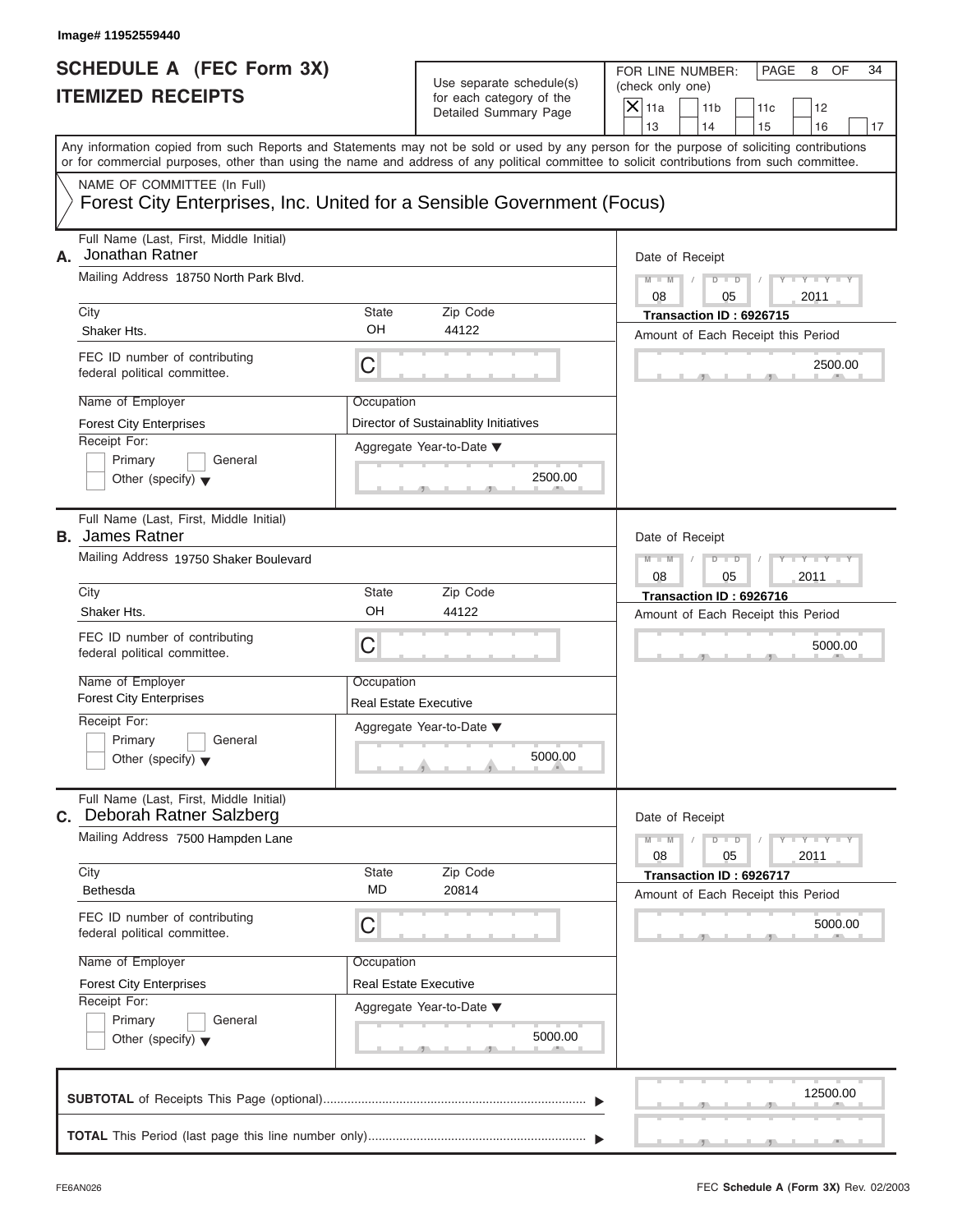FOR LINE NUMBER: PAGE 9 OF<br>(check only one)

| SCHEDULE A (FEC Form 3X)<br><b>ITEMIZED RECEIPTS</b>                                                                                                                                                                                                                                                                                                                                             | Use separate schedule(s)<br>for each category of the<br>Detailed Summary Page                      | FOR LINE NUMBER:<br>PAGE<br>9<br>OF<br>34<br>(check only one)<br>$X$ 11a<br>11 <sub>b</sub><br>11c<br>12<br>13<br>14<br>15<br>16<br>17                                                                    |
|--------------------------------------------------------------------------------------------------------------------------------------------------------------------------------------------------------------------------------------------------------------------------------------------------------------------------------------------------------------------------------------------------|----------------------------------------------------------------------------------------------------|-----------------------------------------------------------------------------------------------------------------------------------------------------------------------------------------------------------|
| Any information copied from such Reports and Statements may not be sold or used by any person for the purpose of soliciting contributions<br>or for commercial purposes, other than using the name and address of any political committee to solicit contributions from such committee.<br>NAME OF COMMITTEE (In Full)<br>Forest City Enterprises, Inc. United for a Sensible Government (Focus) |                                                                                                    |                                                                                                                                                                                                           |
| Full Name (Last, First, Middle Initial)<br>Deborah Ratner<br>А.<br>Mailing Address 17300 Parkland Drive<br>City<br>State<br>OH<br>Shaker Hts.<br>FEC ID number of contributing<br>С<br>federal political committee.<br>Name of Employer<br>Occupation<br>Unemployed<br>Unemployed<br>Receipt For:<br>Primary<br>General<br>Other (specify) $\blacktriangledown$                                  | Zip Code<br>44120<br>Aggregate Year-to-Date ▼<br>2500.00                                           | Date of Receipt<br>$Y = Y - I$<br>$M - M$<br>$D$ $D$<br>08<br>2011<br>05<br>Transaction ID: 6926718<br>Amount of Each Receipt this Period<br>2500.00                                                      |
| Full Name (Last, First, Middle Initial)<br><b>B.</b> Charles Ratner<br>Mailing Address 1690 South Park Blvd.<br>City<br><b>State</b><br>OH<br>Shaker Hts.<br>FEC ID number of contributing<br>C<br>federal political committee.<br>Name of Employer<br>Occupation<br><b>Forest City Enterprises</b><br>Receipt For:<br>Primary<br>General<br>Other (specify) $\blacktriangledown$                | Zip Code<br>44120<br><b>Real Estate Executive</b><br>Aggregate Year-to-Date ▼<br>5000.00<br>and in | Date of Receipt<br>$M - M$<br>$D - D$<br>$-Y$<br>08<br>2011<br>05<br>Transaction ID: 6926719<br>Amount of Each Receipt this Period<br>5000.00                                                             |
| Full Name (Last, First, Middle Initial)<br><b>Brian Ratner</b><br>С.<br>Mailing Address 2626 Courland Oval<br>City<br>State<br>OH<br>Shaker Hts.<br>FEC ID number of contributing<br>C<br>federal political committee.<br>Name of Employer<br>Occupation<br><b>Forest City Enterprises</b><br>Receipt For:<br>Primary<br>General<br>Other (specify) $\blacktriangledown$                         | Zip Code<br>44118<br><b>Real Estate Executive</b><br>Aggregate Year-to-Date ▼<br>5000.00           | Date of Receipt<br>$M - M$<br>$\mathbf{I} = \mathbf{Y} - \mathbf{I} - \mathbf{Y} - \mathbf{I}$<br>$D$ $D$<br>08<br>05<br>2011<br>Transaction ID: 6926720<br>Amount of Each Receipt this Period<br>5000.00 |
|                                                                                                                                                                                                                                                                                                                                                                                                  |                                                                                                    | 12500.00                                                                                                                                                                                                  |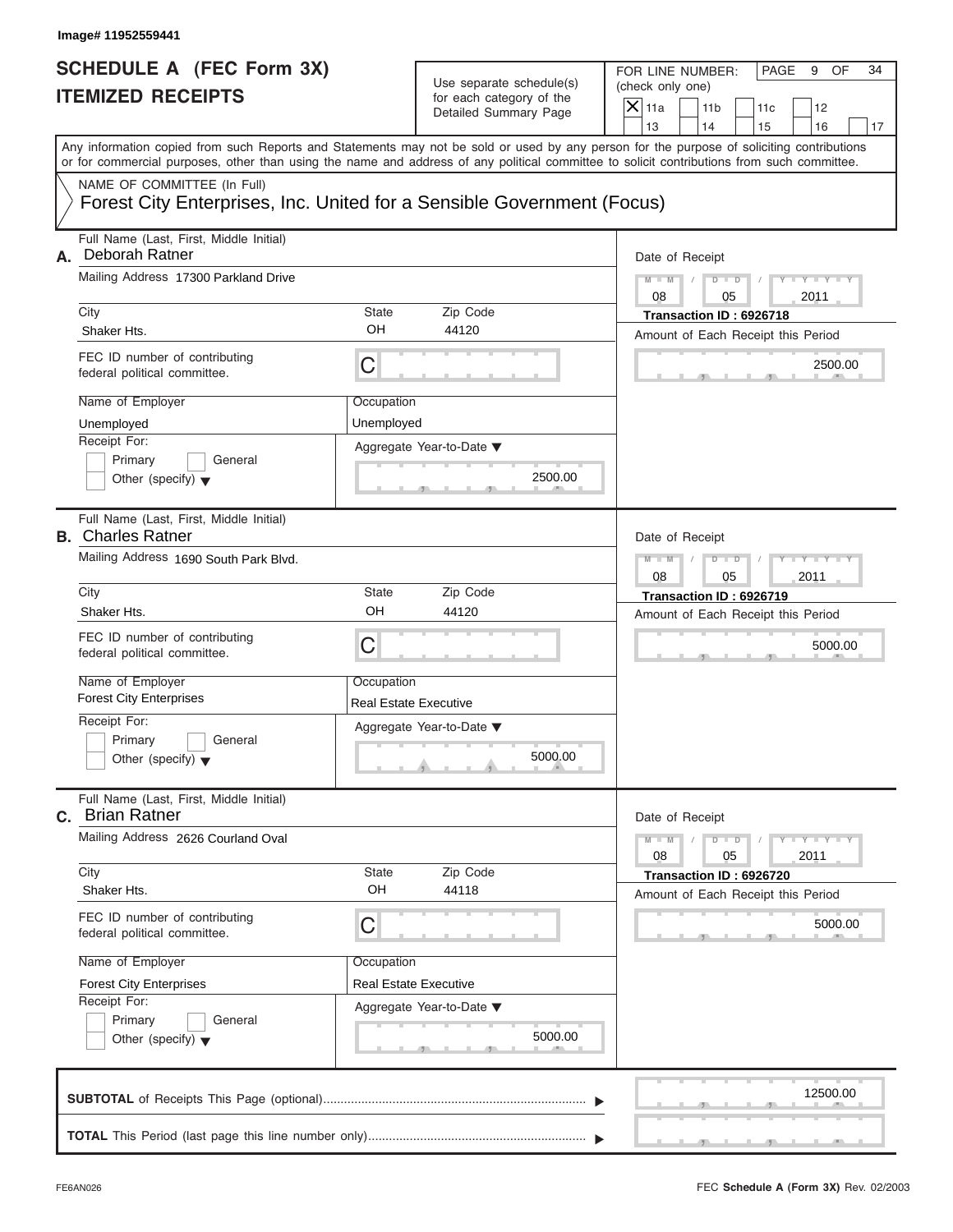| <b>ITEMIZED RECEIPTS</b><br>Any information copied from such Reports and Statements may not be sold or used by any person for the purpose of soliciting contributions<br>or for commercial purposes, other than using the name and address of any political committee to solicit contributions from such committee.<br>NAME OF COMMITTEE (In Full)<br>Forest City Enterprises, Inc. United for a Sensible Government (Focus)<br>Full Name (Last, First, Middle Initial)<br><b>Audrey Ratner</b><br>А.<br>Mailing Address 5150 Three Village Drive #P-D<br>Zip Code<br>City<br>State<br>OH<br>44124<br>Lyndhurst<br>FEC ID number of contributing<br>С<br>federal political committee.<br>Name of Employer<br>Occupation | Use separate schedule(s)<br>for each category of the<br>Detailed Summary Page | (check only one)<br>$X$ 11a<br>11 <sub>b</sub><br>11c<br>12<br>13<br>14<br>15<br>16<br>17<br>Date of Receipt<br>$Y - Y - Y - Y - Y$<br>$M - M$<br>$D - D$<br>08<br>2011<br>05<br>Transaction ID: 6926721<br>Amount of Each Receipt this Period |
|-------------------------------------------------------------------------------------------------------------------------------------------------------------------------------------------------------------------------------------------------------------------------------------------------------------------------------------------------------------------------------------------------------------------------------------------------------------------------------------------------------------------------------------------------------------------------------------------------------------------------------------------------------------------------------------------------------------------------|-------------------------------------------------------------------------------|------------------------------------------------------------------------------------------------------------------------------------------------------------------------------------------------------------------------------------------------|
|                                                                                                                                                                                                                                                                                                                                                                                                                                                                                                                                                                                                                                                                                                                         |                                                                               |                                                                                                                                                                                                                                                |
|                                                                                                                                                                                                                                                                                                                                                                                                                                                                                                                                                                                                                                                                                                                         |                                                                               |                                                                                                                                                                                                                                                |
|                                                                                                                                                                                                                                                                                                                                                                                                                                                                                                                                                                                                                                                                                                                         |                                                                               |                                                                                                                                                                                                                                                |
|                                                                                                                                                                                                                                                                                                                                                                                                                                                                                                                                                                                                                                                                                                                         |                                                                               |                                                                                                                                                                                                                                                |
|                                                                                                                                                                                                                                                                                                                                                                                                                                                                                                                                                                                                                                                                                                                         |                                                                               |                                                                                                                                                                                                                                                |
|                                                                                                                                                                                                                                                                                                                                                                                                                                                                                                                                                                                                                                                                                                                         |                                                                               |                                                                                                                                                                                                                                                |
|                                                                                                                                                                                                                                                                                                                                                                                                                                                                                                                                                                                                                                                                                                                         |                                                                               |                                                                                                                                                                                                                                                |
|                                                                                                                                                                                                                                                                                                                                                                                                                                                                                                                                                                                                                                                                                                                         |                                                                               |                                                                                                                                                                                                                                                |
|                                                                                                                                                                                                                                                                                                                                                                                                                                                                                                                                                                                                                                                                                                                         |                                                                               | 2500.00                                                                                                                                                                                                                                        |
|                                                                                                                                                                                                                                                                                                                                                                                                                                                                                                                                                                                                                                                                                                                         |                                                                               |                                                                                                                                                                                                                                                |
| Self-Employed<br><b>Interior Design</b>                                                                                                                                                                                                                                                                                                                                                                                                                                                                                                                                                                                                                                                                                 |                                                                               |                                                                                                                                                                                                                                                |
| Receipt For:<br>Aggregate Year-to-Date ▼<br>Primary<br>General                                                                                                                                                                                                                                                                                                                                                                                                                                                                                                                                                                                                                                                          |                                                                               |                                                                                                                                                                                                                                                |
| Other (specify) $\blacktriangledown$                                                                                                                                                                                                                                                                                                                                                                                                                                                                                                                                                                                                                                                                                    | 2500.00                                                                       |                                                                                                                                                                                                                                                |
| Full Name (Last, First, Middle Initial)<br><b>B.</b> Albert Ratner                                                                                                                                                                                                                                                                                                                                                                                                                                                                                                                                                                                                                                                      |                                                                               | Date of Receipt                                                                                                                                                                                                                                |
| Mailing Address 5150 Three Village Drive #P-D                                                                                                                                                                                                                                                                                                                                                                                                                                                                                                                                                                                                                                                                           |                                                                               | Y TYTTYTTY<br>$M - M$<br>$D$ $D$<br>08<br>05<br>2011                                                                                                                                                                                           |
| State<br>Zip Code<br>City                                                                                                                                                                                                                                                                                                                                                                                                                                                                                                                                                                                                                                                                                               |                                                                               | Transaction ID: 6926722                                                                                                                                                                                                                        |
| OH<br>44124<br>Lyndhurst                                                                                                                                                                                                                                                                                                                                                                                                                                                                                                                                                                                                                                                                                                |                                                                               | Amount of Each Receipt this Period                                                                                                                                                                                                             |
| FEC ID number of contributing<br>C<br>federal political committee.                                                                                                                                                                                                                                                                                                                                                                                                                                                                                                                                                                                                                                                      |                                                                               | 5000.00                                                                                                                                                                                                                                        |
| Name of Employer<br>Occupation                                                                                                                                                                                                                                                                                                                                                                                                                                                                                                                                                                                                                                                                                          |                                                                               |                                                                                                                                                                                                                                                |
| <b>Forest City Enterprises</b><br><b>Real Estate Executive</b>                                                                                                                                                                                                                                                                                                                                                                                                                                                                                                                                                                                                                                                          |                                                                               |                                                                                                                                                                                                                                                |
| Receipt For:<br>Aggregate Year-to-Date ▼<br>Primary<br>General                                                                                                                                                                                                                                                                                                                                                                                                                                                                                                                                                                                                                                                          |                                                                               |                                                                                                                                                                                                                                                |
| Other (specify) $\blacktriangledown$                                                                                                                                                                                                                                                                                                                                                                                                                                                                                                                                                                                                                                                                                    | 5000.00                                                                       |                                                                                                                                                                                                                                                |
| Full Name (Last, First, Middle Initial)<br>C. Genevieve Bauer                                                                                                                                                                                                                                                                                                                                                                                                                                                                                                                                                                                                                                                           |                                                                               | Date of Receipt                                                                                                                                                                                                                                |
| Mailing Address 9351 Victoria Lane                                                                                                                                                                                                                                                                                                                                                                                                                                                                                                                                                                                                                                                                                      |                                                                               | $M - M$<br>$D - D$<br>$Y - I - Y - I - Y - I$<br>09<br>30<br>2011                                                                                                                                                                              |
| City<br>Zip Code<br>State                                                                                                                                                                                                                                                                                                                                                                                                                                                                                                                                                                                                                                                                                               |                                                                               | <b>Transaction ID: PR22759026113</b>                                                                                                                                                                                                           |
| OH<br>44039<br>North Ridgeville                                                                                                                                                                                                                                                                                                                                                                                                                                                                                                                                                                                                                                                                                         |                                                                               | Amount of Each Receipt this Period                                                                                                                                                                                                             |
| FEC ID number of contributing<br>С<br>federal political committee.                                                                                                                                                                                                                                                                                                                                                                                                                                                                                                                                                                                                                                                      |                                                                               | 134.68                                                                                                                                                                                                                                         |
| Name of Employer<br>Occupation                                                                                                                                                                                                                                                                                                                                                                                                                                                                                                                                                                                                                                                                                          |                                                                               |                                                                                                                                                                                                                                                |
| <b>AVP Military Housing</b><br><b>Forest City</b>                                                                                                                                                                                                                                                                                                                                                                                                                                                                                                                                                                                                                                                                       |                                                                               |                                                                                                                                                                                                                                                |
| Receipt For:<br>Aggregate Year-to-Date ▼<br>Primary<br>General                                                                                                                                                                                                                                                                                                                                                                                                                                                                                                                                                                                                                                                          |                                                                               |                                                                                                                                                                                                                                                |
| Other (specify) $\blacktriangledown$                                                                                                                                                                                                                                                                                                                                                                                                                                                                                                                                                                                                                                                                                    | 365.56                                                                        | P/R Deduction (\$19.24 Bi-Weekly)                                                                                                                                                                                                              |
|                                                                                                                                                                                                                                                                                                                                                                                                                                                                                                                                                                                                                                                                                                                         |                                                                               | 7634.68                                                                                                                                                                                                                                        |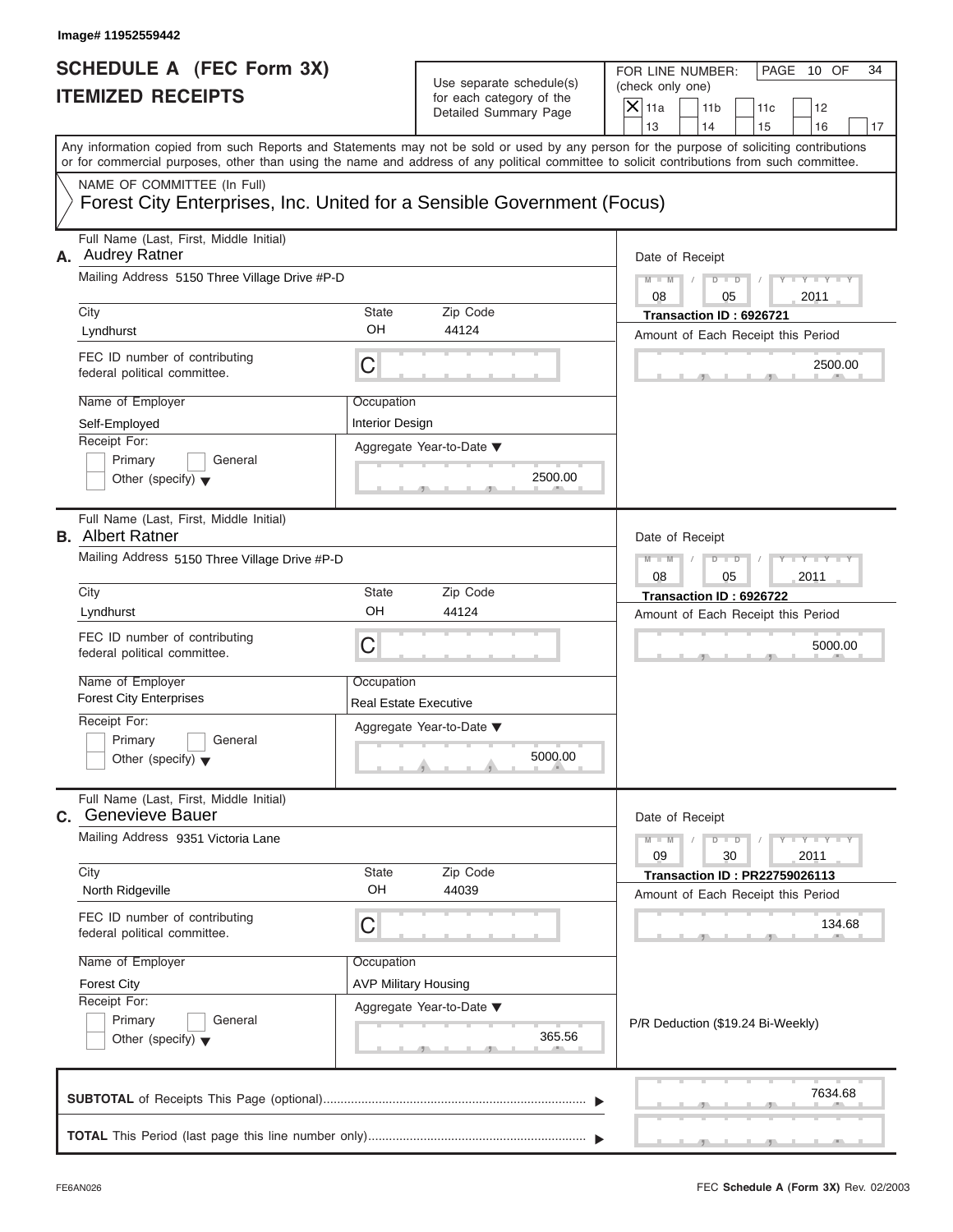| SCHEDULE A (FEC Form 3X) |  |  |
|--------------------------|--|--|
| <b>ITEMIZED RECEIPTS</b> |  |  |

| Image# 11952559443                                                                                                                              |             |                                                                               |                                                                                                                                                                                                                                                                                                                       |
|-------------------------------------------------------------------------------------------------------------------------------------------------|-------------|-------------------------------------------------------------------------------|-----------------------------------------------------------------------------------------------------------------------------------------------------------------------------------------------------------------------------------------------------------------------------------------------------------------------|
| <b>SCHEDULE A (FEC Form 3X)</b><br><b>ITEMIZED RECEIPTS</b>                                                                                     |             | Use separate schedule(s)<br>for each category of the<br>Detailed Summary Page | FOR LINE NUMBER:<br>PAGE 11 OF<br>34<br>(check only one)<br>$\mathsf{X}$ 11a<br>11 <sub>b</sub><br>11c<br>12                                                                                                                                                                                                          |
|                                                                                                                                                 |             |                                                                               | 13<br>14<br>15<br>16<br>17<br>Any information copied from such Reports and Statements may not be sold or used by any person for the purpose of soliciting contributions<br>or for commercial purposes, other than using the name and address of any political committee to solicit contributions from such committee. |
| NAME OF COMMITTEE (In Full)                                                                                                                     |             |                                                                               |                                                                                                                                                                                                                                                                                                                       |
|                                                                                                                                                 |             | Forest City Enterprises, Inc. United for a Sensible Government (Focus)        |                                                                                                                                                                                                                                                                                                                       |
| Full Name (Last, First, Middle Initial)<br>Duane F Bishop<br>А.<br>Mailing Address 27320 Lake Road<br>City<br>State<br>OH<br><b>Bay Village</b> |             |                                                                               | Date of Receipt                                                                                                                                                                                                                                                                                                       |
|                                                                                                                                                 |             |                                                                               | $D$ $D$<br>$Y - Y - Y - Y - I$<br>$M - M$<br>09<br>2011<br>30                                                                                                                                                                                                                                                         |
|                                                                                                                                                 |             | Zip Code                                                                      | <b>Transaction ID: PR22759076113</b>                                                                                                                                                                                                                                                                                  |
|                                                                                                                                                 |             | 44140                                                                         | Amount of Each Receipt this Period                                                                                                                                                                                                                                                                                    |
| FEC ID number of contributing<br>federal political committee.                                                                                   | C           |                                                                               | 269.29                                                                                                                                                                                                                                                                                                                |
| Name of Employer                                                                                                                                | Occupation  |                                                                               |                                                                                                                                                                                                                                                                                                                       |
| <b>Forest City Enterprises</b>                                                                                                                  |             | Executive VP - Asset Management                                               |                                                                                                                                                                                                                                                                                                                       |
| Receipt For:                                                                                                                                    |             | Aggregate Year-to-Date ▼                                                      |                                                                                                                                                                                                                                                                                                                       |
| Primary<br>Other (specify) $\blacktriangledown$                                                                                                 | General     | 730.93                                                                        | P/R Deduction (\$38.47 Bi-Weekly)                                                                                                                                                                                                                                                                                     |
|                                                                                                                                                 |             |                                                                               |                                                                                                                                                                                                                                                                                                                       |
| Full Name (Last, First, Middle Initial)<br><b>B.</b> William F Boudra                                                                           |             |                                                                               | Date of Receipt                                                                                                                                                                                                                                                                                                       |
| Mailing Address 98-1820 Nahele St                                                                                                               |             | $Y - Y - Y - Y - Y$<br>$M - M$<br>$D$ $\Box$ $D$                              |                                                                                                                                                                                                                                                                                                                       |
|                                                                                                                                                 |             | 09<br>30<br>2011                                                              |                                                                                                                                                                                                                                                                                                                       |
| City                                                                                                                                            | State       | Zip Code                                                                      | <b>Transaction ID: PR22759126113</b>                                                                                                                                                                                                                                                                                  |
| Aiea                                                                                                                                            | HI          | 96701-1616                                                                    | Amount of Each Receipt this Period                                                                                                                                                                                                                                                                                    |
| FEC ID number of contributing<br>federal political committee.                                                                                   | C           |                                                                               | 269.29                                                                                                                                                                                                                                                                                                                |
| Name of Employer                                                                                                                                | Occupation  |                                                                               |                                                                                                                                                                                                                                                                                                                       |
| <b>Forest City Enterprises</b>                                                                                                                  | Developer   |                                                                               |                                                                                                                                                                                                                                                                                                                       |
| Receipt For:                                                                                                                                    |             | Aggregate Year-to-Date ▼                                                      |                                                                                                                                                                                                                                                                                                                       |
| Primary                                                                                                                                         | General     | 730.93                                                                        | P/R Deduction (\$38.47 Bi-Weekly)                                                                                                                                                                                                                                                                                     |
| Other (specify) $\blacktriangledown$                                                                                                            |             |                                                                               |                                                                                                                                                                                                                                                                                                                       |
| Full Name (Last, First, Middle Initial)<br><b>C.</b> James T Brady                                                                              |             |                                                                               | Date of Receipt                                                                                                                                                                                                                                                                                                       |
| Mailing Address 205 Hudson Street                                                                                                               |             |                                                                               | $Y - Y - Y - Y - I$<br>$M - M$<br>$D$ $D$                                                                                                                                                                                                                                                                             |
|                                                                                                                                                 |             |                                                                               | 2011<br>09<br>30                                                                                                                                                                                                                                                                                                      |
| City<br>Hudson                                                                                                                                  | State<br>OH | Zip Code<br>44236                                                             | <b>Transaction ID: PR22759146113</b>                                                                                                                                                                                                                                                                                  |
|                                                                                                                                                 |             |                                                                               | Amount of Each Receipt this Period                                                                                                                                                                                                                                                                                    |
| FEC ID number of contributing<br>federal political committee.                                                                                   | C           |                                                                               | 269.36                                                                                                                                                                                                                                                                                                                |
| Name of Employer                                                                                                                                | Occupation  |                                                                               |                                                                                                                                                                                                                                                                                                                       |
| <b>Forest City Enterprises</b>                                                                                                                  |             | <b>CFO Residential Group</b>                                                  |                                                                                                                                                                                                                                                                                                                       |
| Receipt For:                                                                                                                                    |             | Aggregate Year-to-Date ▼                                                      |                                                                                                                                                                                                                                                                                                                       |
| Primary<br>Other (specify) $\blacktriangledown$                                                                                                 | General     | 731.12                                                                        | P/R Deduction (\$38.48 Bi-Weekly)                                                                                                                                                                                                                                                                                     |
|                                                                                                                                                 |             |                                                                               |                                                                                                                                                                                                                                                                                                                       |
|                                                                                                                                                 |             |                                                                               |                                                                                                                                                                                                                                                                                                                       |
|                                                                                                                                                 |             |                                                                               | 807.94                                                                                                                                                                                                                                                                                                                |
|                                                                                                                                                 |             |                                                                               |                                                                                                                                                                                                                                                                                                                       |
|                                                                                                                                                 |             |                                                                               |                                                                                                                                                                                                                                                                                                                       |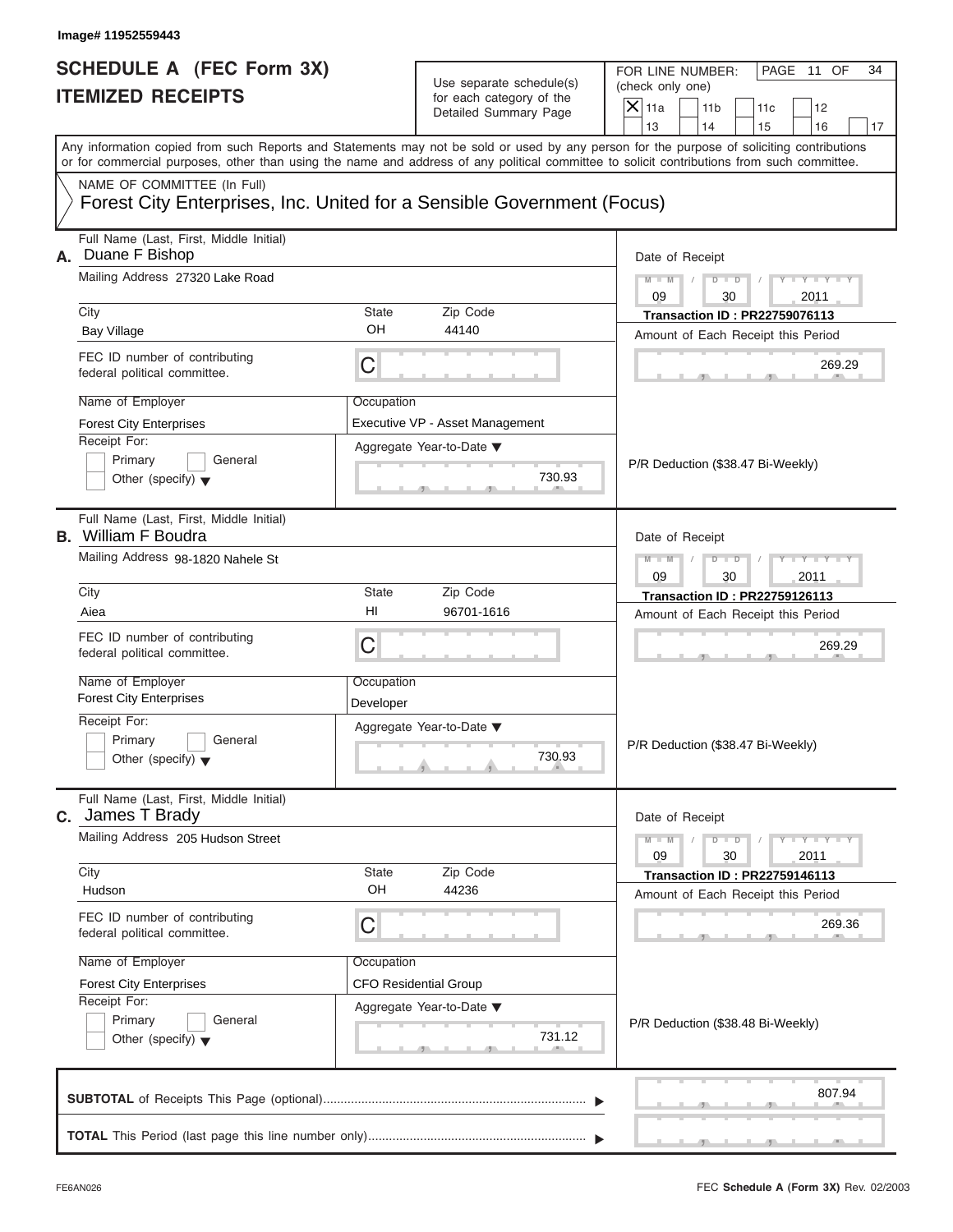| Image# 11952559444                                                                                                               |                              |                                                                               |                                                                                                                                                                                                                                                                                         |          |
|----------------------------------------------------------------------------------------------------------------------------------|------------------------------|-------------------------------------------------------------------------------|-----------------------------------------------------------------------------------------------------------------------------------------------------------------------------------------------------------------------------------------------------------------------------------------|----------|
| <b>SCHEDULE A (FEC Form 3X)</b><br><b>ITEMIZED RECEIPTS</b>                                                                      |                              | Use separate schedule(s)<br>for each category of the<br>Detailed Summary Page | FOR LINE NUMBER:<br>PAGE 12 OF<br>(check only one)<br>$\mathsf{X}$ 11a<br>11 <sub>b</sub><br>11c<br>12<br>13<br>14<br>15<br>16                                                                                                                                                          | 34<br>17 |
|                                                                                                                                  |                              |                                                                               | Any information copied from such Reports and Statements may not be sold or used by any person for the purpose of soliciting contributions<br>or for commercial purposes, other than using the name and address of any political committee to solicit contributions from such committee. |          |
| NAME OF COMMITTEE (In Full)<br>Forest City Enterprises, Inc. United for a Sensible Government (Focus)                            |                              |                                                                               |                                                                                                                                                                                                                                                                                         |          |
| Full Name (Last, First, Middle Initial)<br>Dennis J Breiding<br>А.<br>Mailing Address 2778 Revere Drive                          |                              |                                                                               | Date of Receipt<br>$M - M$<br>$D$ $\Box$ $D$<br>Y TYT                                                                                                                                                                                                                                   |          |
| City                                                                                                                             | <b>State</b>                 | Zip Code                                                                      | 09<br>30<br>2011<br><b>Transaction ID: PR22759166113</b>                                                                                                                                                                                                                                |          |
| Cuyahoga Falls                                                                                                                   | OH                           | 44223                                                                         | Amount of Each Receipt this Period                                                                                                                                                                                                                                                      |          |
| FEC ID number of contributing<br>federal political committee.                                                                    | C                            |                                                                               | 134.68                                                                                                                                                                                                                                                                                  |          |
| Name of Employer<br>Forest City Enterprises, Inc.<br>Receipt For:<br>Primary<br>General<br>Other (specify) $\blacktriangledown$  | Occupation                   | Senior Project Manager<br>Aggregate Year-to-Date ▼<br>365.56                  | P/R Deduction (\$19.24 Bi-Weekly)                                                                                                                                                                                                                                                       |          |
| Full Name (Last, First, Middle Initial)<br><b>B.</b> John D Brocklehurst<br>Mailing Address 23743 Emmons Rd                      |                              |                                                                               | Date of Receipt<br>Y T Y T Y T<br>$M - M$<br>$D$ $D$                                                                                                                                                                                                                                    |          |
|                                                                                                                                  |                              |                                                                               |                                                                                                                                                                                                                                                                                         |          |
| City                                                                                                                             | State                        | Zip Code                                                                      | 2011<br><b>Transaction ID: PR22759186113</b>                                                                                                                                                                                                                                            |          |
| <b>Columbia Station</b>                                                                                                          | OH                           | 44028                                                                         | Amount of Each Receipt this Period                                                                                                                                                                                                                                                      |          |
| FEC ID number of contributing<br>federal political committee.                                                                    | C                            |                                                                               | 134.68                                                                                                                                                                                                                                                                                  |          |
| Name of Employer<br><b>Forest City Enterprises</b>                                                                               | Occupation<br>V <sub>P</sub> |                                                                               |                                                                                                                                                                                                                                                                                         |          |
| Receipt For:<br>Primary<br>General<br>Other (specify) $\blacktriangledown$                                                       |                              | Aggregate Year-to-Date ▼<br>365.56                                            | P/R Deduction (\$19.24 Bi-Weekly)                                                                                                                                                                                                                                                       |          |
| Full Name (Last, First, Middle Initial)<br><b>C.</b> Charmaine D Brown                                                           |                              |                                                                               | Date of Receipt                                                                                                                                                                                                                                                                         |          |
| Mailing Address 3241 Green Road<br>City                                                                                          |                              | Zip Code                                                                      | $M - M$<br>$Y + Y + Y + Y$<br>$D$ $D$<br>09<br>30<br>2011                                                                                                                                                                                                                               |          |
| Beachwood                                                                                                                        | State<br>OH                  | 44122                                                                         | <b>Transaction ID: PR22759206113</b><br>Amount of Each Receipt this Period                                                                                                                                                                                                              |          |
| FEC ID number of contributing<br>federal political committee.                                                                    | С                            |                                                                               | 134.68                                                                                                                                                                                                                                                                                  |          |
| Name of Employer<br><b>Forest City Enterprises</b><br>Receipt For:<br>Primary<br>General<br>Other (specify) $\blacktriangledown$ | Occupation                   | Director, Diversity & Inclusion<br>Aggregate Year-to-Date ▼<br>365.56         | P/R Deduction (\$19.24 Bi-Weekly)                                                                                                                                                                                                                                                       |          |
|                                                                                                                                  |                              |                                                                               | 404.04                                                                                                                                                                                                                                                                                  |          |
|                                                                                                                                  |                              |                                                                               |                                                                                                                                                                                                                                                                                         |          |

 $\mathcal{T}$  s s  $\mathcal{T}$  , and  $\mathcal{T}$  , .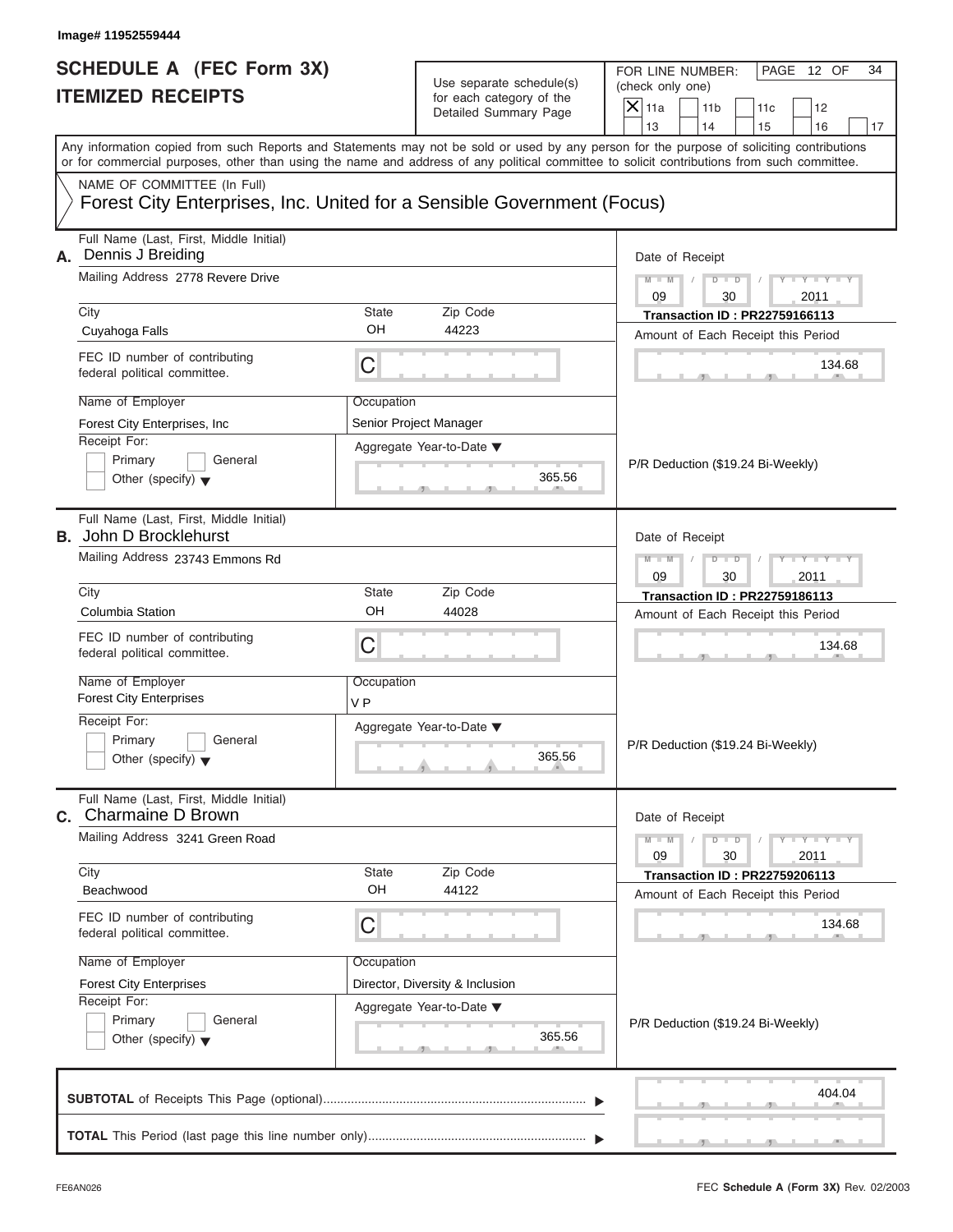| <b>SCHEDULE A (FEC Form 3X)</b> |  |  |
|---------------------------------|--|--|
| <b>ITEMIZED RECEIPTS</b>        |  |  |

|                                                                                                  | Image# 11952559445                                                                                                                         |                                                 |                                                                               |                                                                                                                                              |
|--------------------------------------------------------------------------------------------------|--------------------------------------------------------------------------------------------------------------------------------------------|-------------------------------------------------|-------------------------------------------------------------------------------|----------------------------------------------------------------------------------------------------------------------------------------------|
| <b>SCHEDULE A (FEC Form 3X)</b><br><b>ITEMIZED RECEIPTS</b>                                      |                                                                                                                                            |                                                 | Use separate schedule(s)<br>for each category of the<br>Detailed Summary Page | FOR LINE NUMBER:<br>PAGE 13 OF<br>34<br>(check only one)<br>$\overline{X}$ 11a<br>11 <sub>b</sub><br>11c<br>12<br>13<br>14<br>15<br>16<br>17 |
|                                                                                                  | or for commercial purposes, other than using the name and address of any political committee to solicit contributions from such committee. |                                                 |                                                                               | Any information copied from such Reports and Statements may not be sold or used by any person for the purpose of soliciting contributions    |
|                                                                                                  | NAME OF COMMITTEE (In Full)<br>Forest City Enterprises, Inc. United for a Sensible Government (Focus)                                      |                                                 |                                                                               |                                                                                                                                              |
| Full Name (Last, First, Middle Initial)<br>John J Burns<br>А.<br>Mailing Address 3269 Grenway Rd |                                                                                                                                            |                                                 |                                                                               | Date of Receipt<br>$D$ $\Box$ $D$<br>Y TYT<br>$M - M$<br>09<br>2011<br>30                                                                    |
|                                                                                                  | City                                                                                                                                       | State                                           | Zip Code                                                                      | <b>Transaction ID: PR22759286113</b>                                                                                                         |
|                                                                                                  | <b>Shaker Hts</b>                                                                                                                          | OH                                              | 44122                                                                         | Amount of Each Receipt this Period                                                                                                           |
|                                                                                                  | FEC ID number of contributing<br>federal political committee.                                                                              | C                                               |                                                                               | 134.68                                                                                                                                       |
|                                                                                                  | Name of Employer                                                                                                                           |                                                 |                                                                               |                                                                                                                                              |
|                                                                                                  | Receipt For:<br>Primary<br>General<br>Other (specify) $\blacktriangledown$                                                                 |                                                 | Aggregate Year-to-Date ▼<br>346.32                                            | P/R Deduction (\$19.24 Bi-Weekly)                                                                                                            |
|                                                                                                  | Full Name (Last, First, Middle Initial)<br><b>B.</b> Peter B Calkins                                                                       |                                                 |                                                                               | Date of Receipt                                                                                                                              |
|                                                                                                  | Mailing Address 79 Johnson St                                                                                                              | $M - M$<br>$D$ $D$<br>Y TYT<br>09<br>30<br>2011 |                                                                               |                                                                                                                                              |
|                                                                                                  | City<br>North Andover                                                                                                                      | State<br>MA                                     | Zip Code<br>01845                                                             | <b>Transaction ID: PR22759296113</b>                                                                                                         |
|                                                                                                  | FEC ID number of contributing<br>federal political committee.                                                                              | С                                               |                                                                               | Amount of Each Receipt this Period<br>403.90                                                                                                 |
|                                                                                                  | Name of Employer<br><b>Forest City Enterprises</b>                                                                                         | Occupation<br><b>Real Estate</b>                |                                                                               |                                                                                                                                              |
|                                                                                                  | Receipt For:<br>Primary<br>General<br>Other (specify) $\blacktriangledown$                                                                 |                                                 | Aggregate Year-to-Date ▼<br>1096.30                                           | P/R Deduction (\$57.70 Bi-Weekly)                                                                                                            |
|                                                                                                  | Full Name (Last, First, Middle Initial)<br>C. Tommy H Carter                                                                               |                                                 |                                                                               | Date of Receipt                                                                                                                              |
|                                                                                                  | Mailing Address 5180 White Pine Drive<br>City                                                                                              | State                                           | Zip Code                                                                      | $M - M$<br>$Y = Y$<br>$D - D$<br>09<br>2011<br>30                                                                                            |
|                                                                                                  | <b>Brunswick</b>                                                                                                                           | OH                                              | 44212                                                                         | <b>Transaction ID: PR22759336113</b><br>Amount of Each Receipt this Period                                                                   |
|                                                                                                  | FEC ID number of contributing<br>federal political committee.                                                                              | С                                               |                                                                               | 269.29                                                                                                                                       |
|                                                                                                  | Name of Employer                                                                                                                           | Occupation                                      |                                                                               |                                                                                                                                              |
|                                                                                                  | Receipt For:<br>Primary<br>General<br>Other (specify) $\blacktriangledown$                                                                 |                                                 | Aggregate Year-to-Date ▼<br>692.46                                            | P/R Deduction (\$38.47 Bi-Weekly)                                                                                                            |
|                                                                                                  |                                                                                                                                            |                                                 |                                                                               | 807.87                                                                                                                                       |
|                                                                                                  |                                                                                                                                            |                                                 |                                                                               |                                                                                                                                              |

S S S , , .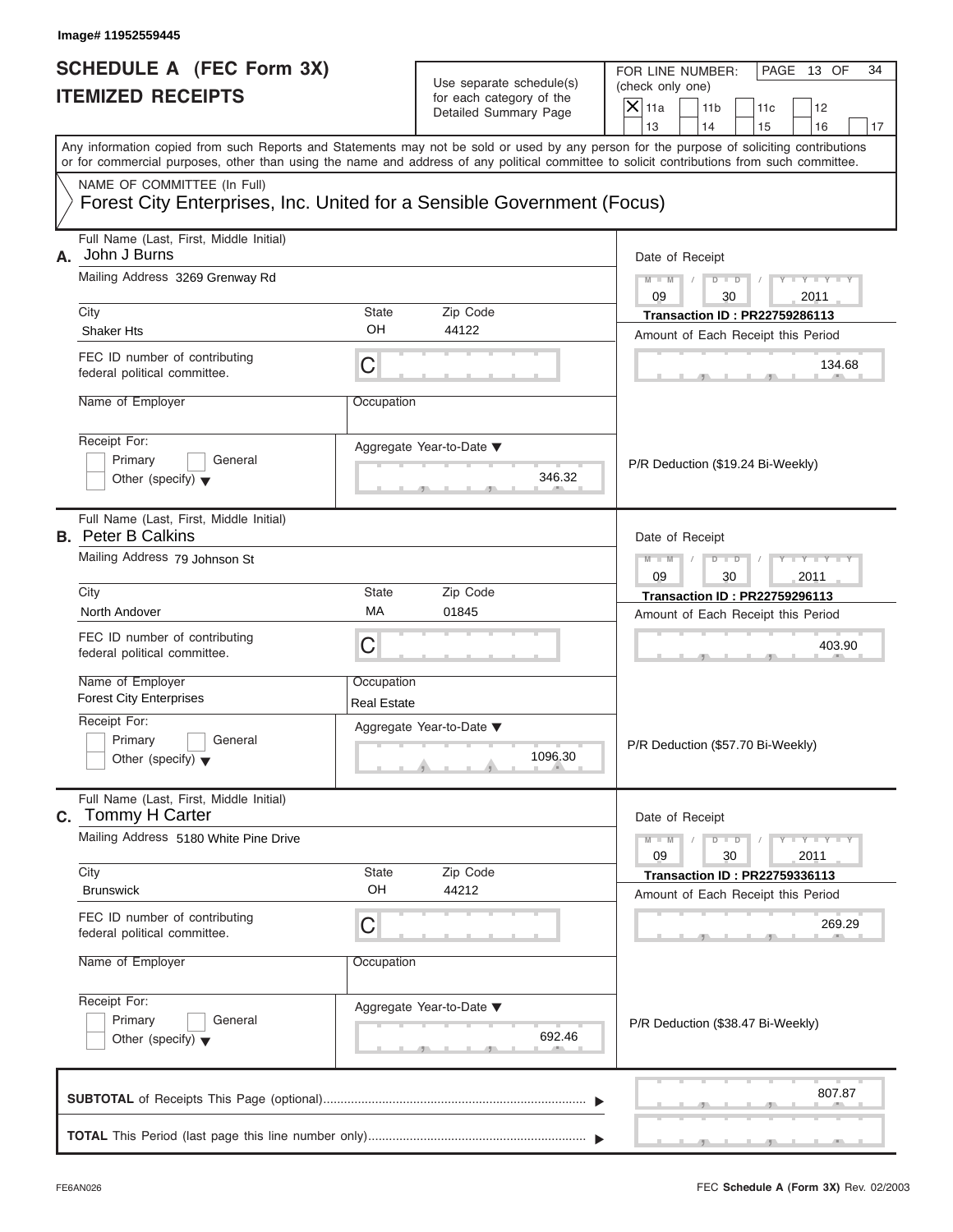| SCHEDULE A (FEC Form 3X) |  |  |
|--------------------------|--|--|
| <b>ITEMIZED RECEIPTS</b> |  |  |

|                                                                 | Image# 11952559446                                                                                                                         |                                                       |                                                                               |                                                                                                                                           |
|-----------------------------------------------------------------|--------------------------------------------------------------------------------------------------------------------------------------------|-------------------------------------------------------|-------------------------------------------------------------------------------|-------------------------------------------------------------------------------------------------------------------------------------------|
| <b>SCHEDULE A (FEC Form 3X)</b><br><b>ITEMIZED RECEIPTS</b>     |                                                                                                                                            |                                                       | Use separate schedule(s)<br>for each category of the<br>Detailed Summary Page | FOR LINE NUMBER:<br>PAGE 14 OF<br>34<br>(check only one)<br>$\mathsf{X} _{\mathsf{11a}}$<br>11 <sub>b</sub><br>11c<br>12                  |
|                                                                 |                                                                                                                                            |                                                       |                                                                               | 13<br>14<br>15<br>16<br>17                                                                                                                |
|                                                                 | or for commercial purposes, other than using the name and address of any political committee to solicit contributions from such committee. |                                                       |                                                                               | Any information copied from such Reports and Statements may not be sold or used by any person for the purpose of soliciting contributions |
|                                                                 | NAME OF COMMITTEE (In Full)<br>Forest City Enterprises, Inc. United for a Sensible Government (Focus)                                      |                                                       |                                                                               |                                                                                                                                           |
| Full Name (Last, First, Middle Initial)<br>David S Conway<br>А. |                                                                                                                                            |                                                       |                                                                               | Date of Receipt                                                                                                                           |
|                                                                 | Mailing Address 2156 Garden Dr                                                                                                             |                                                       |                                                                               | $D$ $D$<br>$Y - Y - Y - Y - Y$<br>$M - M$<br>09<br>2011<br>30                                                                             |
|                                                                 | City<br><b>State</b><br>OH<br>Wickliffe                                                                                                    |                                                       | Zip Code<br>44092                                                             | <b>Transaction ID: PR22759466113</b>                                                                                                      |
|                                                                 |                                                                                                                                            |                                                       |                                                                               | Amount of Each Receipt this Period                                                                                                        |
|                                                                 | FEC ID number of contributing<br>federal political committee.                                                                              | C                                                     |                                                                               | 134.68                                                                                                                                    |
|                                                                 | Name of Employer                                                                                                                           | Occupation                                            |                                                                               |                                                                                                                                           |
|                                                                 | <b>Forest City Enterprises</b>                                                                                                             | Asset Management                                      |                                                                               |                                                                                                                                           |
|                                                                 | Receipt For:<br>Primary<br>General                                                                                                         |                                                       | Aggregate Year-to-Date ▼                                                      |                                                                                                                                           |
|                                                                 | Other (specify) $\blacktriangledown$                                                                                                       |                                                       | 365.56                                                                        | P/R Deduction (\$19.24 Bi-Weekly)                                                                                                         |
|                                                                 | Full Name (Last, First, Middle Initial)<br><b>B.</b> Emerick J Corsi JR                                                                    |                                                       |                                                                               | Date of Receipt                                                                                                                           |
|                                                                 | Mailing Address 7650 Deerfoot Tr                                                                                                           | Y T Y T Y T<br>$D$ $D$<br>$M - M$<br>09<br>30<br>2011 |                                                                               |                                                                                                                                           |
|                                                                 | City                                                                                                                                       | <b>State</b>                                          | Zip Code                                                                      | <b>Transaction ID: PR22759506113</b>                                                                                                      |
|                                                                 | Russell                                                                                                                                    | OH                                                    | 44072                                                                         | Amount of Each Receipt this Period                                                                                                        |
|                                                                 | FEC ID number of contributing<br>federal political committee.                                                                              | C                                                     |                                                                               | 269.36                                                                                                                                    |
|                                                                 | Name of Employer                                                                                                                           | Occupation                                            |                                                                               |                                                                                                                                           |
|                                                                 | <b>Forest City Enterprises</b>                                                                                                             | Development                                           |                                                                               |                                                                                                                                           |
|                                                                 | Receipt For:                                                                                                                               |                                                       | Aggregate Year-to-Date ▼                                                      |                                                                                                                                           |
|                                                                 | Primary<br>General<br>Other (specify) $\blacktriangledown$                                                                                 |                                                       | 731.12                                                                        | P/R Deduction (\$38.48 Bi-Weekly)                                                                                                         |
| C.                                                              | Full Name (Last, First, Middle Initial)<br>James M Cory                                                                                    |                                                       |                                                                               | Date of Receipt                                                                                                                           |
|                                                                 | Mailing Address 657 Tularosa Drive                                                                                                         |                                                       |                                                                               | $Y = Y$<br>$M - M$<br>$D$ $D$<br>2011<br>09<br>30                                                                                         |
|                                                                 | City<br>Los Angeles                                                                                                                        | State<br>CA                                           | Zip Code<br>90026-3626                                                        | <b>Transaction ID: PR22759516113</b>                                                                                                      |
|                                                                 |                                                                                                                                            |                                                       |                                                                               | Amount of Each Receipt this Period                                                                                                        |
|                                                                 | FEC ID number of contributing<br>federal political committee.                                                                              | C                                                     |                                                                               | 134.68                                                                                                                                    |
|                                                                 | Name of Employer                                                                                                                           | Occupation                                            |                                                                               |                                                                                                                                           |
|                                                                 | <b>Forest City Enterprises</b>                                                                                                             | <b>Retail Leasing</b>                                 |                                                                               |                                                                                                                                           |
|                                                                 | Receipt For:<br>Primary<br>General                                                                                                         |                                                       | Aggregate Year-to-Date ▼                                                      |                                                                                                                                           |
|                                                                 | Other (specify) $\blacktriangledown$                                                                                                       |                                                       | 365.56                                                                        | P/R Deduction (\$19.24 Bi-Weekly)                                                                                                         |
|                                                                 |                                                                                                                                            |                                                       |                                                                               | 538.72                                                                                                                                    |
|                                                                 |                                                                                                                                            |                                                       |                                                                               |                                                                                                                                           |

S S S , , .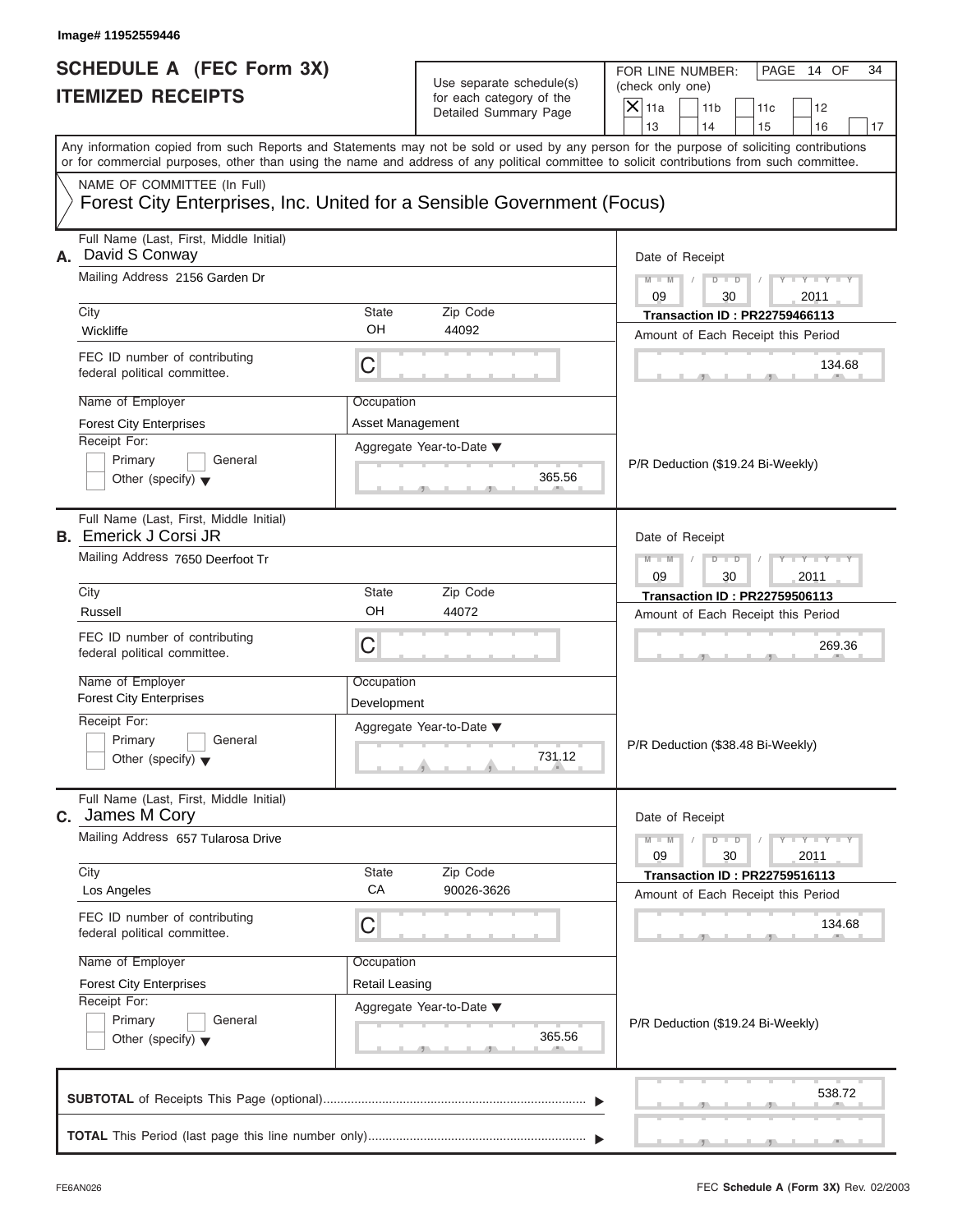| Image# 11952559447                                                                                                                         |                          |                                                      |                                      |                                      |     |                             |    |
|--------------------------------------------------------------------------------------------------------------------------------------------|--------------------------|------------------------------------------------------|--------------------------------------|--------------------------------------|-----|-----------------------------|----|
| <b>SCHEDULE A (FEC Form 3X)</b><br><b>ITEMIZED RECEIPTS</b>                                                                                |                          | Use separate schedule(s)<br>for each category of the | FOR LINE NUMBER:<br>(check only one) |                                      |     | PAGE 15 OF                  | 34 |
|                                                                                                                                            |                          | Detailed Summary Page                                | $X$ 11a                              | 11 <sub>b</sub>                      | 11c | 12                          |    |
| Any information copied from such Reports and Statements may not be sold or used by any person for the purpose of soliciting contributions  |                          |                                                      | 13                                   | 14                                   | 15  | 16                          | 17 |
| or for commercial purposes, other than using the name and address of any political committee to solicit contributions from such committee. |                          |                                                      |                                      |                                      |     |                             |    |
| NAME OF COMMITTEE (In Full)<br>Forest City Enterprises, Inc. United for a Sensible Government (Focus)                                      |                          |                                                      |                                      |                                      |     |                             |    |
| Full Name (Last, First, Middle Initial)<br>James P Crosby<br>А.                                                                            |                          |                                                      | Date of Receipt                      |                                      |     |                             |    |
| Mailing Address 2890 Eaton Rd                                                                                                              |                          |                                                      | $M - M$<br>09                        | $D - D$<br>30                        |     | $Y - Y - Y - Y - Y$<br>2011 |    |
| City                                                                                                                                       | State                    | Zip Code                                             |                                      | <b>Transaction ID: PR22759546113</b> |     |                             |    |
| <b>Shaker Hts</b>                                                                                                                          | OH                       | 44122                                                |                                      | Amount of Each Receipt this Period   |     |                             |    |
| FEC ID number of contributing<br>federal political committee.                                                                              | C                        |                                                      |                                      |                                      |     | 134.68                      |    |
| Name of Employer                                                                                                                           | Occupation               |                                                      |                                      |                                      |     |                             |    |
| Forest City Enterprises, Inc.                                                                                                              |                          |                                                      |                                      |                                      |     |                             |    |
| Receipt For:                                                                                                                               | Aggregate Year-to-Date ▼ |                                                      |                                      |                                      |     |                             |    |
| Primary<br>General<br>Other (specify) $\blacktriangledown$                                                                                 |                          | 365.56                                               |                                      | P/R Deduction (\$19.24 Bi-Weekly)    |     |                             |    |
| Full Name (Last, First, Middle Initial)<br><b>B.</b> Guy L Danser                                                                          |                          |                                                      | Date of Receipt                      |                                      |     |                             |    |
| Mailing Address 2806 Myrick Ln                                                                                                             |                          |                                                      | $M - M$<br>09                        | $D$ $\Box$ $D$<br>30                 |     | $Y = Y = Y$                 |    |
| City                                                                                                                                       | State                    | Zip Code                                             |                                      | <b>Transaction ID: PR22759596113</b> |     | 2011                        |    |
| Twinsburg                                                                                                                                  | OH                       | 44087                                                |                                      | Amount of Each Receipt this Period   |     |                             |    |
| FEC ID number of contributing<br>federal political committee.                                                                              | C                        |                                                      |                                      |                                      |     | 134.68                      |    |
| Name of Employer                                                                                                                           | Occupation               |                                                      |                                      |                                      |     |                             |    |
| Forest City Enterprises, Inc.                                                                                                              | CPA - Tax Accountant     |                                                      |                                      |                                      |     |                             |    |
| Receipt For:                                                                                                                               | Aggregate Year-to-Date ▼ |                                                      |                                      |                                      |     |                             |    |
| Primary<br>General<br>Other (specify) $\blacktriangledown$                                                                                 |                          | 365.56                                               | P/R Deduction (\$19.24 Bi-Weekly)    |                                      |     |                             |    |
| Full Name (Last, First, Middle Initial)<br><b>Michael F Farley</b><br>С.                                                                   |                          |                                                      | Date of Receipt                      |                                      |     |                             |    |
| Mailing Address 805 Andover Street                                                                                                         |                          |                                                      | $M - M$<br>09                        | $D - D$<br>30                        |     | $Y - Y - Y - Y - I$<br>2011 |    |
| City                                                                                                                                       | State                    | Zip Code                                             |                                      | <b>Transaction ID: PR22759786113</b> |     |                             |    |
| Lowell                                                                                                                                     | МA                       | 01852                                                |                                      | Amount of Each Receipt this Period   |     |                             |    |
| FEC ID number of contributing<br>federal political committee.                                                                              | С                        |                                                      |                                      |                                      |     | 134.68                      |    |
| Name of Employer                                                                                                                           | Occupation               |                                                      |                                      |                                      |     |                             |    |
| Receipt For:                                                                                                                               | Aggregate Year-to-Date ▼ |                                                      |                                      |                                      |     |                             |    |
| Primary<br>General<br>Other (specify) $\blacktriangledown$                                                                                 |                          | 307.84                                               | P/R Deduction (\$19.24 Bi-Weekly)    |                                      |     |                             |    |
|                                                                                                                                            |                          |                                                      |                                      |                                      |     | 404.04                      |    |
|                                                                                                                                            |                          |                                                      |                                      |                                      |     |                             |    |

S S S , , .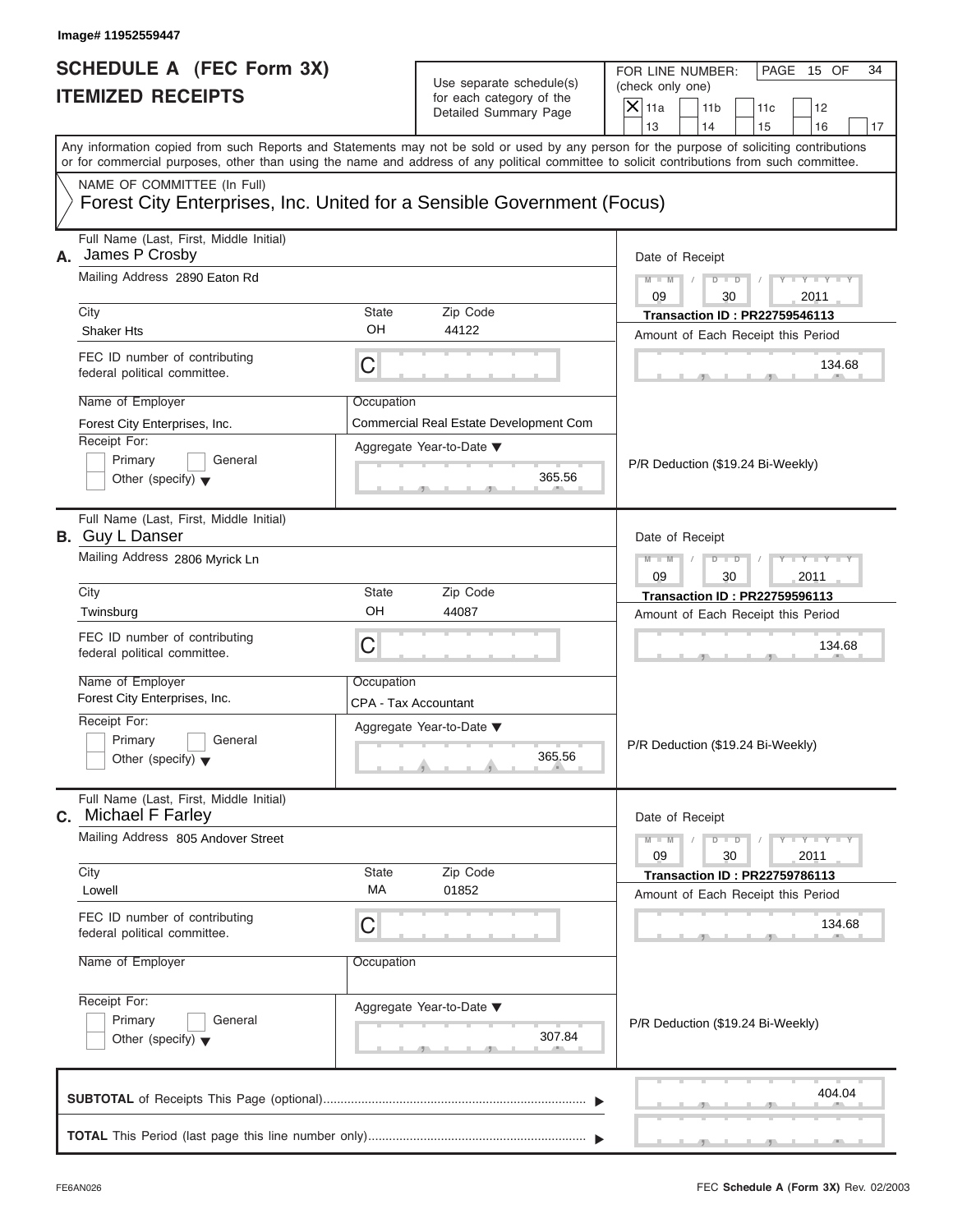| Image# 11952559448                                                                                                                                        |                                    |                                                                               |                                                                                                                                                                                                                                                                                         |
|-----------------------------------------------------------------------------------------------------------------------------------------------------------|------------------------------------|-------------------------------------------------------------------------------|-----------------------------------------------------------------------------------------------------------------------------------------------------------------------------------------------------------------------------------------------------------------------------------------|
| <b>SCHEDULE A (FEC Form 3X)</b><br><b>ITEMIZED RECEIPTS</b>                                                                                               |                                    | Use separate schedule(s)<br>for each category of the<br>Detailed Summary Page | FOR LINE NUMBER:<br>PAGE 16 OF<br>34<br>(check only one)<br>$\mathsf{X}$ 11a<br>11 <sub>b</sub><br>11c<br>12<br>13<br>14<br>15<br>16<br>17                                                                                                                                              |
|                                                                                                                                                           |                                    |                                                                               | Any information copied from such Reports and Statements may not be sold or used by any person for the purpose of soliciting contributions<br>or for commercial purposes, other than using the name and address of any political committee to solicit contributions from such committee. |
| NAME OF COMMITTEE (In Full)<br>Forest City Enterprises, Inc. United for a Sensible Government (Focus)                                                     |                                    |                                                                               |                                                                                                                                                                                                                                                                                         |
| Full Name (Last, First, Middle Initial)<br>Leland D Ferguson<br>А.<br>Mailing Address 8029 E 28th Place                                                   |                                    |                                                                               | Date of Receipt<br>$M - M$<br>$D$ $D$<br>$Y - Y - Y - Y$                                                                                                                                                                                                                                |
|                                                                                                                                                           |                                    |                                                                               | 09<br>30<br>2011                                                                                                                                                                                                                                                                        |
| City<br>Denver                                                                                                                                            | State<br>CO                        | Zip Code<br>80238                                                             | <b>Transaction ID: PR22759816113</b>                                                                                                                                                                                                                                                    |
| FEC ID number of contributing<br>federal political committee.                                                                                             | C                                  |                                                                               | Amount of Each Receipt this Period<br>84.00                                                                                                                                                                                                                                             |
| Name of Employer<br>Occupation<br><b>Forest City Enterprises</b><br>Finance<br>Receipt For:<br>Primary<br>General<br>Other (specify) $\blacktriangledown$ |                                    | Aggregate Year-to-Date ▼<br>228.00                                            | P/R Deduction (\$12.00 Bi-Weekly)                                                                                                                                                                                                                                                       |
| Full Name (Last, First, Middle Initial)<br><b>B.</b> James W Finnerty<br>Mailing Address 7429 Scioto Ct                                                   |                                    |                                                                               | Date of Receipt<br>Y T Y T Y T<br>$M - M$<br>$D$ $D$<br>09<br>30<br>2011                                                                                                                                                                                                                |
| City                                                                                                                                                      | State                              | Zip Code                                                                      | Transaction ID: PR22759866113                                                                                                                                                                                                                                                           |
| Solon<br>FEC ID number of contributing<br>federal political committee.                                                                                    | OH<br>C                            | 44139                                                                         | Amount of Each Receipt this Period<br>350.00                                                                                                                                                                                                                                            |
| Name of Employer<br><b>Forest City Enterprises</b>                                                                                                        | Occupation<br>Vice President - Tax |                                                                               |                                                                                                                                                                                                                                                                                         |
| Receipt For:<br>Primary<br>General<br>Other (specify) $\blacktriangledown$                                                                                |                                    | Aggregate Year-to-Date ▼<br>950.00                                            | P/R Deduction (\$50.00 Bi-Weekly)                                                                                                                                                                                                                                                       |
| Full Name (Last, First, Middle Initial)<br>C. Bruce J Geier                                                                                               |                                    |                                                                               | Date of Receipt                                                                                                                                                                                                                                                                         |
| Mailing Address 850 Whisperwood Ln<br>City                                                                                                                | State                              | Zip Code                                                                      | $M - M$<br>$\mathbf{I} = \mathbf{Y} - \mathbf{I} - \mathbf{Y} - \mathbf{I}$<br>$D$ $D$<br>09<br>30<br>2011<br><b>Transaction ID: PR22759936113</b>                                                                                                                                      |
| Aurora                                                                                                                                                    | OH                                 | 44202                                                                         | Amount of Each Receipt this Period                                                                                                                                                                                                                                                      |
| FEC ID number of contributing<br>federal political committee.                                                                                             | С                                  |                                                                               | 134.68                                                                                                                                                                                                                                                                                  |
| Name of Employer<br><b>Forest City Enterprises</b><br>Receipt For:<br>Primary<br>General<br>Other (specify) $\blacktriangledown$                          | Occupation<br><b>CFO</b>           | Aggregate Year-to-Date ▼<br>365.56                                            | P/R Deduction (\$19.24 Bi-Weekly)                                                                                                                                                                                                                                                       |
|                                                                                                                                                           |                                    |                                                                               | 568.68                                                                                                                                                                                                                                                                                  |
|                                                                                                                                                           |                                    |                                                                               |                                                                                                                                                                                                                                                                                         |

S S S , , .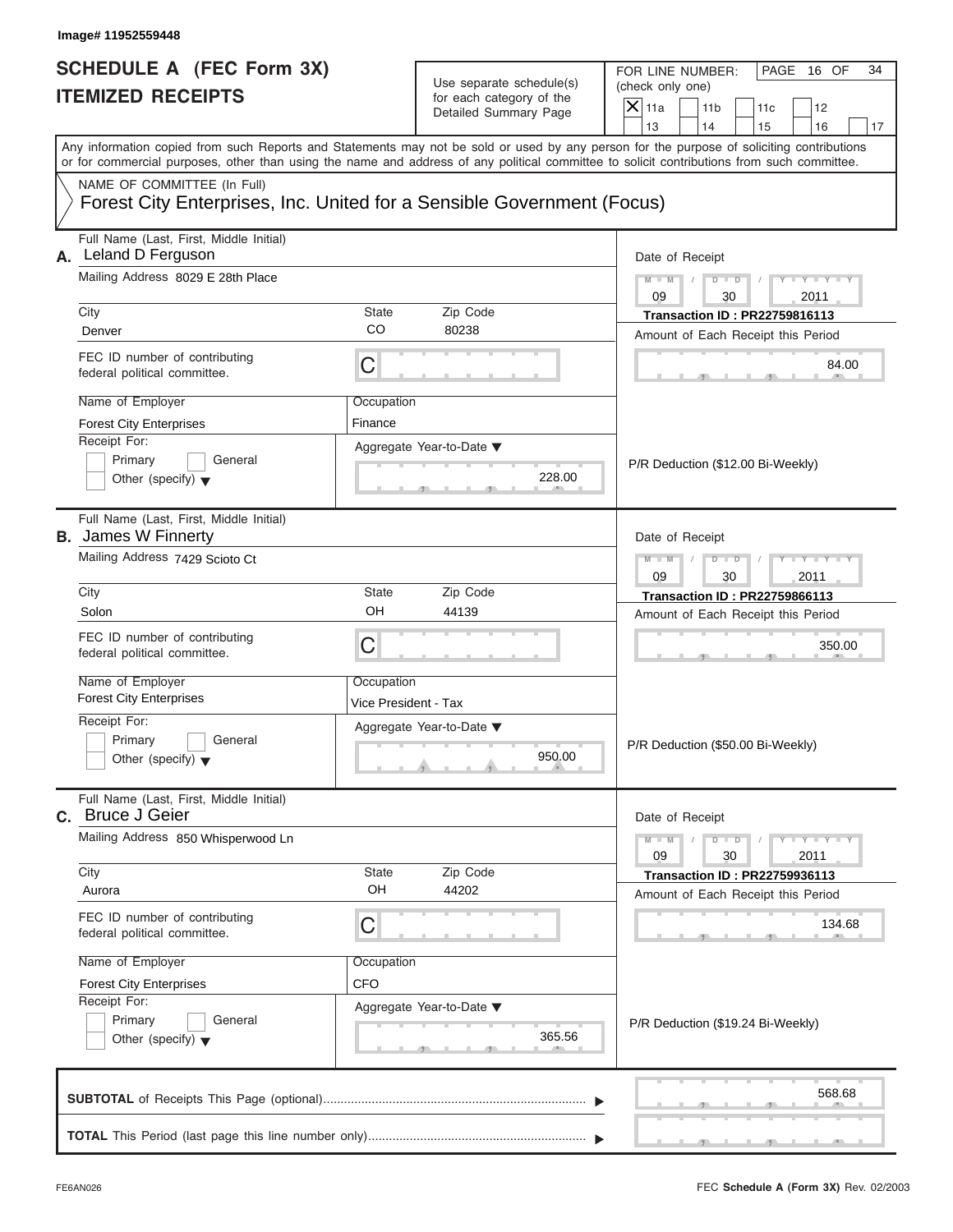| <b>SCHEDULE A (FEC Form 3X)</b> |  |  |
|---------------------------------|--|--|
| <b>ITEMIZED RECEIPTS</b>        |  |  |

|                                                                          | Image# 11952559449                                                                                                                                                                                                                                                                      |                    |                                                                               |                                                                    |                               |  |
|--------------------------------------------------------------------------|-----------------------------------------------------------------------------------------------------------------------------------------------------------------------------------------------------------------------------------------------------------------------------------------|--------------------|-------------------------------------------------------------------------------|--------------------------------------------------------------------|-------------------------------|--|
| <b>SCHEDULE A (FEC Form 3X)</b><br><b>ITEMIZED RECEIPTS</b>              |                                                                                                                                                                                                                                                                                         |                    | Use separate schedule(s)<br>for each category of the<br>Detailed Summary Page | FOR LINE NUMBER:<br>(check only one)<br>$X$ 11a<br>11 <sub>b</sub> | PAGE 17 OF<br>34<br>11c<br>12 |  |
|                                                                          |                                                                                                                                                                                                                                                                                         |                    |                                                                               | 13<br>14                                                           | 15<br>16<br>17                |  |
|                                                                          | Any information copied from such Reports and Statements may not be sold or used by any person for the purpose of soliciting contributions<br>or for commercial purposes, other than using the name and address of any political committee to solicit contributions from such committee. |                    |                                                                               |                                                                    |                               |  |
|                                                                          | NAME OF COMMITTEE (In Full)                                                                                                                                                                                                                                                             |                    |                                                                               |                                                                    |                               |  |
|                                                                          | Forest City Enterprises, Inc. United for a Sensible Government (Focus)                                                                                                                                                                                                                  |                    |                                                                               |                                                                    |                               |  |
| Full Name (Last, First, Middle Initial)<br><b>Robert G Gephart</b><br>А. |                                                                                                                                                                                                                                                                                         |                    |                                                                               | Date of Receipt                                                    |                               |  |
|                                                                          | Mailing Address 447 Leverett Lane                                                                                                                                                                                                                                                       |                    |                                                                               | $D$ $\Box$ $D$<br>$M - M$<br>09<br>30                              | $Y = Y =$<br>2011             |  |
|                                                                          | City                                                                                                                                                                                                                                                                                    | <b>State</b>       | Zip Code                                                                      | <b>Transaction ID: PR22759946113</b>                               |                               |  |
|                                                                          | <b>Highland Heights</b>                                                                                                                                                                                                                                                                 | OH                 | 44143                                                                         | Amount of Each Receipt this Period                                 |                               |  |
|                                                                          | FEC ID number of contributing<br>federal political committee.                                                                                                                                                                                                                           | C                  |                                                                               |                                                                    | 269.29                        |  |
|                                                                          | Name of Employer                                                                                                                                                                                                                                                                        | Occupation         |                                                                               |                                                                    |                               |  |
|                                                                          | <b>RMS Corporations</b>                                                                                                                                                                                                                                                                 |                    |                                                                               |                                                                    |                               |  |
|                                                                          | Receipt For:                                                                                                                                                                                                                                                                            |                    |                                                                               |                                                                    |                               |  |
|                                                                          | Primary<br>General                                                                                                                                                                                                                                                                      |                    | 730.93                                                                        | P/R Deduction (\$38.47 Bi-Weekly)                                  |                               |  |
|                                                                          | Other (specify) $\blacktriangledown$                                                                                                                                                                                                                                                    |                    |                                                                               |                                                                    |                               |  |
|                                                                          | Full Name (Last, First, Middle Initial)<br><b>B.</b> Mark H Gerteis                                                                                                                                                                                                                     |                    |                                                                               | Date of Receipt                                                    |                               |  |
|                                                                          | Mailing Address 2841 Weybridge                                                                                                                                                                                                                                                          | $M - M$<br>$D$ $D$ | $+Y+Y+$                                                                       |                                                                    |                               |  |
|                                                                          |                                                                                                                                                                                                                                                                                         | 09<br>30           | 2011                                                                          |                                                                    |                               |  |
|                                                                          | City                                                                                                                                                                                                                                                                                    | <b>State</b>       | Zip Code                                                                      | <b>Transaction ID: PR22759966113</b>                               |                               |  |
|                                                                          | <b>Shaker Hts</b>                                                                                                                                                                                                                                                                       | OH                 | 44120                                                                         | Amount of Each Receipt this Period                                 |                               |  |
|                                                                          | FEC ID number of contributing<br>federal political committee.                                                                                                                                                                                                                           | C                  |                                                                               |                                                                    | 399.00                        |  |
|                                                                          | Name of Employer<br>Forest City Residential Group, Inc.                                                                                                                                                                                                                                 | Occupation<br>VP   |                                                                               |                                                                    |                               |  |
|                                                                          | Receipt For:                                                                                                                                                                                                                                                                            |                    | Aggregate Year-to-Date ▼                                                      |                                                                    |                               |  |
|                                                                          | Primary<br>General                                                                                                                                                                                                                                                                      |                    |                                                                               | P/R Deduction (\$57.00 Bi-Weekly)                                  |                               |  |
|                                                                          | Other (specify) $\blacktriangledown$                                                                                                                                                                                                                                                    |                    | 1083.00                                                                       |                                                                    |                               |  |
| C.                                                                       | Full Name (Last, First, Middle Initial)<br>Thomas J Gleason                                                                                                                                                                                                                             |                    |                                                                               | Date of Receipt                                                    |                               |  |
|                                                                          | Mailing Address 2715 Raleigh Street                                                                                                                                                                                                                                                     |                    |                                                                               | $M - M$<br>$D$ $D$<br>09<br>30                                     | $Y + Y + Y + Y$<br>2011       |  |
|                                                                          | City                                                                                                                                                                                                                                                                                    | State              | Zip Code                                                                      | <b>Transaction ID: PR22759986113</b>                               |                               |  |
|                                                                          | Denver                                                                                                                                                                                                                                                                                  | CO                 | 80212                                                                         | Amount of Each Receipt this Period                                 |                               |  |
|                                                                          | FEC ID number of contributing<br>federal political committee.                                                                                                                                                                                                                           | C                  |                                                                               |                                                                    | 538.51                        |  |
|                                                                          | Name of Employer                                                                                                                                                                                                                                                                        | Occupation         |                                                                               |                                                                    |                               |  |
|                                                                          | Forest City Stapleton, Inc.                                                                                                                                                                                                                                                             |                    | Vice President-Public Relations                                               |                                                                    |                               |  |
|                                                                          | Receipt For:                                                                                                                                                                                                                                                                            |                    | Aggregate Year-to-Date ▼                                                      |                                                                    |                               |  |
|                                                                          | Primary<br>General                                                                                                                                                                                                                                                                      |                    |                                                                               | P/R Deduction (\$76.93 Bi-Weekly)                                  |                               |  |
|                                                                          | Other (specify) $\blacktriangledown$                                                                                                                                                                                                                                                    |                    | 1384.74                                                                       |                                                                    |                               |  |
|                                                                          |                                                                                                                                                                                                                                                                                         |                    |                                                                               |                                                                    |                               |  |
|                                                                          |                                                                                                                                                                                                                                                                                         |                    |                                                                               |                                                                    | 1206.80                       |  |
|                                                                          |                                                                                                                                                                                                                                                                                         |                    |                                                                               |                                                                    |                               |  |
|                                                                          |                                                                                                                                                                                                                                                                                         |                    |                                                                               |                                                                    |                               |  |

S S S , , .

an i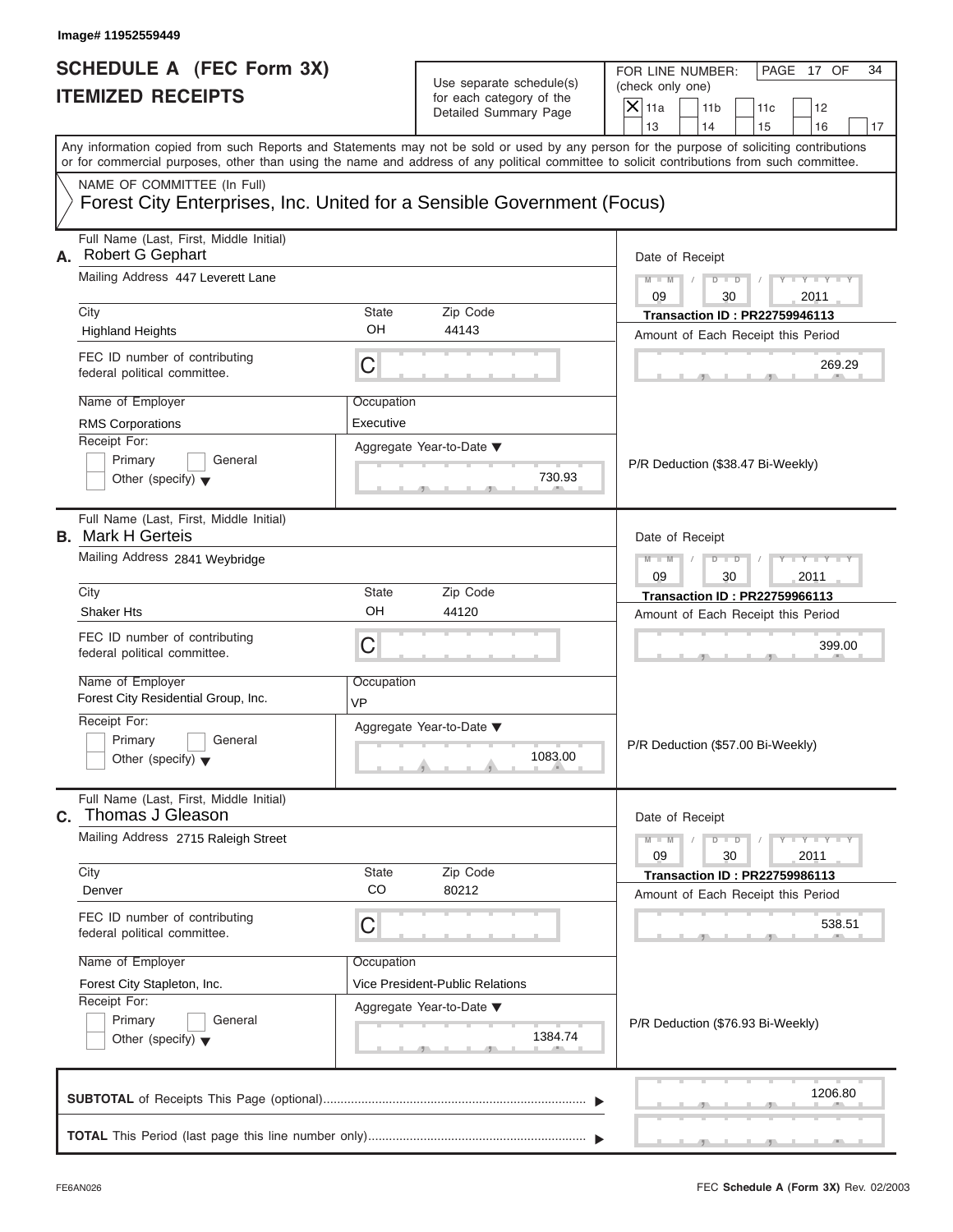| SCHEDULE A (FEC Form 3X) |  |  |
|--------------------------|--|--|
| <b>ITEMIZED RECEIPTS</b> |  |  |

|                                                             | Image# 11952559450                                                                                                                         |                                                               |                                                                               |                                                                                                                                           |
|-------------------------------------------------------------|--------------------------------------------------------------------------------------------------------------------------------------------|---------------------------------------------------------------|-------------------------------------------------------------------------------|-------------------------------------------------------------------------------------------------------------------------------------------|
| <b>SCHEDULE A (FEC Form 3X)</b><br><b>ITEMIZED RECEIPTS</b> |                                                                                                                                            |                                                               | Use separate schedule(s)<br>for each category of the<br>Detailed Summary Page | FOR LINE NUMBER:<br>PAGE 18 OF<br>34<br>(check only one)<br>$X$   11a<br>11 <sub>b</sub><br>11c<br>12                                     |
|                                                             |                                                                                                                                            |                                                               |                                                                               | 13<br>14<br>15<br>16<br>17                                                                                                                |
|                                                             | or for commercial purposes, other than using the name and address of any political committee to solicit contributions from such committee. |                                                               |                                                                               | Any information copied from such Reports and Statements may not be sold or used by any person for the purpose of soliciting contributions |
|                                                             | NAME OF COMMITTEE (In Full)<br>Forest City Enterprises, Inc. United for a Sensible Government (Focus)                                      |                                                               |                                                                               |                                                                                                                                           |
|                                                             | Full Name (Last, First, Middle Initial)<br>Denise C Hall<br>А.                                                                             |                                                               |                                                                               | Date of Receipt                                                                                                                           |
| Mailing Address 6338 Adair Dr                               |                                                                                                                                            |                                                               |                                                                               | $D$ $\Box$ $D$<br>$Y - Y - Y$<br>$M - M$<br>Y L<br>09<br>2011<br>30                                                                       |
|                                                             | City                                                                                                                                       | State                                                         | Zip Code                                                                      | <b>Transaction ID: PR22760046113</b>                                                                                                      |
|                                                             | <b>Brookpark</b>                                                                                                                           | OH                                                            | 44142                                                                         | Amount of Each Receipt this Period                                                                                                        |
|                                                             | FEC ID number of contributing<br>C<br>federal political committee.<br>Name of Employer<br>Occupation                                       |                                                               |                                                                               | 134.68                                                                                                                                    |
|                                                             |                                                                                                                                            |                                                               |                                                                               |                                                                                                                                           |
|                                                             | <b>Forest City Enterprises</b>                                                                                                             | Asst V.P.                                                     |                                                                               |                                                                                                                                           |
|                                                             | Receipt For:<br>Primary<br>General<br>Other (specify) $\blacktriangledown$                                                                 |                                                               | Aggregate Year-to-Date ▼<br>365.56                                            | P/R Deduction (\$19.24 Bi-Weekly)                                                                                                         |
|                                                             | Full Name (Last, First, Middle Initial)<br><b>B.</b> Vincent S Hill                                                                        |                                                               |                                                                               | Date of Receipt                                                                                                                           |
|                                                             | Mailing Address 1780 Wright Ave                                                                                                            | $Y - Y - Y - Y - Y$<br>$D$ $D$<br>$M - M$<br>09<br>30<br>2011 |                                                                               |                                                                                                                                           |
|                                                             | City                                                                                                                                       | State                                                         | Zip Code                                                                      | <b>Transaction ID: PR22760106113</b>                                                                                                      |
|                                                             | <b>Rocky River</b>                                                                                                                         | OH                                                            | 44116                                                                         | Amount of Each Receipt this Period                                                                                                        |
|                                                             | FEC ID number of contributing<br>federal political committee.                                                                              | C                                                             |                                                                               | 134.68                                                                                                                                    |
|                                                             | Name of Employer                                                                                                                           | Occupation                                                    |                                                                               |                                                                                                                                           |
|                                                             | fce                                                                                                                                        | security director                                             |                                                                               |                                                                                                                                           |
|                                                             | Receipt For:                                                                                                                               |                                                               | Aggregate Year-to-Date ▼                                                      |                                                                                                                                           |
|                                                             | Primary<br>General<br>Other (specify) $\blacktriangledown$                                                                                 |                                                               | 365.56                                                                        | P/R Deduction (\$19.24 Bi-Weekly)                                                                                                         |
|                                                             | Full Name (Last, First, Middle Initial)<br>C. Linda M Kane                                                                                 |                                                               |                                                                               | Date of Receipt                                                                                                                           |
|                                                             | Mailing Address 22727 Vine Ct                                                                                                              |                                                               |                                                                               | $Y - Y - Y - I$<br>$M - M$<br>$D$ $D$<br>2011<br>09<br>30                                                                                 |
|                                                             | City<br><b>Rocky River</b>                                                                                                                 | State<br>OH                                                   | Zip Code<br>44116                                                             | <b>Transaction ID: PR22760206113</b><br>Amount of Each Receipt this Period                                                                |
|                                                             | FEC ID number of contributing<br>federal political committee.                                                                              | C                                                             |                                                                               | 538.51                                                                                                                                    |
|                                                             | Name of Employer                                                                                                                           | Occupation                                                    |                                                                               |                                                                                                                                           |
|                                                             | Forest City Enterprises Inc                                                                                                                |                                                               | SVP-Chief Acctg & Admin Officer                                               |                                                                                                                                           |
|                                                             | Receipt For:                                                                                                                               |                                                               | Aggregate Year-to-Date ▼                                                      |                                                                                                                                           |
|                                                             | Primary<br>General<br>Other (specify) $\blacktriangledown$                                                                                 |                                                               | 1461.67                                                                       | P/R Deduction (\$76.93 Bi-Weekly)                                                                                                         |
|                                                             |                                                                                                                                            |                                                               |                                                                               | 807.87                                                                                                                                    |
|                                                             |                                                                                                                                            |                                                               |                                                                               |                                                                                                                                           |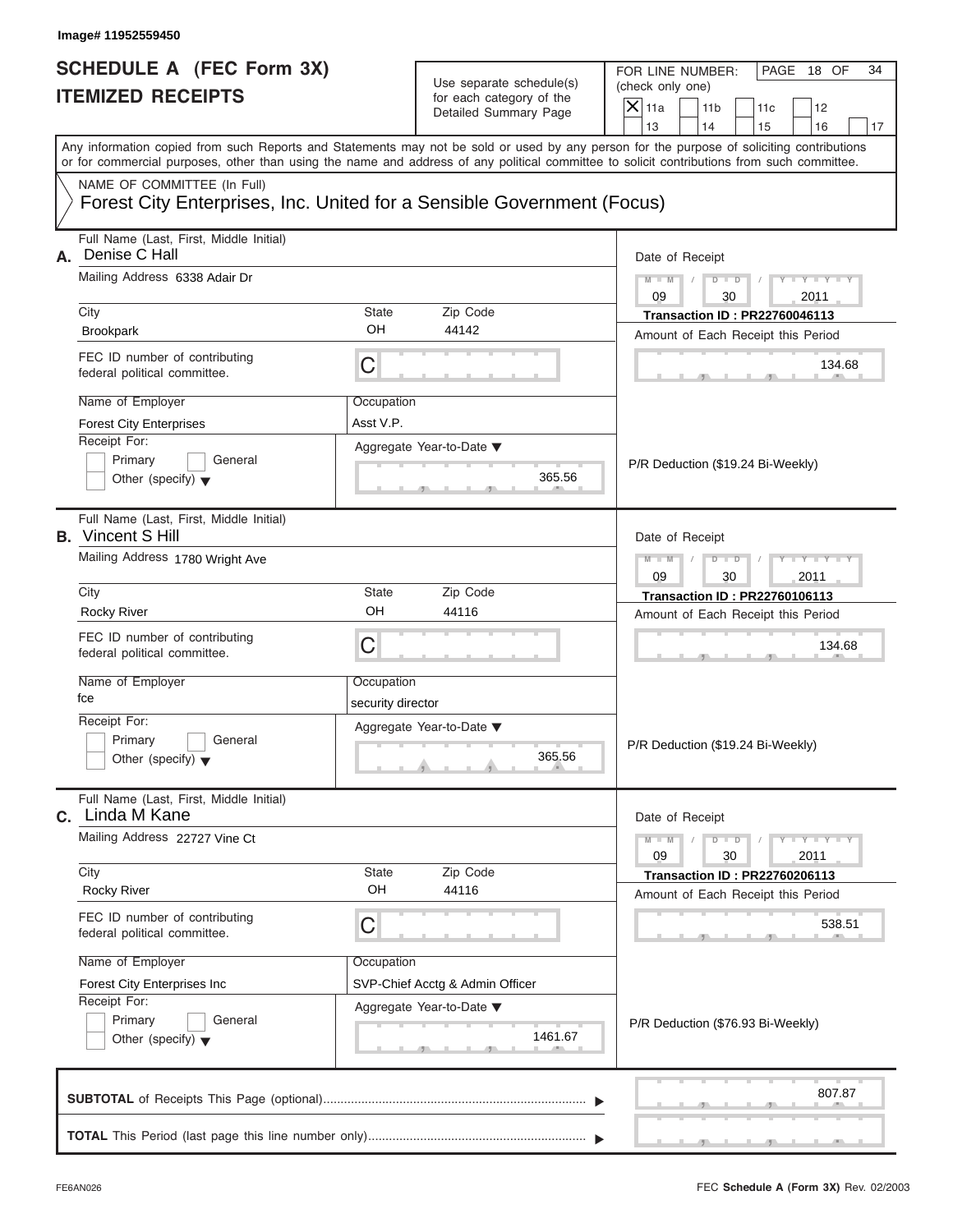| Use separate schedule(s)<br>(check only one)<br>for each category of the<br>$X$ 11a<br>11 <sub>b</sub><br>11c<br>12<br>Detailed Summary Page<br>13<br>14<br>15<br>16<br>Any information copied from such Reports and Statements may not be sold or used by any person for the purpose of soliciting contributions<br>or for commercial purposes, other than using the name and address of any political committee to solicit contributions from such committee.<br>Forest City Enterprises, Inc. United for a Sensible Government (Focus)<br>Date of Receipt<br>$Y - Y - Y - Y - Y$<br>$M - M$<br>$D - D$<br>09<br>30<br>2011<br><b>State</b><br>Zip Code<br><b>Transaction ID: PR22760226113</b><br>HI<br>96744<br>Kaneohe<br>Amount of Each Receipt this Period<br>C<br>134.68<br>Occupation<br>Vice President, Finance<br>Aggregate Year-to-Date ▼<br>Primary<br>General<br>P/R Deduction (\$19.24 Bi-Weekly)<br>365.56<br>Other (specify) $\blacktriangledown$<br>Date of Receipt<br>$Y = Y = Y + Y$<br>$M - M$<br>$D$ $\Box$ $D$<br>09<br>30<br>2011<br><b>State</b><br>Zip Code<br>City<br><b>Transaction ID: PR22760346113</b><br>OH<br>44124<br>Amount of Each Receipt this Period<br>C<br>403.90<br>Occupation<br>V.P.<br>Aggregate Year-to-Date ▼<br>Primary<br>General<br>P/R Deduction (\$57.70 Bi-Weekly)<br>1096.30<br>Other (specify) $\blacktriangledown$<br>C. Steven H Kurland<br>Date of Receipt<br>$M - M$<br>$D - D$<br>$Y - Y - Y - Y - Y$<br>09<br>30<br>2011<br>City<br>State<br>Zip Code<br><b>Transaction ID: PR22760356113</b><br>OH<br>Solon<br>44139<br>Amount of Each Receipt this Period<br>С<br>134.68<br>Name of Employer<br>Occupation<br>Finance<br><b>Forest City Enterprises</b><br>Aggregate Year-to-Date ▼<br>Primary<br>General<br>P/R Deduction (\$19.24 Bi-Weekly)<br>365.56<br>Other (specify) $\blacktriangledown$<br>673.26 | Image# 11952559451<br><b>SCHEDULE A (FEC Form 3X)</b>               |  |  | FOR LINE NUMBER:<br>PAGE 19 OF<br>34 |
|--------------------------------------------------------------------------------------------------------------------------------------------------------------------------------------------------------------------------------------------------------------------------------------------------------------------------------------------------------------------------------------------------------------------------------------------------------------------------------------------------------------------------------------------------------------------------------------------------------------------------------------------------------------------------------------------------------------------------------------------------------------------------------------------------------------------------------------------------------------------------------------------------------------------------------------------------------------------------------------------------------------------------------------------------------------------------------------------------------------------------------------------------------------------------------------------------------------------------------------------------------------------------------------------------------------------------------------------------------------------------------------------------------------------------------------------------------------------------------------------------------------------------------------------------------------------------------------------------------------------------------------------------------------------------------------------------------------------------------------------------------------------------------------------------------------------------------------------------------------------------|---------------------------------------------------------------------|--|--|--------------------------------------|
|                                                                                                                                                                                                                                                                                                                                                                                                                                                                                                                                                                                                                                                                                                                                                                                                                                                                                                                                                                                                                                                                                                                                                                                                                                                                                                                                                                                                                                                                                                                                                                                                                                                                                                                                                                                                                                                                          | <b>ITEMIZED RECEIPTS</b>                                            |  |  |                                      |
|                                                                                                                                                                                                                                                                                                                                                                                                                                                                                                                                                                                                                                                                                                                                                                                                                                                                                                                                                                                                                                                                                                                                                                                                                                                                                                                                                                                                                                                                                                                                                                                                                                                                                                                                                                                                                                                                          |                                                                     |  |  |                                      |
|                                                                                                                                                                                                                                                                                                                                                                                                                                                                                                                                                                                                                                                                                                                                                                                                                                                                                                                                                                                                                                                                                                                                                                                                                                                                                                                                                                                                                                                                                                                                                                                                                                                                                                                                                                                                                                                                          |                                                                     |  |  | 17                                   |
|                                                                                                                                                                                                                                                                                                                                                                                                                                                                                                                                                                                                                                                                                                                                                                                                                                                                                                                                                                                                                                                                                                                                                                                                                                                                                                                                                                                                                                                                                                                                                                                                                                                                                                                                                                                                                                                                          |                                                                     |  |  |                                      |
|                                                                                                                                                                                                                                                                                                                                                                                                                                                                                                                                                                                                                                                                                                                                                                                                                                                                                                                                                                                                                                                                                                                                                                                                                                                                                                                                                                                                                                                                                                                                                                                                                                                                                                                                                                                                                                                                          | NAME OF COMMITTEE (In Full)                                         |  |  |                                      |
|                                                                                                                                                                                                                                                                                                                                                                                                                                                                                                                                                                                                                                                                                                                                                                                                                                                                                                                                                                                                                                                                                                                                                                                                                                                                                                                                                                                                                                                                                                                                                                                                                                                                                                                                                                                                                                                                          | Full Name (Last, First, Middle Initial)<br>A. Stacey Katakura White |  |  |                                      |
|                                                                                                                                                                                                                                                                                                                                                                                                                                                                                                                                                                                                                                                                                                                                                                                                                                                                                                                                                                                                                                                                                                                                                                                                                                                                                                                                                                                                                                                                                                                                                                                                                                                                                                                                                                                                                                                                          | Mailing Address 47-608 Puapoo Place                                 |  |  |                                      |
|                                                                                                                                                                                                                                                                                                                                                                                                                                                                                                                                                                                                                                                                                                                                                                                                                                                                                                                                                                                                                                                                                                                                                                                                                                                                                                                                                                                                                                                                                                                                                                                                                                                                                                                                                                                                                                                                          | City                                                                |  |  |                                      |
|                                                                                                                                                                                                                                                                                                                                                                                                                                                                                                                                                                                                                                                                                                                                                                                                                                                                                                                                                                                                                                                                                                                                                                                                                                                                                                                                                                                                                                                                                                                                                                                                                                                                                                                                                                                                                                                                          |                                                                     |  |  |                                      |
|                                                                                                                                                                                                                                                                                                                                                                                                                                                                                                                                                                                                                                                                                                                                                                                                                                                                                                                                                                                                                                                                                                                                                                                                                                                                                                                                                                                                                                                                                                                                                                                                                                                                                                                                                                                                                                                                          | FEC ID number of contributing<br>federal political committee.       |  |  |                                      |
|                                                                                                                                                                                                                                                                                                                                                                                                                                                                                                                                                                                                                                                                                                                                                                                                                                                                                                                                                                                                                                                                                                                                                                                                                                                                                                                                                                                                                                                                                                                                                                                                                                                                                                                                                                                                                                                                          | Name of Employer                                                    |  |  |                                      |
|                                                                                                                                                                                                                                                                                                                                                                                                                                                                                                                                                                                                                                                                                                                                                                                                                                                                                                                                                                                                                                                                                                                                                                                                                                                                                                                                                                                                                                                                                                                                                                                                                                                                                                                                                                                                                                                                          | Forest City Hawaii                                                  |  |  |                                      |
|                                                                                                                                                                                                                                                                                                                                                                                                                                                                                                                                                                                                                                                                                                                                                                                                                                                                                                                                                                                                                                                                                                                                                                                                                                                                                                                                                                                                                                                                                                                                                                                                                                                                                                                                                                                                                                                                          | Receipt For:                                                        |  |  |                                      |
|                                                                                                                                                                                                                                                                                                                                                                                                                                                                                                                                                                                                                                                                                                                                                                                                                                                                                                                                                                                                                                                                                                                                                                                                                                                                                                                                                                                                                                                                                                                                                                                                                                                                                                                                                                                                                                                                          |                                                                     |  |  |                                      |
|                                                                                                                                                                                                                                                                                                                                                                                                                                                                                                                                                                                                                                                                                                                                                                                                                                                                                                                                                                                                                                                                                                                                                                                                                                                                                                                                                                                                                                                                                                                                                                                                                                                                                                                                                                                                                                                                          |                                                                     |  |  |                                      |
|                                                                                                                                                                                                                                                                                                                                                                                                                                                                                                                                                                                                                                                                                                                                                                                                                                                                                                                                                                                                                                                                                                                                                                                                                                                                                                                                                                                                                                                                                                                                                                                                                                                                                                                                                                                                                                                                          | Full Name (Last, First, Middle Initial)<br><b>B.</b> Allan C Krulak |  |  |                                      |
|                                                                                                                                                                                                                                                                                                                                                                                                                                                                                                                                                                                                                                                                                                                                                                                                                                                                                                                                                                                                                                                                                                                                                                                                                                                                                                                                                                                                                                                                                                                                                                                                                                                                                                                                                                                                                                                                          | Mailing Address 2436 Suffolk Lane                                   |  |  |                                      |
|                                                                                                                                                                                                                                                                                                                                                                                                                                                                                                                                                                                                                                                                                                                                                                                                                                                                                                                                                                                                                                                                                                                                                                                                                                                                                                                                                                                                                                                                                                                                                                                                                                                                                                                                                                                                                                                                          |                                                                     |  |  |                                      |
|                                                                                                                                                                                                                                                                                                                                                                                                                                                                                                                                                                                                                                                                                                                                                                                                                                                                                                                                                                                                                                                                                                                                                                                                                                                                                                                                                                                                                                                                                                                                                                                                                                                                                                                                                                                                                                                                          | Pepper Pike                                                         |  |  |                                      |
|                                                                                                                                                                                                                                                                                                                                                                                                                                                                                                                                                                                                                                                                                                                                                                                                                                                                                                                                                                                                                                                                                                                                                                                                                                                                                                                                                                                                                                                                                                                                                                                                                                                                                                                                                                                                                                                                          | FEC ID number of contributing<br>federal political committee.       |  |  |                                      |
|                                                                                                                                                                                                                                                                                                                                                                                                                                                                                                                                                                                                                                                                                                                                                                                                                                                                                                                                                                                                                                                                                                                                                                                                                                                                                                                                                                                                                                                                                                                                                                                                                                                                                                                                                                                                                                                                          | Name of Employer<br>Forest City Enterprises, Inc.                   |  |  |                                      |
|                                                                                                                                                                                                                                                                                                                                                                                                                                                                                                                                                                                                                                                                                                                                                                                                                                                                                                                                                                                                                                                                                                                                                                                                                                                                                                                                                                                                                                                                                                                                                                                                                                                                                                                                                                                                                                                                          | Receipt For:                                                        |  |  |                                      |
|                                                                                                                                                                                                                                                                                                                                                                                                                                                                                                                                                                                                                                                                                                                                                                                                                                                                                                                                                                                                                                                                                                                                                                                                                                                                                                                                                                                                                                                                                                                                                                                                                                                                                                                                                                                                                                                                          |                                                                     |  |  |                                      |
|                                                                                                                                                                                                                                                                                                                                                                                                                                                                                                                                                                                                                                                                                                                                                                                                                                                                                                                                                                                                                                                                                                                                                                                                                                                                                                                                                                                                                                                                                                                                                                                                                                                                                                                                                                                                                                                                          |                                                                     |  |  |                                      |
|                                                                                                                                                                                                                                                                                                                                                                                                                                                                                                                                                                                                                                                                                                                                                                                                                                                                                                                                                                                                                                                                                                                                                                                                                                                                                                                                                                                                                                                                                                                                                                                                                                                                                                                                                                                                                                                                          | Full Name (Last, First, Middle Initial)                             |  |  |                                      |
|                                                                                                                                                                                                                                                                                                                                                                                                                                                                                                                                                                                                                                                                                                                                                                                                                                                                                                                                                                                                                                                                                                                                                                                                                                                                                                                                                                                                                                                                                                                                                                                                                                                                                                                                                                                                                                                                          | Mailing Address 5215 Ramblewood Cour                                |  |  |                                      |
|                                                                                                                                                                                                                                                                                                                                                                                                                                                                                                                                                                                                                                                                                                                                                                                                                                                                                                                                                                                                                                                                                                                                                                                                                                                                                                                                                                                                                                                                                                                                                                                                                                                                                                                                                                                                                                                                          |                                                                     |  |  |                                      |
|                                                                                                                                                                                                                                                                                                                                                                                                                                                                                                                                                                                                                                                                                                                                                                                                                                                                                                                                                                                                                                                                                                                                                                                                                                                                                                                                                                                                                                                                                                                                                                                                                                                                                                                                                                                                                                                                          |                                                                     |  |  |                                      |
|                                                                                                                                                                                                                                                                                                                                                                                                                                                                                                                                                                                                                                                                                                                                                                                                                                                                                                                                                                                                                                                                                                                                                                                                                                                                                                                                                                                                                                                                                                                                                                                                                                                                                                                                                                                                                                                                          | FEC ID number of contributing<br>federal political committee.       |  |  |                                      |
|                                                                                                                                                                                                                                                                                                                                                                                                                                                                                                                                                                                                                                                                                                                                                                                                                                                                                                                                                                                                                                                                                                                                                                                                                                                                                                                                                                                                                                                                                                                                                                                                                                                                                                                                                                                                                                                                          |                                                                     |  |  |                                      |
|                                                                                                                                                                                                                                                                                                                                                                                                                                                                                                                                                                                                                                                                                                                                                                                                                                                                                                                                                                                                                                                                                                                                                                                                                                                                                                                                                                                                                                                                                                                                                                                                                                                                                                                                                                                                                                                                          |                                                                     |  |  |                                      |
|                                                                                                                                                                                                                                                                                                                                                                                                                                                                                                                                                                                                                                                                                                                                                                                                                                                                                                                                                                                                                                                                                                                                                                                                                                                                                                                                                                                                                                                                                                                                                                                                                                                                                                                                                                                                                                                                          | Receipt For:                                                        |  |  |                                      |
|                                                                                                                                                                                                                                                                                                                                                                                                                                                                                                                                                                                                                                                                                                                                                                                                                                                                                                                                                                                                                                                                                                                                                                                                                                                                                                                                                                                                                                                                                                                                                                                                                                                                                                                                                                                                                                                                          |                                                                     |  |  |                                      |
|                                                                                                                                                                                                                                                                                                                                                                                                                                                                                                                                                                                                                                                                                                                                                                                                                                                                                                                                                                                                                                                                                                                                                                                                                                                                                                                                                                                                                                                                                                                                                                                                                                                                                                                                                                                                                                                                          |                                                                     |  |  |                                      |
|                                                                                                                                                                                                                                                                                                                                                                                                                                                                                                                                                                                                                                                                                                                                                                                                                                                                                                                                                                                                                                                                                                                                                                                                                                                                                                                                                                                                                                                                                                                                                                                                                                                                                                                                                                                                                                                                          |                                                                     |  |  |                                      |
|                                                                                                                                                                                                                                                                                                                                                                                                                                                                                                                                                                                                                                                                                                                                                                                                                                                                                                                                                                                                                                                                                                                                                                                                                                                                                                                                                                                                                                                                                                                                                                                                                                                                                                                                                                                                                                                                          |                                                                     |  |  |                                      |

S S S , , .

a.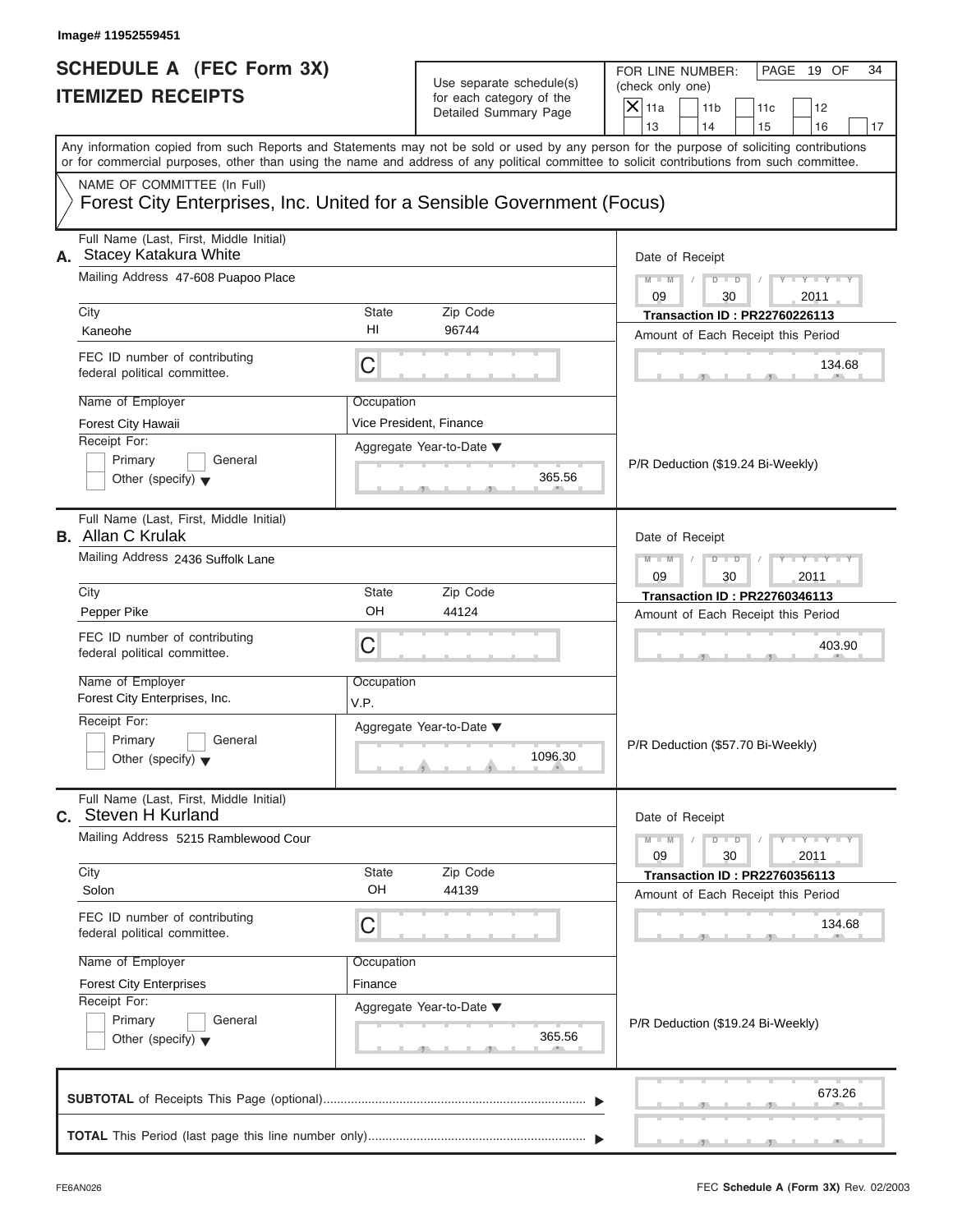| SCHEDULE A (FEC Form 3X) |  |  |
|--------------------------|--|--|
| <b>ITEMIZED RECEIPTS</b> |  |  |

| Image# 11952559452                                                                                                                                                                                                                                                                      |                                 |                                                                               |                                                                                                                                              |
|-----------------------------------------------------------------------------------------------------------------------------------------------------------------------------------------------------------------------------------------------------------------------------------------|---------------------------------|-------------------------------------------------------------------------------|----------------------------------------------------------------------------------------------------------------------------------------------|
| <b>SCHEDULE A (FEC Form 3X)</b><br><b>ITEMIZED RECEIPTS</b>                                                                                                                                                                                                                             |                                 | Use separate schedule(s)<br>for each category of the<br>Detailed Summary Page | FOR LINE NUMBER:<br>PAGE 20 OF<br>34<br>(check only one)<br>$\overline{X}$ 11a<br>11 <sub>b</sub><br>11c<br>12<br>13<br>14<br>15<br>16<br>17 |
| Any information copied from such Reports and Statements may not be sold or used by any person for the purpose of soliciting contributions<br>or for commercial purposes, other than using the name and address of any political committee to solicit contributions from such committee. |                                 |                                                                               |                                                                                                                                              |
| NAME OF COMMITTEE (In Full)<br>Forest City Enterprises, Inc. United for a Sensible Government (Focus)                                                                                                                                                                                   |                                 |                                                                               |                                                                                                                                              |
| Full Name (Last, First, Middle Initial)<br>James E LaRue<br>А.                                                                                                                                                                                                                          |                                 |                                                                               | Date of Receipt                                                                                                                              |
| Mailing Address 4126 Dryden Dr                                                                                                                                                                                                                                                          |                                 |                                                                               | $M - M$<br>$D$ $D$<br>$Y = Y =$<br>09<br>30<br>2011                                                                                          |
| City<br>North Olmsted                                                                                                                                                                                                                                                                   | State<br>OH                     | Zip Code<br>44070                                                             | <b>Transaction ID: PR22760376113</b><br>Amount of Each Receipt this Period                                                                   |
| FEC ID number of contributing<br>federal political committee.                                                                                                                                                                                                                           | С                               |                                                                               | 134.68                                                                                                                                       |
| Name of Employer<br><b>Forest City Commercial Development</b><br>Receipt For:<br>Primary<br>General<br>Other (specify) $\blacktriangledown$                                                                                                                                             | Occupation                      | Real Estate Development Manager<br>Aggregate Year-to-Date ▼<br>365.56         | P/R Deduction (\$19.24 Bi-Weekly)                                                                                                            |
| Full Name (Last, First, Middle Initial)<br><b>B.</b> Jeffrey B Linton<br>Mailing Address 9036 Fairmount Road                                                                                                                                                                            |                                 |                                                                               | Date of Receipt<br>$M - M$<br>$D$ $D$<br>09<br>30<br>2011                                                                                    |
| City<br>Novelty                                                                                                                                                                                                                                                                         | State<br>OH                     | Zip Code<br>44072                                                             | <b>Transaction ID: PR22760516113</b><br>Amount of Each Receipt this Period                                                                   |
| FEC ID number of contributing<br>federal political committee.                                                                                                                                                                                                                           | С                               |                                                                               | 134.68                                                                                                                                       |
| Name of Employer<br>Forest City Rental Properties Corp.<br>Receipt For:<br>Primary<br>General<br>Other (specify) $\blacktriangledown$                                                                                                                                                   | Occupation<br>Communications/PR | Aggregate Year-to-Date ▼<br>346.32                                            | P/R Deduction (\$19.24 Bi-Weekly)                                                                                                            |
| Full Name (Last, First, Middle Initial)<br>C. Eric J Louttit<br>Mailing Address 6745 Pin Tail Dr                                                                                                                                                                                        |                                 |                                                                               | Date of Receipt<br>$M - M$<br>$-\gamma$ - $\gamma$ -<br>$D$ $D$                                                                              |
| City<br><b>Brecksville</b>                                                                                                                                                                                                                                                              | State<br>OH                     | Zip Code<br>44141                                                             | 09<br>30<br>2011<br><b>Transaction ID: PR22760586113</b><br>Amount of Each Receipt this Period                                               |
| FEC ID number of contributing<br>federal political committee.                                                                                                                                                                                                                           | С                               |                                                                               | 269.36                                                                                                                                       |
| Name of Employer<br><b>Forest City Enterprises</b><br>Receipt For:<br>Primary<br>General<br>Other (specify) $\blacktriangledown$                                                                                                                                                        | Occupation<br><b>VP Finance</b> | Aggregate Year-to-Date ▼<br>731.12                                            | P/R Deduction (\$38.48 Bi-Weekly)                                                                                                            |
|                                                                                                                                                                                                                                                                                         |                                 |                                                                               | 538.72<br><u>1. 1. 7. 1. 1. 7. 1. 1.</u>                                                                                                     |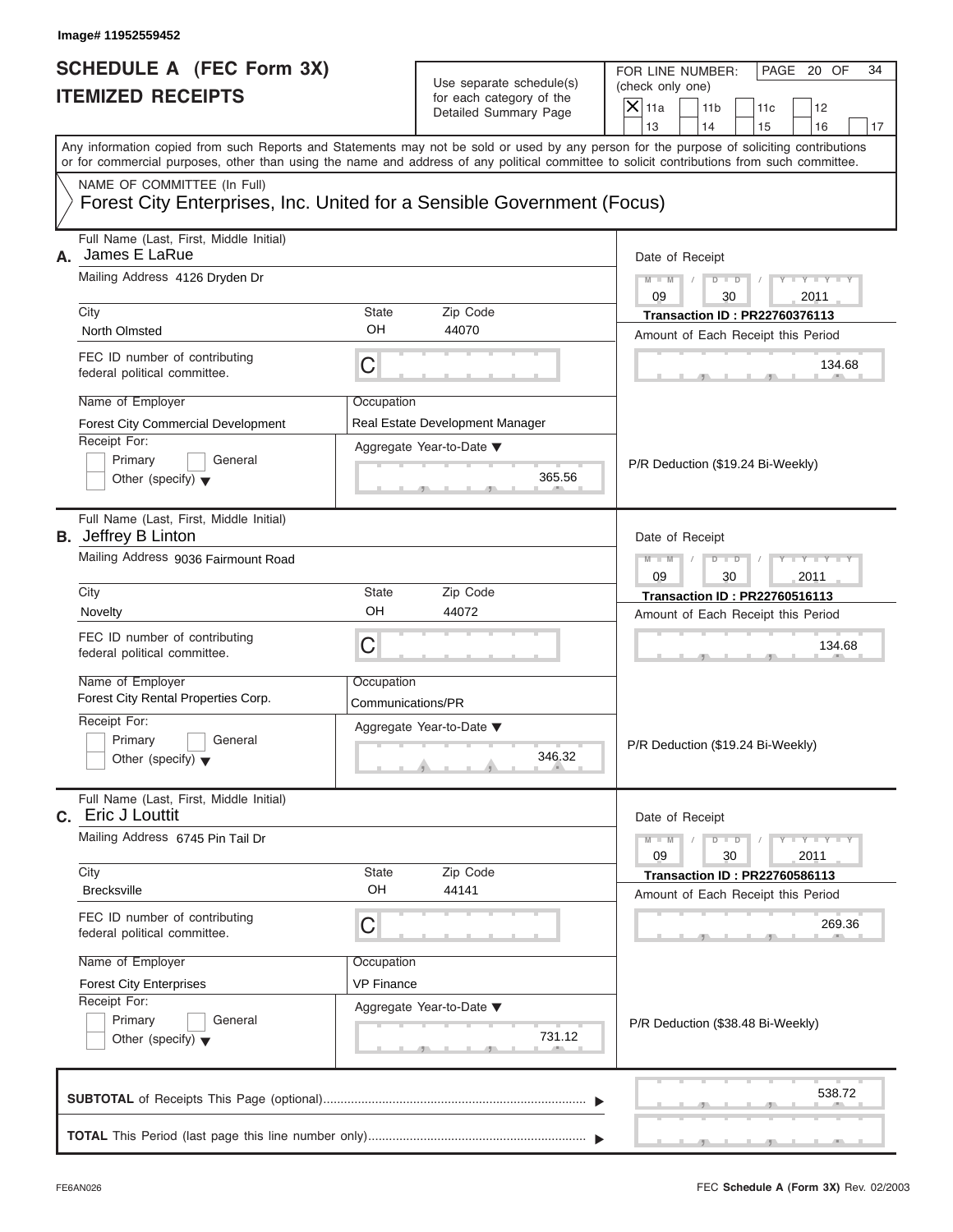| Image# 11952559453<br><b>SCHEDULE A (FEC Form 3X)</b><br><b>ITEMIZED RECEIPTS</b> | Use separate schedule(s)<br>for each category of the                   | FOR LINE NUMBER:<br>PAGE 21 OF<br>34<br>(check only one)                                                                                                                                                                                                                                |
|-----------------------------------------------------------------------------------|------------------------------------------------------------------------|-----------------------------------------------------------------------------------------------------------------------------------------------------------------------------------------------------------------------------------------------------------------------------------------|
|                                                                                   | Detailed Summary Page                                                  | $\mathsf{X}$ 11a<br>11 <sub>b</sub><br>11c<br>12<br>13<br>14<br>15<br>16<br>17                                                                                                                                                                                                          |
|                                                                                   |                                                                        | Any information copied from such Reports and Statements may not be sold or used by any person for the purpose of soliciting contributions<br>or for commercial purposes, other than using the name and address of any political committee to solicit contributions from such committee. |
| NAME OF COMMITTEE (In Full)                                                       | Forest City Enterprises, Inc. United for a Sensible Government (Focus) |                                                                                                                                                                                                                                                                                         |
| Full Name (Last, First, Middle Initial)<br>Anthony A Love<br>А.                   | Date of Receipt                                                        |                                                                                                                                                                                                                                                                                         |
| Mailing Address 3275 Warrington Rd                                                |                                                                        | $Y - Y - Y - Y - Y$<br>$M - M$<br>$D - D$<br>09<br>30<br>2011                                                                                                                                                                                                                           |
| City                                                                              | <b>State</b><br>Zip Code                                               | <b>Transaction ID: PR22760596113</b>                                                                                                                                                                                                                                                    |
| <b>Shaker Hts</b>                                                                 | Amount of Each Receipt this Period                                     |                                                                                                                                                                                                                                                                                         |
| FEC ID number of contributing<br>federal political committee.                     | C                                                                      | 201.95                                                                                                                                                                                                                                                                                  |
| Name of Employer                                                                  | Occupation                                                             |                                                                                                                                                                                                                                                                                         |
| Forest City Enterprises, Inc.                                                     | <b>Real Estate Finance</b>                                             |                                                                                                                                                                                                                                                                                         |
| Receipt For:<br>Primary<br>General<br>Other (specify) $\blacktriangledown$        | Aggregate Year-to-Date ▼<br>548.15                                     | P/R Deduction (\$28.85 Bi-Weekly)                                                                                                                                                                                                                                                       |
| Full Name (Last, First, Middle Initial)<br><b>B.</b> Alberto Machinena            |                                                                        | Date of Receipt                                                                                                                                                                                                                                                                         |
| Mailing Address 21995 Addington                                                   |                                                                        | $Y = Y = Y + Y$<br>$M - M$<br>$D$ $\Box$ $D$<br>09<br>30<br>2011                                                                                                                                                                                                                        |
| City                                                                              | <b>State</b><br>Zip Code                                               | <b>Transaction ID: PR22760616113</b>                                                                                                                                                                                                                                                    |
| <b>Rocky River</b>                                                                | OH<br>44116                                                            | Amount of Each Receipt this Period                                                                                                                                                                                                                                                      |
| FEC ID number of contributing<br>federal political committee.                     | C                                                                      | 111.58                                                                                                                                                                                                                                                                                  |
| Name of Employer<br><b>Forest City Enterprises</b>                                | Occupation<br>Project Manager                                          |                                                                                                                                                                                                                                                                                         |
| Receipt For:                                                                      | Aggregate Year-to-Date ▼                                               |                                                                                                                                                                                                                                                                                         |
| Primary<br>General<br>Other (specify) $\blacktriangledown$                        | 342.46                                                                 | P/R Deduction (\$7.69 Bi-Weekly)                                                                                                                                                                                                                                                        |
| Full Name (Last, First, Middle Initial)<br><b>C.</b> Jay W Magee                  |                                                                        | Date of Receipt                                                                                                                                                                                                                                                                         |
| Mailing Address 1093 Clubside Drive                                               |                                                                        | $M - M$<br>$D - D$<br>$Y - Y - Y - Y - I$<br>09<br>30<br>2011                                                                                                                                                                                                                           |
| City<br>Westlake                                                                  | Zip Code<br>State<br>OH<br>44145                                       | <b>Transaction ID: PR22760626113</b>                                                                                                                                                                                                                                                    |
| FEC ID number of contributing<br>federal political committee.                     | С                                                                      | Amount of Each Receipt this Period<br>134.68                                                                                                                                                                                                                                            |
| Name of Employer                                                                  | Occupation                                                             |                                                                                                                                                                                                                                                                                         |
| Forest City Enterprises, Inc.                                                     | Vice President                                                         |                                                                                                                                                                                                                                                                                         |
| Receipt For:                                                                      | Aggregate Year-to-Date ▼                                               |                                                                                                                                                                                                                                                                                         |
| Primary<br>General<br>Other (specify) $\blacktriangledown$                        | 365.56                                                                 | P/R Deduction (\$19.24 Bi-Weekly)                                                                                                                                                                                                                                                       |
|                                                                                   |                                                                        | 448.21                                                                                                                                                                                                                                                                                  |
|                                                                                   |                                                                        |                                                                                                                                                                                                                                                                                         |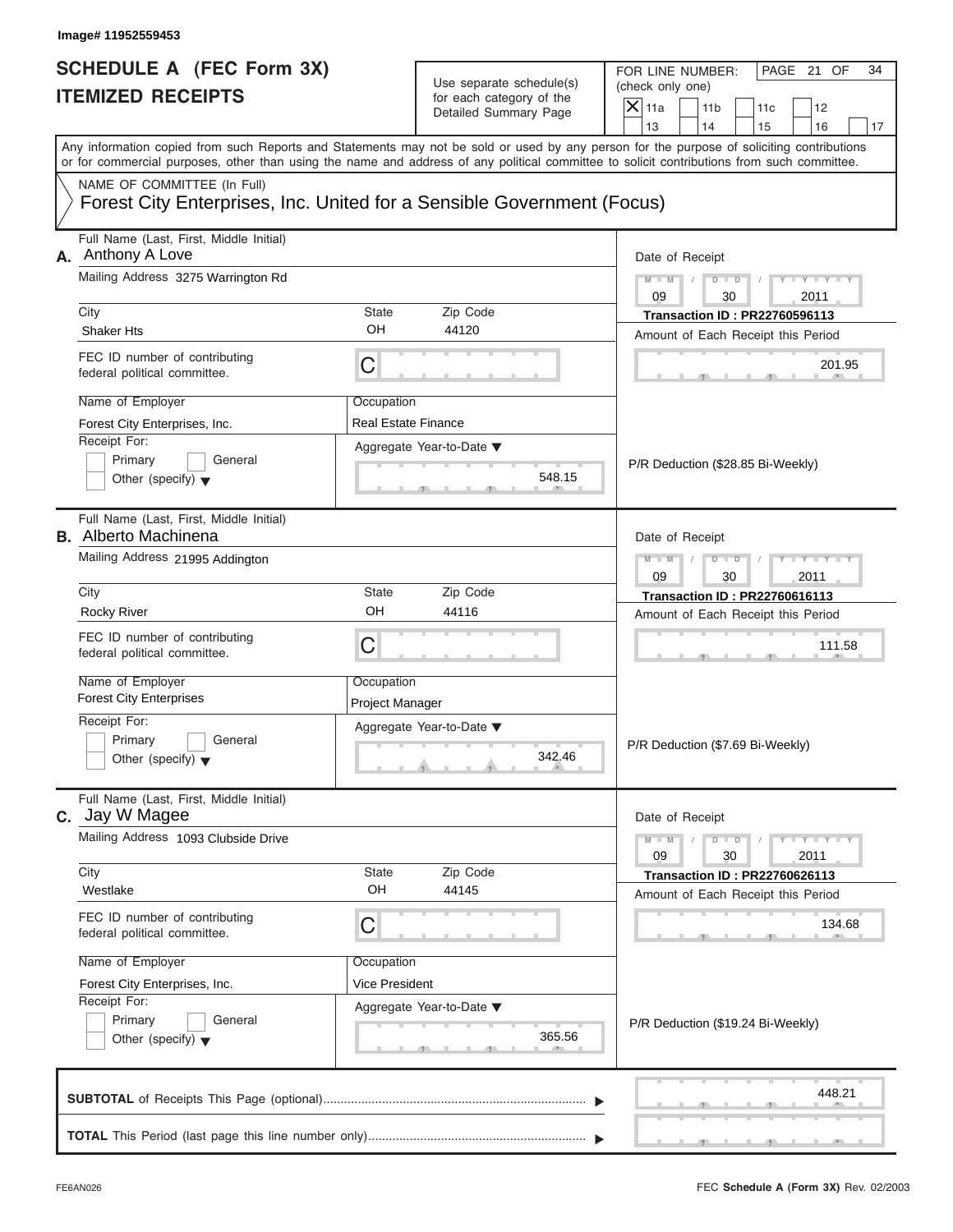| <b>SCHEDULE A (FEC Form 3X)</b>                                                                       |                         | Use separate schedule(s)                          | FOR LINE NUMBER:<br>PAGE 22 OF<br>34<br>(check only one)                                                                                                                                                                                                         |  |  |  |
|-------------------------------------------------------------------------------------------------------|-------------------------|---------------------------------------------------|------------------------------------------------------------------------------------------------------------------------------------------------------------------------------------------------------------------------------------------------------------------|--|--|--|
| <b>ITEMIZED RECEIPTS</b>                                                                              |                         | for each category of the<br>Detailed Summary Page | $\overline{X} _{11a}$<br>11 <sub>b</sub><br>11c<br>12                                                                                                                                                                                                            |  |  |  |
|                                                                                                       |                         |                                                   | 13<br>14<br>15<br>16<br>17<br>Any information copied from such Reports and Statements may not be sold or used by any person for the purpose of soliciting contributions                                                                                          |  |  |  |
|                                                                                                       |                         |                                                   | or for commercial purposes, other than using the name and address of any political committee to solicit contributions from such committee.                                                                                                                       |  |  |  |
| NAME OF COMMITTEE (In Full)<br>Forest City Enterprises, Inc. United for a Sensible Government (Focus) |                         |                                                   |                                                                                                                                                                                                                                                                  |  |  |  |
| Full Name (Last, First, Middle Initial)<br>Heidi J Majerik<br>А.                                      |                         |                                                   | Date of Receipt                                                                                                                                                                                                                                                  |  |  |  |
| Mailing Address 8827 East 35th Avenue                                                                 |                         |                                                   | $Y - Y - Y - Y - Y$<br>$M - M$<br>$\begin{array}{c c c c c c} \hline \multicolumn{3}{c }{\textbf{D} \textbf{I} \textbf{I} \textbf{D}} & \multicolumn{3}{c }{\textbf{D} \textbf{I} \textbf{I}} & \multicolumn{3}{c }{\textbf{A}} \end{array}$<br>09<br>30<br>2011 |  |  |  |
| City<br>Denver                                                                                        | State<br>CO             | Zip Code<br>80238                                 | <b>Transaction ID: PR22760636113</b>                                                                                                                                                                                                                             |  |  |  |
| FEC ID number of contributing                                                                         | C                       |                                                   | Amount of Each Receipt this Period<br>96.20                                                                                                                                                                                                                      |  |  |  |
| federal political committee.                                                                          |                         |                                                   |                                                                                                                                                                                                                                                                  |  |  |  |
| Name of Employer                                                                                      | Occupation              |                                                   |                                                                                                                                                                                                                                                                  |  |  |  |
| <b>Forest City</b><br>Receipt For:                                                                    | <b>Real Estate</b>      |                                                   |                                                                                                                                                                                                                                                                  |  |  |  |
| Primary<br>General<br>Other (specify) $\blacktriangledown$                                            |                         | Aggregate Year-to-Date ▼<br>327.08                | P/R Deduction (\$19.24 Bi-Weekly)                                                                                                                                                                                                                                |  |  |  |
| Full Name (Last, First, Middle Initial)<br><b>B.</b> Christopher M Mellis                             |                         |                                                   | Date of Receipt                                                                                                                                                                                                                                                  |  |  |  |
| Mailing Address 11213 Essex Circle                                                                    |                         |                                                   | $Y = Y = Y' = Y'$<br>$M - M$<br>$D - D$<br>$\sqrt{ }$<br>09<br>30<br>2011                                                                                                                                                                                        |  |  |  |
| City                                                                                                  | State                   | Zip Code                                          | <b>Transaction ID: PR22760826113</b><br>Amount of Each Receipt this Period                                                                                                                                                                                       |  |  |  |
| North Royalton                                                                                        | OH                      | 44133                                             |                                                                                                                                                                                                                                                                  |  |  |  |
| FEC ID number of contributing<br>federal political committee.                                         | C                       |                                                   | 134.68                                                                                                                                                                                                                                                           |  |  |  |
| Name of Employer<br>Forest City Residential Group, Inc.                                               | Occupation              |                                                   |                                                                                                                                                                                                                                                                  |  |  |  |
| Receipt For:                                                                                          | VP, Capital Corporation |                                                   |                                                                                                                                                                                                                                                                  |  |  |  |
| Primary<br>General<br>Other (specify) $\blacktriangledown$                                            |                         | Aggregate Year-to-Date ▼<br>365.56                | P/R Deduction (\$19.24 Bi-Weekly)                                                                                                                                                                                                                                |  |  |  |
| Full Name (Last, First, Middle Initial)<br>C. Robert F Monchein                                       |                         |                                                   | Date of Receipt                                                                                                                                                                                                                                                  |  |  |  |
| Mailing Address 17170 Mennell Road                                                                    |                         |                                                   | $Y - Y - Y - Y - Y$<br>$M - M$<br>$D$ $\Box$ $D$<br>09<br>30<br>2011                                                                                                                                                                                             |  |  |  |
| City<br>Grafton                                                                                       | State<br>OH             | Zip Code<br>44044                                 | <b>Transaction ID: PR22760896113</b>                                                                                                                                                                                                                             |  |  |  |
| FEC ID number of contributing<br>federal political committee.                                         | C                       |                                                   | Amount of Each Receipt this Period<br>269.36                                                                                                                                                                                                                     |  |  |  |
| Name of Employer                                                                                      | Occupation              |                                                   |                                                                                                                                                                                                                                                                  |  |  |  |
| Forest City Ent.                                                                                      | Excecutive              |                                                   |                                                                                                                                                                                                                                                                  |  |  |  |
| Receipt For:                                                                                          |                         | Aggregate Year-to-Date ▼                          |                                                                                                                                                                                                                                                                  |  |  |  |
| Primary<br>General<br>Other (specify) $\blacktriangledown$                                            |                         | 731.12                                            | P/R Deduction (\$38.48 Bi-Weekly)                                                                                                                                                                                                                                |  |  |  |
|                                                                                                       |                         |                                                   | 500.24                                                                                                                                                                                                                                                           |  |  |  |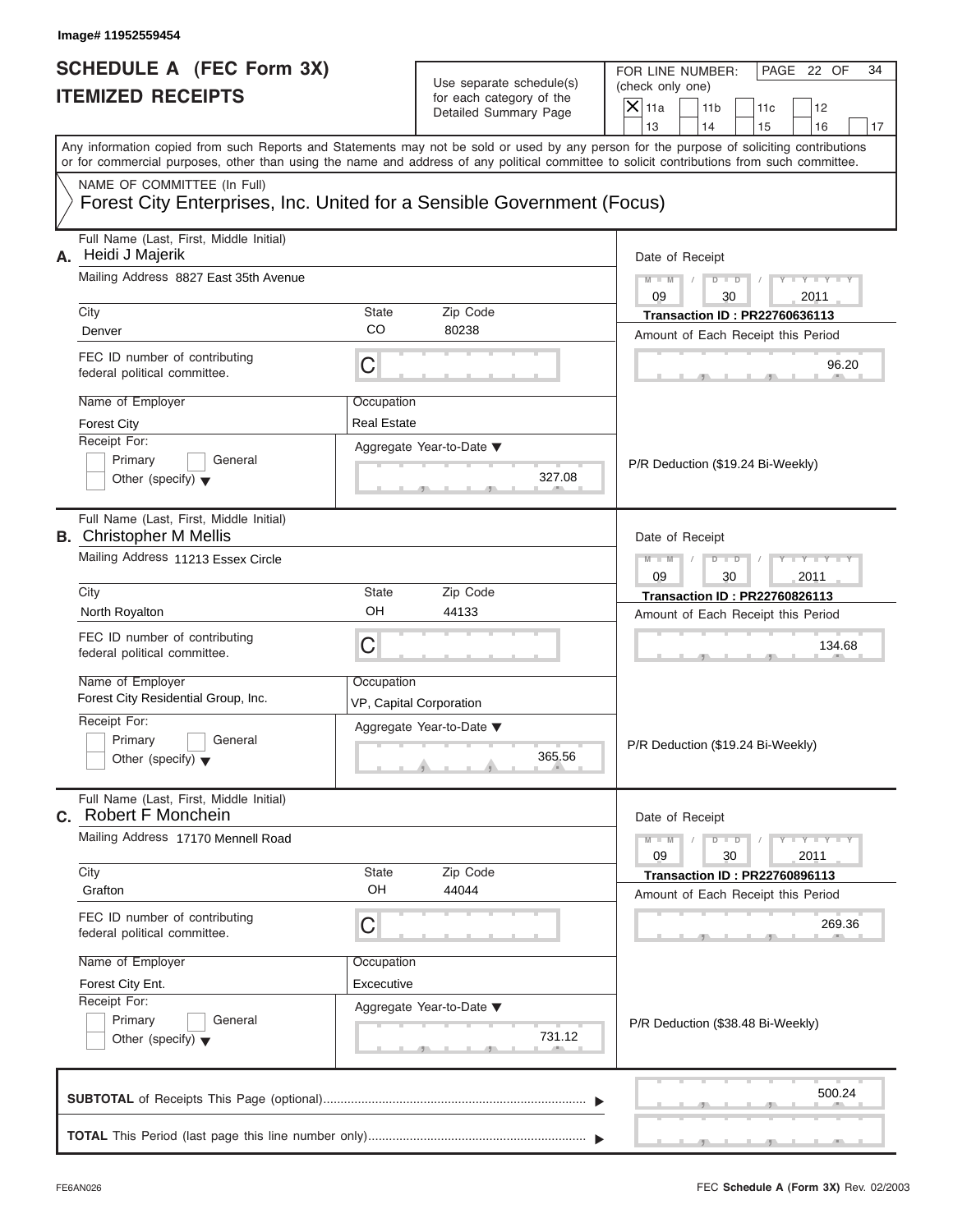| Image# 11952559455                                                                                                               |                        |                                                                               |                                                                                                                                                                                                                                                                                                                       |
|----------------------------------------------------------------------------------------------------------------------------------|------------------------|-------------------------------------------------------------------------------|-----------------------------------------------------------------------------------------------------------------------------------------------------------------------------------------------------------------------------------------------------------------------------------------------------------------------|
| <b>SCHEDULE A (FEC Form 3X)</b><br><b>ITEMIZED RECEIPTS</b>                                                                      |                        | Use separate schedule(s)<br>for each category of the<br>Detailed Summary Page | FOR LINE NUMBER:<br>PAGE 23 OF<br>34<br>(check only one)<br>$\mathsf{X}$ 11a<br>11 <sub>b</sub><br>11c<br>12                                                                                                                                                                                                          |
|                                                                                                                                  |                        |                                                                               | 13<br>14<br>15<br>16<br>17<br>Any information copied from such Reports and Statements may not be sold or used by any person for the purpose of soliciting contributions<br>or for commercial purposes, other than using the name and address of any political committee to solicit contributions from such committee. |
| NAME OF COMMITTEE (In Full)<br>Forest City Enterprises, Inc. United for a Sensible Government (Focus)                            |                        |                                                                               |                                                                                                                                                                                                                                                                                                                       |
| Full Name (Last, First, Middle Initial)<br>Jeffrey A Morrow<br>А.<br>Mailing Address 207A Boston Avenue                          |                        |                                                                               | Date of Receipt                                                                                                                                                                                                                                                                                                       |
|                                                                                                                                  |                        |                                                                               | $M - M$<br>$D$ $\Box$ $D$<br>Y TYT<br>09<br>30<br>2011                                                                                                                                                                                                                                                                |
| City<br>Medford                                                                                                                  | State<br>MA            | Zip Code<br>02155                                                             | <b>Transaction ID: PR22760946113</b><br>Amount of Each Receipt this Period                                                                                                                                                                                                                                            |
| FEC ID number of contributing<br>federal political committee.                                                                    | C                      |                                                                               | 403.90                                                                                                                                                                                                                                                                                                                |
| Name of Employer<br><b>Forest City Enterprises</b><br>Receipt For:<br>Primary<br>General<br>Other (specify) $\blacktriangledown$ | Occupation             | <b>Investment Analysis Manager</b><br>Aggregate Year-to-Date ▼<br>1096.30     | P/R Deduction (\$57.70 Bi-Weekly)                                                                                                                                                                                                                                                                                     |
| Full Name (Last, First, Middle Initial)<br><b>B.</b> Andrew J Passen                                                             |                        |                                                                               | Date of Receipt                                                                                                                                                                                                                                                                                                       |
| Mailing Address 21380 Snowflower Dr                                                                                              |                        |                                                                               | Y T Y T Y T<br>$M - M$<br>$D$ $D$<br>09<br>30<br>2011                                                                                                                                                                                                                                                                 |
| City                                                                                                                             | State                  | Zip Code                                                                      | <b>Transaction ID: PR22761136113</b>                                                                                                                                                                                                                                                                                  |
| <b>Rocky River</b>                                                                                                               | OH                     | 44116                                                                         | Amount of Each Receipt this Period                                                                                                                                                                                                                                                                                    |
| FEC ID number of contributing<br>federal political committee.                                                                    | C                      |                                                                               | 269.29                                                                                                                                                                                                                                                                                                                |
| Name of Employer<br><b>Forest City Enterprises</b>                                                                               | Occupation             | EVP, Human Resources                                                          |                                                                                                                                                                                                                                                                                                                       |
| Receipt For:<br>Primary<br>General<br>Other (specify) $\blacktriangledown$                                                       |                        | Aggregate Year-to-Date ▼<br>730.93                                            | P/R Deduction (\$38.47 Bi-Weekly)                                                                                                                                                                                                                                                                                     |
| Full Name (Last, First, Middle Initial)<br>C. Geralyn M Presti                                                                   |                        |                                                                               | Date of Receipt                                                                                                                                                                                                                                                                                                       |
| Mailing Address 2691 Landon Rd                                                                                                   |                        |                                                                               | $M - M$<br>$Y + Y + Y + Y$<br>$D$ $D$<br>09<br>30<br>2011                                                                                                                                                                                                                                                             |
| City<br><b>Shaker Heights</b>                                                                                                    | State<br>OH            | Zip Code<br>44122                                                             | <b>Transaction ID: PR22761246113</b><br>Amount of Each Receipt this Period                                                                                                                                                                                                                                            |
| FEC ID number of contributing<br>federal political committee.                                                                    | С                      |                                                                               | 269.29                                                                                                                                                                                                                                                                                                                |
| Name of Employer<br>Forest City Enterprises, Inc.<br>Receipt For:<br>Primary<br>General<br>Other (specify) $\blacktriangledown$  | Occupation<br>Attorney | Aggregate Year-to-Date ▼<br>730.93                                            | P/R Deduction (\$38.47 Bi-Weekly)                                                                                                                                                                                                                                                                                     |
|                                                                                                                                  |                        |                                                                               | 942.48                                                                                                                                                                                                                                                                                                                |
|                                                                                                                                  |                        |                                                                               |                                                                                                                                                                                                                                                                                                                       |

S S S , , .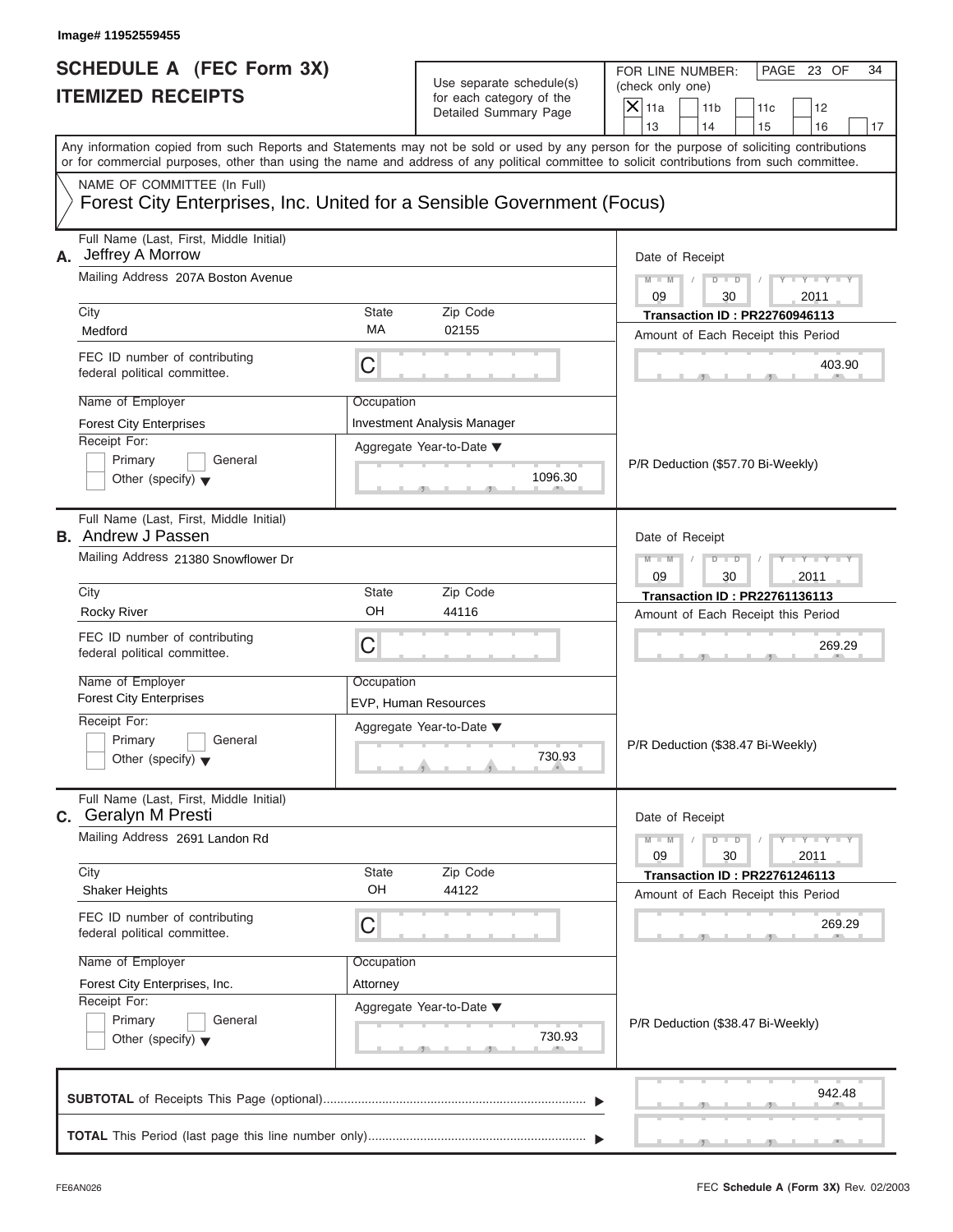| <b>SCHEDULE A (FEC Form 3X)</b> |  |  |
|---------------------------------|--|--|
| <b>ITEMIZED RECEIPTS</b>        |  |  |

|    | Image# 11952559456                                                                                                                                                                                                                                                                                                                                                                                                                                                                                                                                                                                                                                          |                |                                                                               |                                                                                               |    |  |  |
|----|-------------------------------------------------------------------------------------------------------------------------------------------------------------------------------------------------------------------------------------------------------------------------------------------------------------------------------------------------------------------------------------------------------------------------------------------------------------------------------------------------------------------------------------------------------------------------------------------------------------------------------------------------------------|----------------|-------------------------------------------------------------------------------|-----------------------------------------------------------------------------------------------|----|--|--|
|    | <b>SCHEDULE A (FEC Form 3X)</b><br><b>ITEMIZED RECEIPTS</b>                                                                                                                                                                                                                                                                                                                                                                                                                                                                                                                                                                                                 |                | Use separate schedule(s)<br>for each category of the<br>Detailed Summary Page | FOR LINE NUMBER:<br>PAGE 24 OF<br>(check only one)<br>$X$ 11a<br>11 <sub>b</sub><br>11c<br>12 | 34 |  |  |
|    |                                                                                                                                                                                                                                                                                                                                                                                                                                                                                                                                                                                                                                                             |                |                                                                               | 13<br>14<br>15<br>16                                                                          | 17 |  |  |
|    |                                                                                                                                                                                                                                                                                                                                                                                                                                                                                                                                                                                                                                                             |                |                                                                               |                                                                                               |    |  |  |
|    | NAME OF COMMITTEE (In Full)                                                                                                                                                                                                                                                                                                                                                                                                                                                                                                                                                                                                                                 |                |                                                                               |                                                                                               |    |  |  |
|    |                                                                                                                                                                                                                                                                                                                                                                                                                                                                                                                                                                                                                                                             |                |                                                                               |                                                                                               |    |  |  |
| А. | Full Name (Last, First, Middle Initial)<br>Lori L Reeves                                                                                                                                                                                                                                                                                                                                                                                                                                                                                                                                                                                                    |                |                                                                               | Date of Receipt                                                                               |    |  |  |
|    | Mailing Address 904 Chestnut Rd                                                                                                                                                                                                                                                                                                                                                                                                                                                                                                                                                                                                                             |                |                                                                               | $D$ $D$<br>$Y - Y - Y - Y$<br>$M - M$<br>09<br>30<br>2011                                     |    |  |  |
|    | City                                                                                                                                                                                                                                                                                                                                                                                                                                                                                                                                                                                                                                                        | <b>State</b>   | Zip Code                                                                      | <b>Transaction ID: PR22761406113</b>                                                          |    |  |  |
|    | Seven Hills                                                                                                                                                                                                                                                                                                                                                                                                                                                                                                                                                                                                                                                 | OH             | 44131                                                                         | Amount of Each Receipt this Period                                                            |    |  |  |
|    | FEC ID number of contributing<br>C<br>federal political committee.<br>Name of Employer<br>Occupation                                                                                                                                                                                                                                                                                                                                                                                                                                                                                                                                                        |                |                                                                               | 269.29                                                                                        |    |  |  |
|    |                                                                                                                                                                                                                                                                                                                                                                                                                                                                                                                                                                                                                                                             |                |                                                                               |                                                                                               |    |  |  |
|    | <b>Forest City Enterprises</b>                                                                                                                                                                                                                                                                                                                                                                                                                                                                                                                                                                                                                              |                | Vice President, Information Technology                                        |                                                                                               |    |  |  |
|    | Receipt For:                                                                                                                                                                                                                                                                                                                                                                                                                                                                                                                                                                                                                                                |                | Aggregate Year-to-Date ▼                                                      |                                                                                               |    |  |  |
|    | Primary<br>General                                                                                                                                                                                                                                                                                                                                                                                                                                                                                                                                                                                                                                          |                |                                                                               | P/R Deduction (\$38.47 Bi-Weekly)                                                             |    |  |  |
|    |                                                                                                                                                                                                                                                                                                                                                                                                                                                                                                                                                                                                                                                             |                | 730.93                                                                        |                                                                                               |    |  |  |
|    | Full Name (Last, First, Middle Initial)                                                                                                                                                                                                                                                                                                                                                                                                                                                                                                                                                                                                                     |                |                                                                               | Date of Receipt                                                                               |    |  |  |
|    | Mailing Address 2520 Stratford Rd                                                                                                                                                                                                                                                                                                                                                                                                                                                                                                                                                                                                                           |                |                                                                               | $Y - Y - Y - Y$<br>$M - M$<br>$D$ $D$                                                         |    |  |  |
|    |                                                                                                                                                                                                                                                                                                                                                                                                                                                                                                                                                                                                                                                             |                |                                                                               | 09<br>30<br>2011                                                                              |    |  |  |
|    | City                                                                                                                                                                                                                                                                                                                                                                                                                                                                                                                                                                                                                                                        |                | Zip Code                                                                      | <b>Transaction ID: PR22761476113</b>                                                          |    |  |  |
|    |                                                                                                                                                                                                                                                                                                                                                                                                                                                                                                                                                                                                                                                             |                | 44118                                                                         | Amount of Each Receipt this Period                                                            |    |  |  |
|    | OH<br><b>Cleveland Hts</b><br>FEC ID number of contributing<br>C<br>federal political committee.                                                                                                                                                                                                                                                                                                                                                                                                                                                                                                                                                            |                |                                                                               | 134.68                                                                                        |    |  |  |
|    | Name of Employer                                                                                                                                                                                                                                                                                                                                                                                                                                                                                                                                                                                                                                            | Occupation     |                                                                               |                                                                                               |    |  |  |
|    | <b>Forest City</b>                                                                                                                                                                                                                                                                                                                                                                                                                                                                                                                                                                                                                                          | Executive      |                                                                               |                                                                                               |    |  |  |
|    | Receipt For:                                                                                                                                                                                                                                                                                                                                                                                                                                                                                                                                                                                                                                                |                | Aggregate Year-to-Date ▼                                                      |                                                                                               |    |  |  |
|    |                                                                                                                                                                                                                                                                                                                                                                                                                                                                                                                                                                                                                                                             |                | 365.56                                                                        | P/R Deduction (\$19.24 Bi-Weekly)                                                             |    |  |  |
|    |                                                                                                                                                                                                                                                                                                                                                                                                                                                                                                                                                                                                                                                             |                |                                                                               |                                                                                               |    |  |  |
| C. | Full Name (Last, First, Middle Initial)                                                                                                                                                                                                                                                                                                                                                                                                                                                                                                                                                                                                                     |                |                                                                               | Date of Receipt                                                                               |    |  |  |
|    | Mailing Address 28505 Osborn Rd                                                                                                                                                                                                                                                                                                                                                                                                                                                                                                                                                                                                                             |                |                                                                               | $-1 - Y$ $-1 - Y$ $-1$<br>$M - M$<br>$D$ $D$                                                  |    |  |  |
|    |                                                                                                                                                                                                                                                                                                                                                                                                                                                                                                                                                                                                                                                             |                |                                                                               | 09<br>2011<br>30                                                                              |    |  |  |
|    | City                                                                                                                                                                                                                                                                                                                                                                                                                                                                                                                                                                                                                                                        | State          | Zip Code                                                                      | <b>Transaction ID: PR22761526113</b>                                                          |    |  |  |
|    |                                                                                                                                                                                                                                                                                                                                                                                                                                                                                                                                                                                                                                                             |                | 44140                                                                         | Amount of Each Receipt this Period                                                            |    |  |  |
|    | FEC ID number of contributing<br>federal political committee.                                                                                                                                                                                                                                                                                                                                                                                                                                                                                                                                                                                               | C              |                                                                               | 269.29                                                                                        |    |  |  |
|    | Name of Employer                                                                                                                                                                                                                                                                                                                                                                                                                                                                                                                                                                                                                                            | Occupation     |                                                                               |                                                                                               |    |  |  |
|    | Forest City Land Group                                                                                                                                                                                                                                                                                                                                                                                                                                                                                                                                                                                                                                      | Vice President |                                                                               |                                                                                               |    |  |  |
|    | Any information copied from such Reports and Statements may not be sold or used by any person for the purpose of soliciting contributions<br>or for commercial purposes, other than using the name and address of any political committee to solicit contributions from such committee.<br>Forest City Enterprises, Inc. United for a Sensible Government (Focus)<br>Other (specify) $\blacktriangledown$<br><b>B.</b> William T Ross<br><b>State</b><br>Primary<br>General<br>Other (specify) $\blacktriangledown$<br><b>William A Sanderson</b><br>OН<br><b>Bay Village</b><br>Receipt For:<br>Primary<br>General<br>Other (specify) $\blacktriangledown$ |                | Aggregate Year-to-Date ▼                                                      |                                                                                               |    |  |  |
|    |                                                                                                                                                                                                                                                                                                                                                                                                                                                                                                                                                                                                                                                             |                |                                                                               | P/R Deduction (\$38.47 Bi-Weekly)                                                             |    |  |  |
|    |                                                                                                                                                                                                                                                                                                                                                                                                                                                                                                                                                                                                                                                             |                | 730.93                                                                        |                                                                                               |    |  |  |
|    |                                                                                                                                                                                                                                                                                                                                                                                                                                                                                                                                                                                                                                                             |                |                                                                               |                                                                                               |    |  |  |
|    |                                                                                                                                                                                                                                                                                                                                                                                                                                                                                                                                                                                                                                                             |                |                                                                               | 673.26                                                                                        |    |  |  |
|    |                                                                                                                                                                                                                                                                                                                                                                                                                                                                                                                                                                                                                                                             |                |                                                                               |                                                                                               |    |  |  |
|    |                                                                                                                                                                                                                                                                                                                                                                                                                                                                                                                                                                                                                                                             |                |                                                                               |                                                                                               |    |  |  |

S S S , , .

a.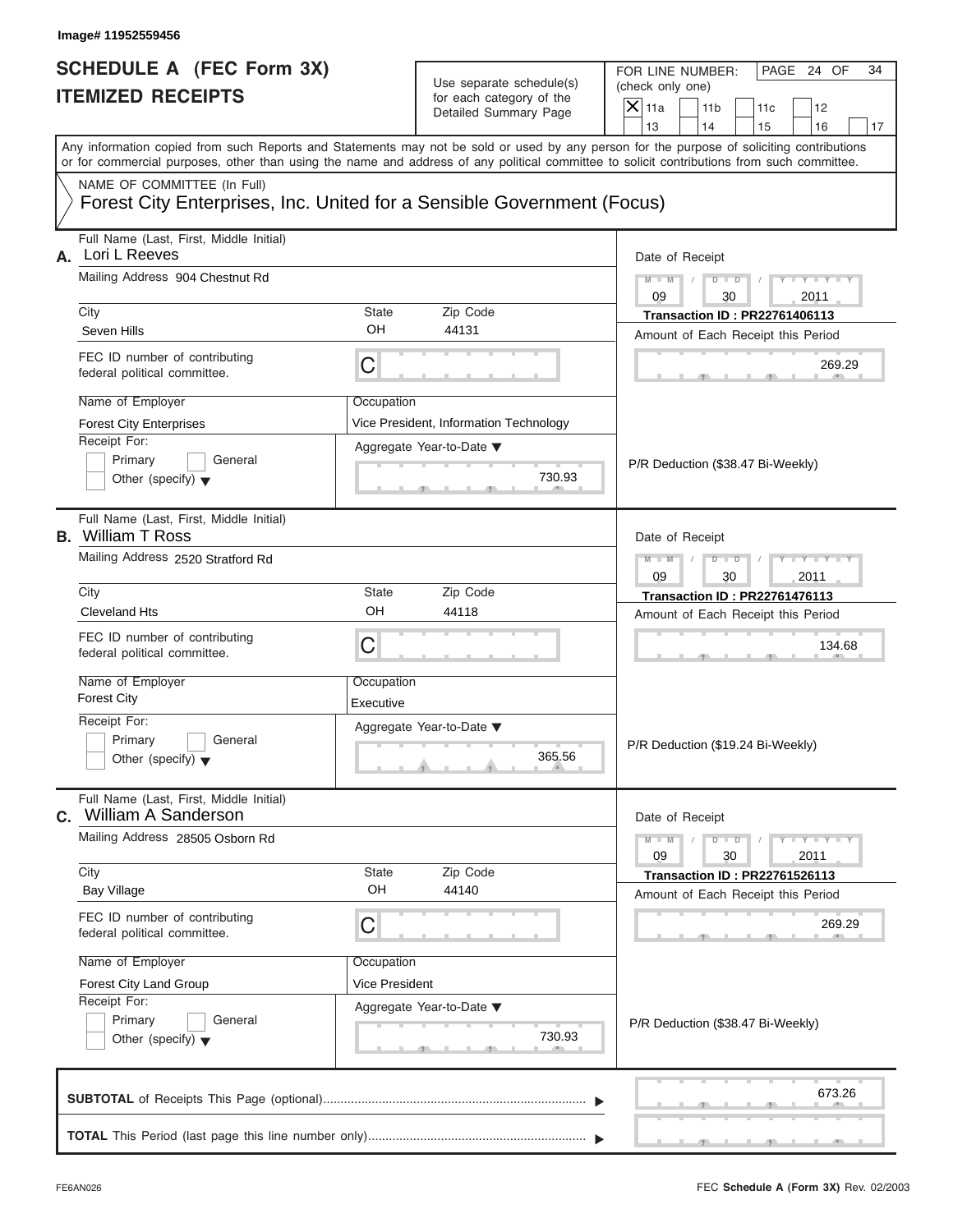| Image# 11952559457                                                                                                               |                                                       |                                                                               |                                                                                                                                                                                                                                                                                         |
|----------------------------------------------------------------------------------------------------------------------------------|-------------------------------------------------------|-------------------------------------------------------------------------------|-----------------------------------------------------------------------------------------------------------------------------------------------------------------------------------------------------------------------------------------------------------------------------------------|
| <b>SCHEDULE A (FEC Form 3X)</b><br><b>ITEMIZED RECEIPTS</b>                                                                      |                                                       | Use separate schedule(s)<br>for each category of the<br>Detailed Summary Page | FOR LINE NUMBER:<br>PAGE 25 OF<br>34<br>(check only one)<br>$\mathsf{X}$ 11a<br>11 <sub>b</sub><br>11c<br>12<br>13<br>14<br>15<br>16<br>17                                                                                                                                              |
|                                                                                                                                  |                                                       |                                                                               | Any information copied from such Reports and Statements may not be sold or used by any person for the purpose of soliciting contributions<br>or for commercial purposes, other than using the name and address of any political committee to solicit contributions from such committee. |
| NAME OF COMMITTEE (In Full)<br>Forest City Enterprises, Inc. United for a Sensible Government (Focus)                            |                                                       |                                                                               |                                                                                                                                                                                                                                                                                         |
| Full Name (Last, First, Middle Initial)<br>Mark C Siegel<br>А.<br>Mailing Address 5152 Berrington Ct.                            |                                                       |                                                                               | Date of Receipt<br>$D$ $\Box$ $D$<br>Y TYT<br>$M - M$                                                                                                                                                                                                                                   |
| City                                                                                                                             | <b>State</b>                                          | Zip Code                                                                      | 09<br>2011<br>30<br><b>Transaction ID: PR22761616113</b>                                                                                                                                                                                                                                |
| Solon                                                                                                                            | OH                                                    | 44139                                                                         | Amount of Each Receipt this Period                                                                                                                                                                                                                                                      |
| FEC ID number of contributing<br>federal political committee.                                                                    | C                                                     |                                                                               | 134.68                                                                                                                                                                                                                                                                                  |
| Name of Employer<br><b>Forest City Enterprises</b><br>Receipt For:<br>Primary<br>General<br>Other (specify) $\blacktriangledown$ | Occupation<br>real estate<br>Aggregate Year-to-Date ▼ | 365.56                                                                        | P/R Deduction (\$19.24 Bi-Weekly)                                                                                                                                                                                                                                                       |
| Full Name (Last, First, Middle Initial)<br><b>B.</b> Liane M Simonetti<br>Mailing Address 28170 Southbridge Ci                   |                                                       |                                                                               | Date of Receipt<br>$M - M$<br>$D$ $D$<br>Y T Y T<br>09<br>30<br>2011                                                                                                                                                                                                                    |
| City                                                                                                                             | <b>State</b>                                          | Zip Code                                                                      | <b>Transaction ID: PR22761626113</b>                                                                                                                                                                                                                                                    |
| Westlake                                                                                                                         | OH                                                    | 44145                                                                         | Amount of Each Receipt this Period                                                                                                                                                                                                                                                      |
| FEC ID number of contributing<br>federal political committee.                                                                    | C                                                     |                                                                               | 134.68                                                                                                                                                                                                                                                                                  |
| Name of Employer<br>Forest City Enterprises, Inc.                                                                                | Occupation<br>Senior VP - FC Finance Corp.            |                                                                               |                                                                                                                                                                                                                                                                                         |
| Receipt For:<br>Primary<br>General<br>Other (specify) $\blacktriangledown$                                                       | Aggregate Year-to-Date ▼                              | 365.56                                                                        | P/R Deduction (\$19.24 Bi-Weekly)                                                                                                                                                                                                                                                       |
| Full Name (Last, First, Middle Initial)<br>C. Douglas H Solomon                                                                  |                                                       |                                                                               | Date of Receipt                                                                                                                                                                                                                                                                         |
| Mailing Address 2753 Belgrave Rd.<br>City                                                                                        |                                                       | Zip Code                                                                      | $M - M$<br>$Y = Y$<br>$D$ $D$<br>09<br>2011<br>30                                                                                                                                                                                                                                       |
| Pepper Pike                                                                                                                      | State<br>OH                                           | 44124                                                                         | <b>Transaction ID: PR22761696113</b><br>Amount of Each Receipt this Period                                                                                                                                                                                                              |
| FEC ID number of contributing<br>federal political committee.                                                                    | С                                                     |                                                                               | 134.68                                                                                                                                                                                                                                                                                  |
| Name of Employer                                                                                                                 | Occupation                                            |                                                                               |                                                                                                                                                                                                                                                                                         |
| Forest City Enterprises, Inc.                                                                                                    | VP, East Coast Development                            |                                                                               |                                                                                                                                                                                                                                                                                         |
| Receipt For:<br>Primary<br>General<br>Other (specify) $\blacktriangledown$                                                       | Aggregate Year-to-Date ▼                              | 365.56                                                                        | P/R Deduction (\$19.24 Bi-Weekly)                                                                                                                                                                                                                                                       |
|                                                                                                                                  |                                                       |                                                                               | 404.04                                                                                                                                                                                                                                                                                  |
|                                                                                                                                  |                                                       |                                                                               |                                                                                                                                                                                                                                                                                         |

S S S , , .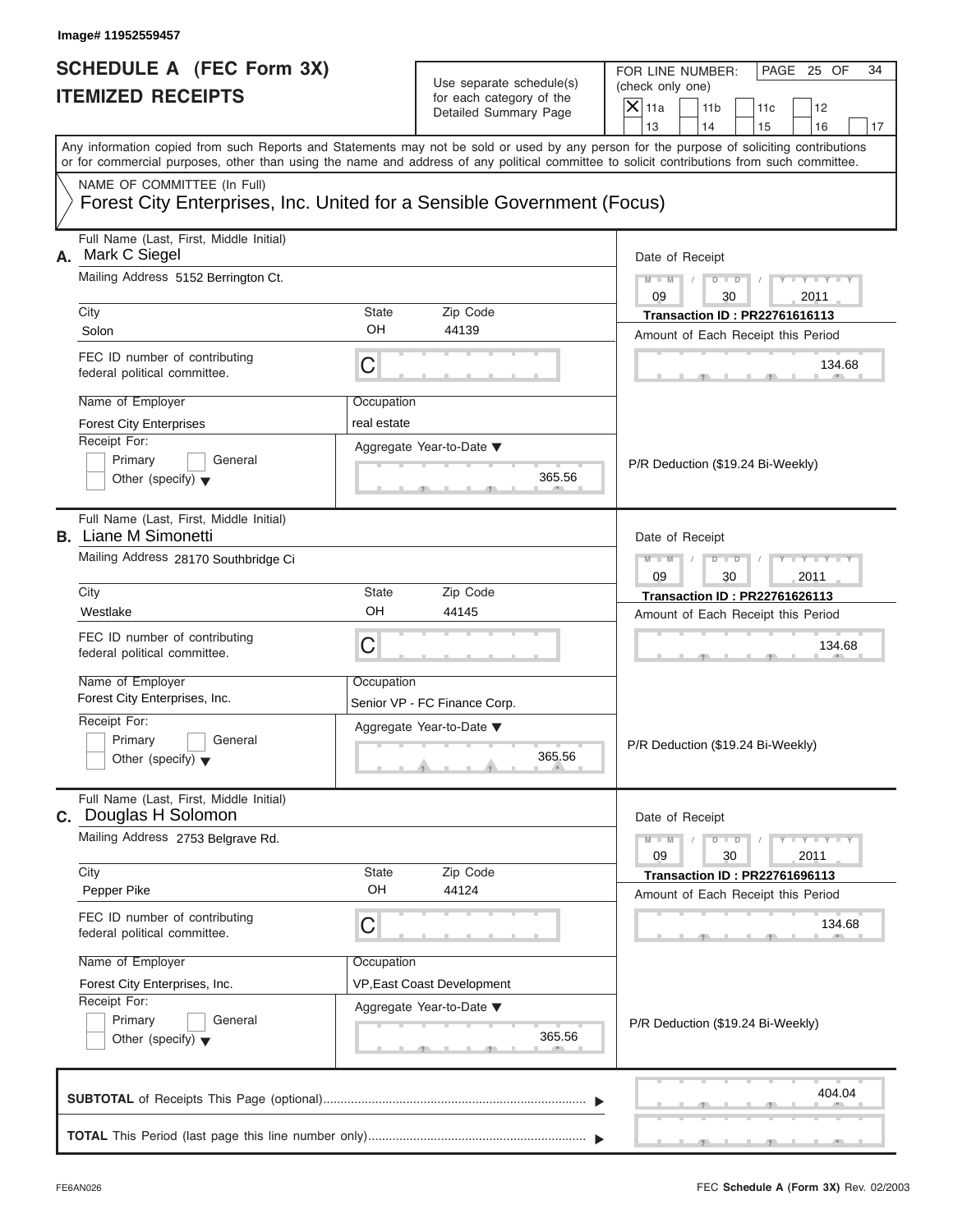| <b>SCHEDULE A (FEC Form 3X)</b> |  |  |
|---------------------------------|--|--|
| <b>ITEMIZED RECEIPTS</b>        |  |  |

| Image# 11952559458                                                                                                                    |                         |                                                                               |                                                                                                                                                                                                                                                                                         |
|---------------------------------------------------------------------------------------------------------------------------------------|-------------------------|-------------------------------------------------------------------------------|-----------------------------------------------------------------------------------------------------------------------------------------------------------------------------------------------------------------------------------------------------------------------------------------|
| <b>SCHEDULE A (FEC Form 3X)</b><br><b>ITEMIZED RECEIPTS</b>                                                                           |                         | Use separate schedule(s)<br>for each category of the<br>Detailed Summary Page | FOR LINE NUMBER:<br>PAGE 26 OF<br>34<br>(check only one)<br>$\overline{X}$ 11a<br>11 <sub>b</sub><br>11c<br>12<br>13<br>14<br>15<br>16<br>17                                                                                                                                            |
|                                                                                                                                       |                         |                                                                               | Any information copied from such Reports and Statements may not be sold or used by any person for the purpose of soliciting contributions<br>or for commercial purposes, other than using the name and address of any political committee to solicit contributions from such committee. |
| NAME OF COMMITTEE (In Full)<br>Forest City Enterprises, Inc. United for a Sensible Government (Focus)                                 |                         |                                                                               |                                                                                                                                                                                                                                                                                         |
| Full Name (Last, First, Middle Initial)<br>A. Cindy L Steeb<br>Mailing Address 6129 E. Law Rd                                         |                         |                                                                               | Date of Receipt<br>$M - M$<br>$D$ $D$<br>$Y = Y = Y$                                                                                                                                                                                                                                    |
|                                                                                                                                       | State                   |                                                                               | 09<br>30<br>2011                                                                                                                                                                                                                                                                        |
| City<br><b>Valley City</b>                                                                                                            | OH                      | Zip Code<br>44280                                                             | <b>Transaction ID: PR22761736113</b>                                                                                                                                                                                                                                                    |
| FEC ID number of contributing<br>federal political committee.                                                                         | С                       |                                                                               | Amount of Each Receipt this Period<br>269.29                                                                                                                                                                                                                                            |
| Name of Employer<br><b>RMS Corporations</b><br>Receipt For:<br>Primary<br>General<br>Other (specify) $\blacktriangledown$             | Occupation<br>Attorney  | Aggregate Year-to-Date ▼<br>730.93                                            | P/R Deduction (\$38.47 Bi-Weekly)                                                                                                                                                                                                                                                       |
| Full Name (Last, First, Middle Initial)<br><b>B.</b> George M Vanetten<br>Mailing Address 1750 Gilda Cr                               |                         |                                                                               | Date of Receipt<br>$M - M$<br>$D$ $D$<br>$Y - Y - Y - I$<br>09<br>30<br>2011                                                                                                                                                                                                            |
| City                                                                                                                                  | State                   | Zip Code                                                                      | <b>Transaction ID: PR22761856113</b>                                                                                                                                                                                                                                                    |
| Simi Valley                                                                                                                           | CA                      | 93065                                                                         | Amount of Each Receipt this Period                                                                                                                                                                                                                                                      |
| FEC ID number of contributing<br>federal political committee.                                                                         | С                       |                                                                               | 269.29                                                                                                                                                                                                                                                                                  |
| Name of Employer<br>Receipt For:<br>Primary<br>General<br>Other (specify) $\blacktriangledown$                                        | Occupation              | Aggregate Year-to-Date ▼<br>653.99                                            | P/R Deduction (\$38.47 Bi-Weekly)                                                                                                                                                                                                                                                       |
| Full Name (Last, First, Middle Initial)<br><b>c.</b> William P Voegele                                                                |                         |                                                                               | Date of Receipt                                                                                                                                                                                                                                                                         |
| Mailing Address 30340 Provincetown L                                                                                                  |                         |                                                                               | $M - M$<br>$\mathbf{I} = \mathbf{Y} + \mathbf{I} - \mathbf{Y}$<br>$D$ $D$<br>09<br>30<br>2011                                                                                                                                                                                           |
| City<br><b>Bay Village</b>                                                                                                            | State<br>OH             | Zip Code<br>44140                                                             | <b>Transaction ID: PR22761866113</b><br>Amount of Each Receipt this Period                                                                                                                                                                                                              |
| FEC ID number of contributing<br>federal political committee.                                                                         | С                       |                                                                               | 134.68                                                                                                                                                                                                                                                                                  |
| Name of Employer<br><b>Forest City Commercial Group</b><br>Receipt For:<br>Primary<br>General<br>Other (specify) $\blacktriangledown$ | Occupation<br>Developer | Aggregate Year-to-Date ▼<br>365.56                                            | P/R Deduction (\$19.24 Bi-Weekly)                                                                                                                                                                                                                                                       |
|                                                                                                                                       |                         |                                                                               | 673.26                                                                                                                                                                                                                                                                                  |
|                                                                                                                                       |                         |                                                                               |                                                                                                                                                                                                                                                                                         |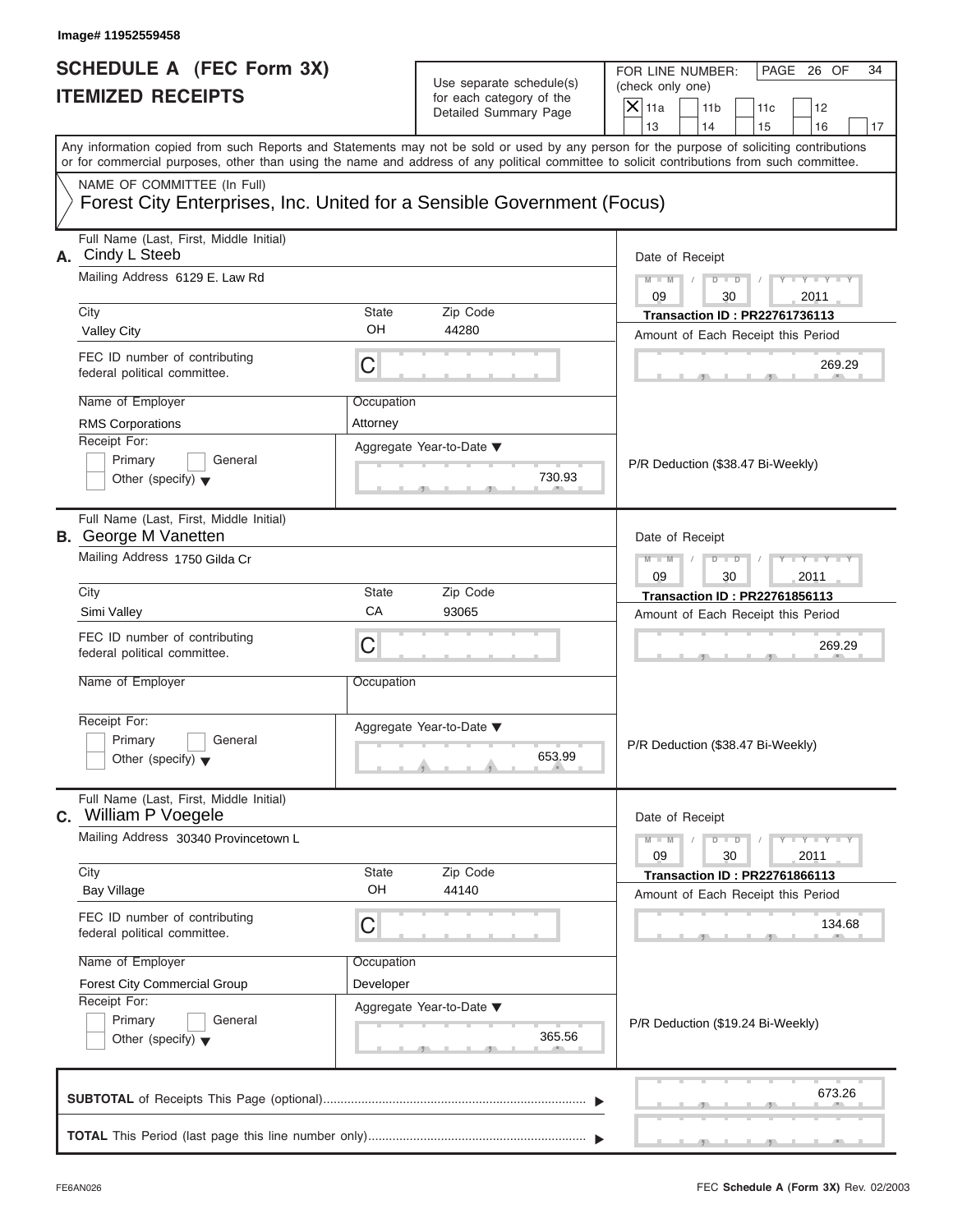| <b>SCHEDULE A (FEC Form 3X)</b><br><b>ITEMIZED RECEIPTS</b>                                                                                                                                                                                                                             |                 | Use separate schedule(s)<br>for each category of the |               | FOR LINE NUMBER:<br>(check only one) |                                                                            | PAGE 27 OF                  | 34 |
|-----------------------------------------------------------------------------------------------------------------------------------------------------------------------------------------------------------------------------------------------------------------------------------------|-----------------|------------------------------------------------------|---------------|--------------------------------------|----------------------------------------------------------------------------|-----------------------------|----|
|                                                                                                                                                                                                                                                                                         |                 | Detailed Summary Page                                | $X$ 11a<br>13 | 11 <sub>b</sub><br>14                | 11c<br>15                                                                  | 12<br>16                    |    |
| Any information copied from such Reports and Statements may not be sold or used by any person for the purpose of soliciting contributions<br>or for commercial purposes, other than using the name and address of any political committee to solicit contributions from such committee. |                 |                                                      |               |                                      |                                                                            |                             | 17 |
| NAME OF COMMITTEE (In Full)<br>Forest City Enterprises, Inc. United for a Sensible Government (Focus)                                                                                                                                                                                   |                 |                                                      |               |                                      |                                                                            |                             |    |
| Full Name (Last, First, Middle Initial)<br>A. Gary R Walton                                                                                                                                                                                                                             |                 |                                                      |               | Date of Receipt                      |                                                                            |                             |    |
| Mailing Address 7542 Red Hill Dr                                                                                                                                                                                                                                                        |                 |                                                      | $M - M$<br>09 | $D - D$<br>30                        |                                                                            | $Y - Y - Y - Y - Y$<br>2011 |    |
| <b>State</b><br>Zip Code<br>City                                                                                                                                                                                                                                                        |                 |                                                      |               | <b>Transaction ID: PR22761896113</b> |                                                                            |                             |    |
| Springfield                                                                                                                                                                                                                                                                             | <b>VA</b>       | 22153                                                |               |                                      | Amount of Each Receipt this Period                                         |                             |    |
| FEC ID number of contributing<br>federal political committee.                                                                                                                                                                                                                           | C               |                                                      |               |                                      |                                                                            | 134.68                      |    |
| Name of Employer                                                                                                                                                                                                                                                                        | Occupation      |                                                      |               |                                      |                                                                            |                             |    |
| <b>Forest City Enterprises</b>                                                                                                                                                                                                                                                          | vp construction |                                                      |               |                                      |                                                                            |                             |    |
| Receipt For:                                                                                                                                                                                                                                                                            |                 | Aggregate Year-to-Date ▼                             |               |                                      |                                                                            |                             |    |
| Primary<br>General                                                                                                                                                                                                                                                                      |                 |                                                      |               |                                      | P/R Deduction (\$19.24 Bi-Weekly)                                          |                             |    |
| Other (specify) $\blacktriangledown$                                                                                                                                                                                                                                                    |                 | 365.56                                               |               |                                      |                                                                            |                             |    |
| Full Name (Last, First, Middle Initial)<br><b>B.</b> Judith A Wolfe                                                                                                                                                                                                                     |                 |                                                      |               | Date of Receipt                      |                                                                            |                             |    |
| Mailing Address 11644 Harborview Dr                                                                                                                                                                                                                                                     |                 |                                                      | $M - M$       | $D$ $\Box$ $D$                       |                                                                            | $Y = Y = Y + Y$             |    |
|                                                                                                                                                                                                                                                                                         |                 |                                                      | 09            | 30                                   |                                                                            | 2011                        |    |
| City                                                                                                                                                                                                                                                                                    | <b>State</b>    | Zip Code                                             |               |                                      | <b>Transaction ID: PR22762046113</b>                                       |                             |    |
| Cleveland                                                                                                                                                                                                                                                                               | OH              | 44102                                                |               |                                      | Amount of Each Receipt this Period                                         |                             |    |
| FEC ID number of contributing<br>federal political committee.                                                                                                                                                                                                                           | C               |                                                      |               |                                      |                                                                            | 269.29                      |    |
| Name of Employer                                                                                                                                                                                                                                                                        | Occupation      |                                                      |               |                                      |                                                                            |                             |    |
| <b>Forest City Enterprises</b>                                                                                                                                                                                                                                                          |                 | President, Forest City Finance                       |               |                                      |                                                                            |                             |    |
| Receipt For:                                                                                                                                                                                                                                                                            |                 | Aggregate Year-to-Date ▼                             |               |                                      |                                                                            |                             |    |
| Primary<br>General<br>Other (specify) $\blacktriangledown$                                                                                                                                                                                                                              |                 | 730.93                                               |               | P/R Deduction (\$38.47 Bi-Weekly)    |                                                                            |                             |    |
| Full Name (Last, First, Middle Initial)<br><b>C.</b> Frank C Wuest                                                                                                                                                                                                                      |                 |                                                      |               | Date of Receipt                      |                                                                            |                             |    |
| Mailing Address 140 Mt Vernon                                                                                                                                                                                                                                                           |                 |                                                      | $M - M$       | $D - D$                              |                                                                            | $Y - Y - Y - Y - I$         |    |
| Unit #3                                                                                                                                                                                                                                                                                 |                 |                                                      | 09            | 30                                   |                                                                            | 2011                        |    |
| City<br><b>Boston</b>                                                                                                                                                                                                                                                                   | State<br>МA     | Zip Code<br>02108                                    |               |                                      | <b>Transaction ID: PR22762056113</b><br>Amount of Each Receipt this Period |                             |    |
| FEC ID number of contributing<br>federal political committee.                                                                                                                                                                                                                           | С               |                                                      |               |                                      |                                                                            | 538.51                      |    |
|                                                                                                                                                                                                                                                                                         |                 |                                                      |               |                                      |                                                                            |                             |    |
| Name of Employer                                                                                                                                                                                                                                                                        | Occupation      |                                                      |               |                                      |                                                                            |                             |    |
| <b>Forest City Enterprises</b><br>Receipt For:                                                                                                                                                                                                                                          | real estate     |                                                      |               |                                      |                                                                            |                             |    |
| Primary<br>General                                                                                                                                                                                                                                                                      |                 | Aggregate Year-to-Date ▼                             |               |                                      | P/R Deduction (\$76.93 Bi-Weekly)                                          |                             |    |
| Other (specify) $\blacktriangledown$                                                                                                                                                                                                                                                    |                 | 1461.67                                              |               |                                      |                                                                            |                             |    |
|                                                                                                                                                                                                                                                                                         |                 |                                                      |               |                                      |                                                                            |                             |    |
|                                                                                                                                                                                                                                                                                         |                 |                                                      |               |                                      |                                                                            | 942.48                      |    |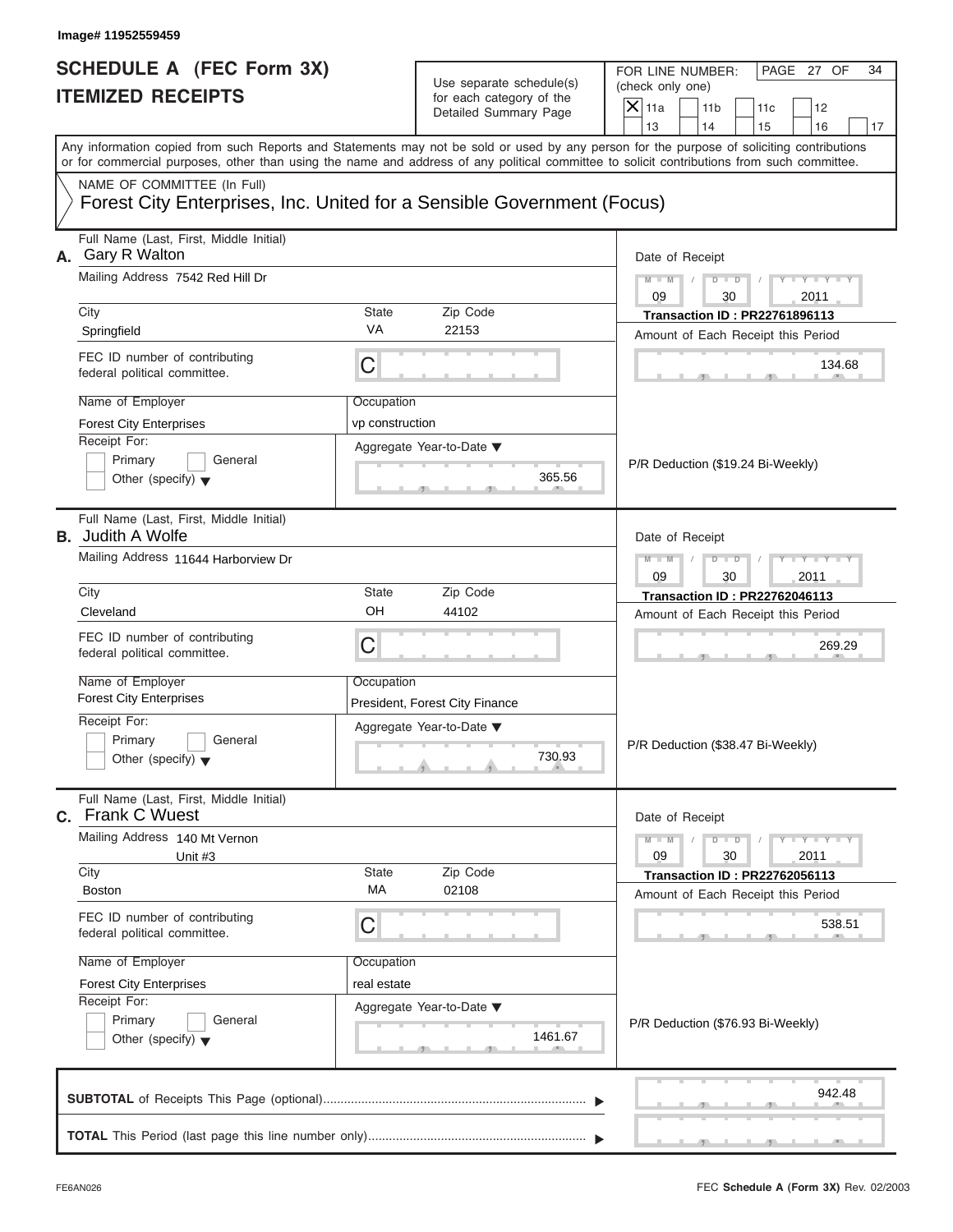| Image# 11952559460                                                                                                               |                                 |                                                                               |                                                                                                                                                                                                                                                                                                                       |  |  |
|----------------------------------------------------------------------------------------------------------------------------------|---------------------------------|-------------------------------------------------------------------------------|-----------------------------------------------------------------------------------------------------------------------------------------------------------------------------------------------------------------------------------------------------------------------------------------------------------------------|--|--|
| <b>SCHEDULE A (FEC Form 3X)</b><br><b>ITEMIZED RECEIPTS</b>                                                                      |                                 | Use separate schedule(s)<br>for each category of the<br>Detailed Summary Page | FOR LINE NUMBER:<br>PAGE 28 OF<br>34<br>(check only one)<br>$\mathsf{X}$ 11a<br>11 <sub>b</sub><br>11c<br>12                                                                                                                                                                                                          |  |  |
|                                                                                                                                  |                                 |                                                                               | 13<br>14<br>15<br>16<br>17<br>Any information copied from such Reports and Statements may not be sold or used by any person for the purpose of soliciting contributions<br>or for commercial purposes, other than using the name and address of any political committee to solicit contributions from such committee. |  |  |
| NAME OF COMMITTEE (In Full)<br>Forest City Enterprises, Inc. United for a Sensible Government (Focus)                            |                                 |                                                                               |                                                                                                                                                                                                                                                                                                                       |  |  |
| Full Name (Last, First, Middle Initial)<br>A. Chad A Wyckoff                                                                     |                                 |                                                                               | Date of Receipt<br>$M - M$<br>$Y - Y - Y$                                                                                                                                                                                                                                                                             |  |  |
| Mailing Address 384 Kilbridge Dr                                                                                                 |                                 |                                                                               | $D$ $\Box$ $D$<br>09<br>30<br>2011                                                                                                                                                                                                                                                                                    |  |  |
| City<br><b>Highland Hts</b>                                                                                                      | State<br>OH                     | Zip Code<br>44143                                                             | <b>Transaction ID: PR22762066113</b><br>Amount of Each Receipt this Period                                                                                                                                                                                                                                            |  |  |
| FEC ID number of contributing<br>federal political committee.                                                                    | C                               |                                                                               | 134.68                                                                                                                                                                                                                                                                                                                |  |  |
| Name of Employer<br><b>Forest City Enterprises</b><br>Receipt For:<br>Primary<br>General<br>Other (specify) $\blacktriangledown$ | Occupation                      | Director, Risk Management<br>Aggregate Year-to-Date ▼<br>365.56               | P/R Deduction (\$19.24 Bi-Weekly)                                                                                                                                                                                                                                                                                     |  |  |
| Full Name (Last, First, Middle Initial)<br><b>B.</b> Charles L Rau<br>Mailing Address 453 Anchors Weigh Dr                       |                                 |                                                                               | Date of Receipt<br>Y T Y T Y T<br>$M - M$<br>$D$ $D$                                                                                                                                                                                                                                                                  |  |  |
| City                                                                                                                             | State                           | Zip Code                                                                      | 09<br>30<br>2011<br><b>Transaction ID: PR23813056113</b>                                                                                                                                                                                                                                                              |  |  |
| Avon Lake                                                                                                                        | OH                              | 44012                                                                         | Amount of Each Receipt this Period                                                                                                                                                                                                                                                                                    |  |  |
| FEC ID number of contributing<br>federal political committee.                                                                    | C                               |                                                                               | 134.68                                                                                                                                                                                                                                                                                                                |  |  |
| Name of Employer                                                                                                                 | Occupation                      |                                                                               |                                                                                                                                                                                                                                                                                                                       |  |  |
| Receipt For:<br>Primary<br>General<br>Other (specify) $\blacktriangledown$                                                       |                                 | Aggregate Year-to-Date ▼<br>346.32                                            | P/R Deduction (\$19.24 Bi-Weekly)                                                                                                                                                                                                                                                                                     |  |  |
| Full Name (Last, First, Middle Initial)<br><b>C.</b> Susan J Watson                                                              |                                 |                                                                               | Date of Receipt                                                                                                                                                                                                                                                                                                       |  |  |
| Mailing Address 19357 Bradford Court                                                                                             |                                 |                                                                               | $M - M$<br>$Y + Y + Y + Y$<br>$D$ $D$<br>09<br>30<br>2011                                                                                                                                                                                                                                                             |  |  |
| City<br>Strongsville                                                                                                             | State<br>OH                     | Zip Code<br>44149                                                             | <b>Transaction ID: PR28211936113</b><br>Amount of Each Receipt this Period                                                                                                                                                                                                                                            |  |  |
| FEC ID number of contributing<br>federal political committee.                                                                    | С                               |                                                                               | 134.68                                                                                                                                                                                                                                                                                                                |  |  |
| Name of Employer<br><b>Forest City Enterprises</b><br>Receipt For:<br>Primary<br>General<br>Other (specify) $\blacktriangledown$ | Occupation<br>VP - Reg Mgr - Rm | Aggregate Year-to-Date ▼<br>365.56                                            | P/R Deduction (\$19.24 Bi-Weekly)                                                                                                                                                                                                                                                                                     |  |  |
|                                                                                                                                  |                                 |                                                                               | 404.04                                                                                                                                                                                                                                                                                                                |  |  |
|                                                                                                                                  |                                 |                                                                               |                                                                                                                                                                                                                                                                                                                       |  |  |

S S S , , .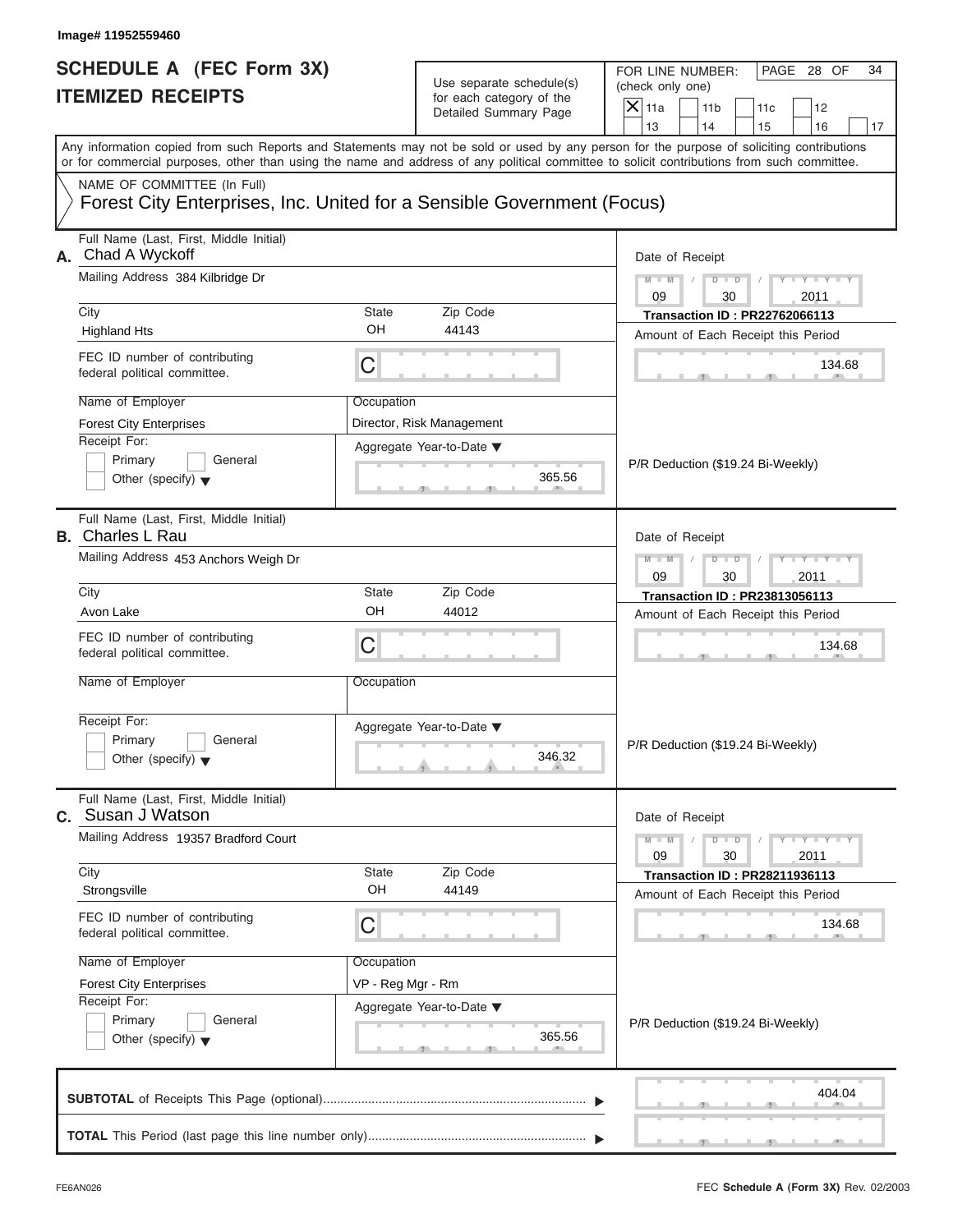| <b>SCHEDULE A (FEC Form 3X)</b><br><b>ITEMIZED RECEIPTS</b>                                                                                |                         | Use separate schedule(s)<br>for each category of the<br>Detailed Summary Page |               | FOR LINE NUMBER:<br>(check only one)<br>11 <sub>b</sub> | 11c                                  | PAGE 29 OF<br>12            | 34 |
|--------------------------------------------------------------------------------------------------------------------------------------------|-------------------------|-------------------------------------------------------------------------------|---------------|---------------------------------------------------------|--------------------------------------|-----------------------------|----|
| Any information copied from such Reports and Statements may not be sold or used by any person for the purpose of soliciting contributions  |                         |                                                                               | 13            | 14                                                      | 15                                   | 16                          | 17 |
| or for commercial purposes, other than using the name and address of any political committee to solicit contributions from such committee. |                         |                                                                               |               |                                                         |                                      |                             |    |
| NAME OF COMMITTEE (In Full)<br>Forest City Enterprises, Inc. United for a Sensible Government (Focus)                                      |                         |                                                                               |               |                                                         |                                      |                             |    |
| Full Name (Last, First, Middle Initial)<br><b>Brice E Rowan</b><br>А.                                                                      |                         |                                                                               |               | Date of Receipt                                         |                                      |                             |    |
| Mailing Address 2560 S Centinela                                                                                                           |                         |                                                                               | $M - M$       | $D$ $D$                                                 |                                      | $Y - Y - Y - Y - Y$         |    |
| Apt#3<br>City                                                                                                                              | <b>State</b>            | Zip Code                                                                      | 09            | 30                                                      | <b>Transaction ID: PR28212006113</b> | 2011                        |    |
| Los Angeles                                                                                                                                | CA                      | 90064                                                                         |               |                                                         | Amount of Each Receipt this Period   |                             |    |
| FEC ID number of contributing<br>federal political committee.                                                                              | C                       |                                                                               |               |                                                         |                                      | 134.68                      |    |
| Name of Employer                                                                                                                           | Occupation              |                                                                               |               |                                                         |                                      |                             |    |
| <b>Forest City Enterprises</b>                                                                                                             |                         | Leasing Director - Regional                                                   |               |                                                         |                                      |                             |    |
| Receipt For:<br>Primary<br>General<br>Other (specify) $\blacktriangledown$                                                                 |                         | Aggregate Year-to-Date ▼<br>365.56                                            |               |                                                         | P/R Deduction (\$19.24 Bi-Weekly)    |                             |    |
| Full Name (Last, First, Middle Initial)<br><b>B.</b> William J Heiser                                                                      |                         |                                                                               |               | Date of Receipt                                         |                                      |                             |    |
| Mailing Address 6999 Brecksville Rd                                                                                                        |                         |                                                                               | $M - M$<br>09 | $D$ $\Box$ $D$<br>30                                    |                                      | $Y = Y = Y$<br>2011         |    |
| City                                                                                                                                       | <b>State</b>            | Zip Code                                                                      |               |                                                         | <b>Transaction ID: PR34091656113</b> |                             |    |
| Independence                                                                                                                               | OH                      | 44131                                                                         |               |                                                         | Amount of Each Receipt this Period   |                             |    |
| FEC ID number of contributing<br>federal political committee.                                                                              | C                       |                                                                               |               |                                                         |                                      | 134.68                      |    |
| Name of Employer<br>Forest city Ent.                                                                                                       | Occupation              |                                                                               |               |                                                         |                                      |                             |    |
| Receipt For:                                                                                                                               | <b>Business Analyst</b> |                                                                               |               |                                                         |                                      |                             |    |
| Primary<br>General<br>Other (specify) $\blacktriangledown$                                                                                 |                         | Aggregate Year-to-Date ▼<br>365.56                                            |               |                                                         | P/R Deduction (\$19.24 Bi-Weekly)    |                             |    |
| Full Name (Last, First, Middle Initial)<br>C. John T Kiely                                                                                 |                         |                                                                               |               | Date of Receipt                                         |                                      |                             |    |
| Mailing Address 31 Greenwood Terrace                                                                                                       |                         |                                                                               | $M - M$<br>09 | $D$ $\Box$ $D$<br>30                                    |                                      | $Y - Y - Y - Y - I$<br>2011 |    |
| City<br>Swampscott                                                                                                                         | State<br>MA             | Zip Code<br>01907                                                             |               |                                                         | <b>Transaction ID: PR34502936113</b> |                             |    |
| FEC ID number of contributing<br>federal political committee.                                                                              | С                       |                                                                               |               |                                                         | Amount of Each Receipt this Period   | 134.68                      |    |
| Name of Employer                                                                                                                           | Occupation              |                                                                               |               |                                                         |                                      |                             |    |
| <b>Forest City Enterprises</b>                                                                                                             | Sr. Property Manager    |                                                                               |               |                                                         |                                      |                             |    |
| Receipt For:                                                                                                                               |                         | Aggregate Year-to-Date ▼                                                      |               |                                                         |                                      |                             |    |
| Primary<br>General<br>Other (specify) $\blacktriangledown$                                                                                 |                         | 365.56                                                                        |               |                                                         | P/R Deduction (\$19.24 Bi-Weekly)    |                             |    |
|                                                                                                                                            |                         |                                                                               |               |                                                         |                                      | 404.04                      |    |

S S S , , .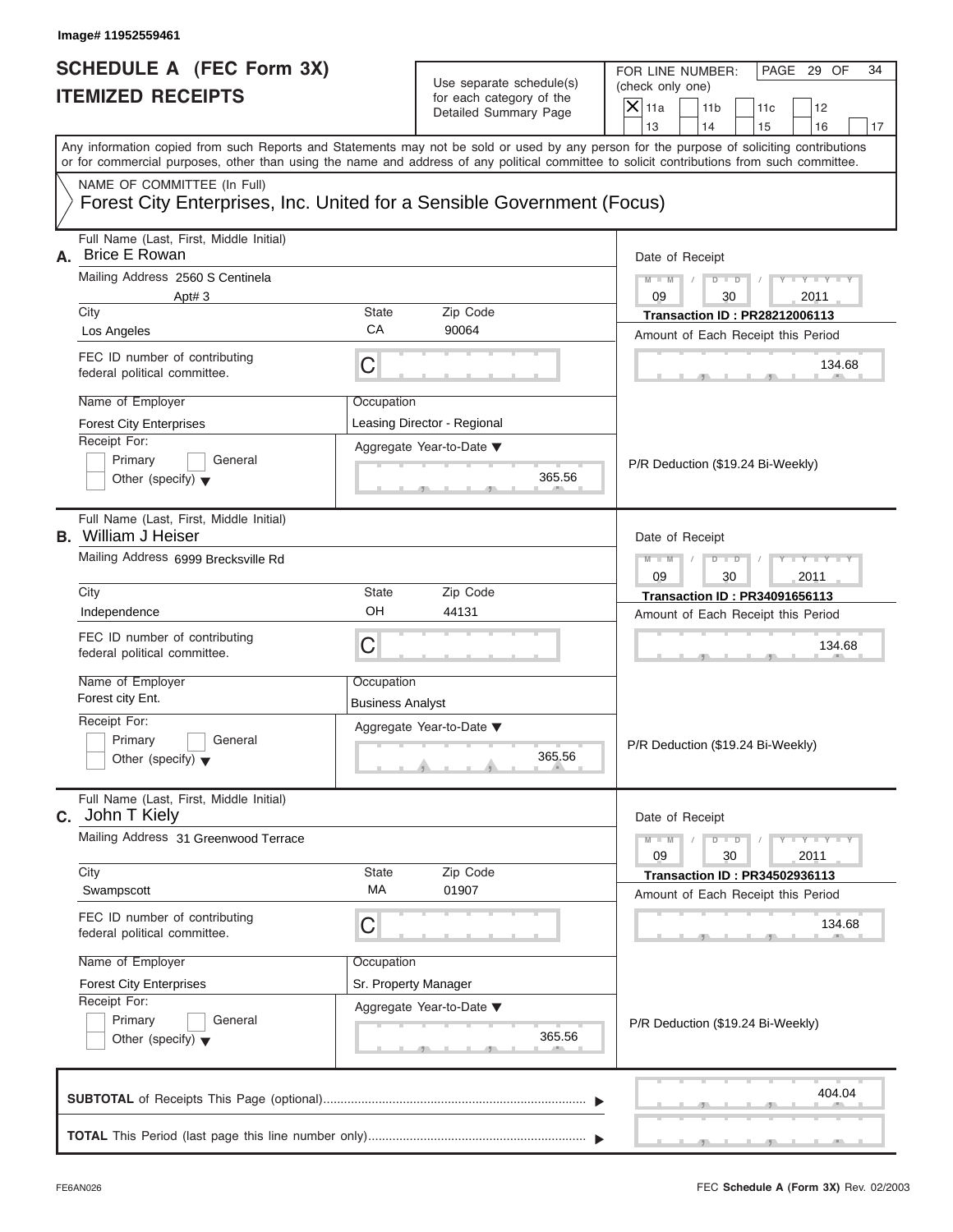|                                                                                                                                                   | Image# 11952559462                                                                                                                         |                 |                                                                               |                                                                                                                                            |
|---------------------------------------------------------------------------------------------------------------------------------------------------|--------------------------------------------------------------------------------------------------------------------------------------------|-----------------|-------------------------------------------------------------------------------|--------------------------------------------------------------------------------------------------------------------------------------------|
| <b>SCHEDULE A (FEC Form 3X)</b><br><b>ITEMIZED RECEIPTS</b>                                                                                       |                                                                                                                                            |                 | Use separate schedule(s)<br>for each category of the<br>Detailed Summary Page | FOR LINE NUMBER:<br>PAGE 30 OF<br>34<br>(check only one)<br>$\mathsf{X}$ 11a<br>11 <sub>b</sub><br>11c<br>12<br>13<br>14<br>15<br>16<br>17 |
|                                                                                                                                                   | or for commercial purposes, other than using the name and address of any political committee to solicit contributions from such committee. |                 |                                                                               | Any information copied from such Reports and Statements may not be sold or used by any person for the purpose of soliciting contributions  |
|                                                                                                                                                   | NAME OF COMMITTEE (In Full)<br>Forest City Enterprises, Inc. United for a Sensible Government (Focus)                                      |                 |                                                                               |                                                                                                                                            |
| А.                                                                                                                                                | Full Name (Last, First, Middle Initial)<br>Brandon T Veverka<br>Mailing Address 17094 Rabbit Run                                           |                 |                                                                               | Date of Receipt<br>$Y = Y = Y$<br>$M - M$<br>$D$ $D$<br>Y L                                                                                |
|                                                                                                                                                   | City                                                                                                                                       | State<br>OH     | Zip Code<br>44136                                                             | 09<br>30<br>2011<br><b>Transaction ID: PR37060096113</b>                                                                                   |
|                                                                                                                                                   | Strongsville<br>FEC ID number of contributing<br>federal political committee.                                                              | C               |                                                                               | Amount of Each Receipt this Period<br>80.78                                                                                                |
|                                                                                                                                                   | Name of Employer<br>Receipt For:<br>Primary<br>General<br>Other (specify) $\blacktriangledown$                                             | Occupation      | Aggregate Year-to-Date ▼<br>207.72                                            | P/R Deduction (\$11.54 Bi-Weekly)                                                                                                          |
| В.                                                                                                                                                | Full Name (Last, First, Middle Initial)<br><b>Mailing Address</b><br>City                                                                  | State           | Zip Code                                                                      | Date of Receipt<br>$Y - Y - Y - Y - Y$<br>$M - M$<br>$D$ $D$                                                                               |
|                                                                                                                                                   | FEC ID number of contributing<br>federal political committee.<br>Name of Employer                                                          | C<br>Occupation |                                                                               | Amount of Each Receipt this Period<br>$-9$                                                                                                 |
|                                                                                                                                                   | Receipt For:<br>Primary<br>General<br>Other (specify) $\blacktriangledown$                                                                 |                 | Aggregate Year-to-Date ▼                                                      |                                                                                                                                            |
| C.                                                                                                                                                | Full Name (Last, First, Middle Initial)                                                                                                    |                 |                                                                               | Date of Receipt                                                                                                                            |
| <b>Mailing Address</b><br>City<br>State<br>FEC ID number of contributing<br>С<br>federal political committee.<br>Name of Employer<br>Receipt For: |                                                                                                                                            |                 | Zip Code                                                                      | $M - M$<br>$D$ $\Box$ $D$<br>$Y - Y - Y - Y - Y$                                                                                           |
|                                                                                                                                                   |                                                                                                                                            |                 |                                                                               | Amount of Each Receipt this Period                                                                                                         |
|                                                                                                                                                   |                                                                                                                                            | Occupation      | Aggregate Year-to-Date ▼                                                      |                                                                                                                                            |
|                                                                                                                                                   | Primary<br>General<br>Other (specify) $\blacktriangledown$                                                                                 |                 | <u>.</u><br>$\overline{1}$                                                    |                                                                                                                                            |
|                                                                                                                                                   |                                                                                                                                            |                 |                                                                               | 80.78                                                                                                                                      |
|                                                                                                                                                   |                                                                                                                                            |                 |                                                                               | 62365.45                                                                                                                                   |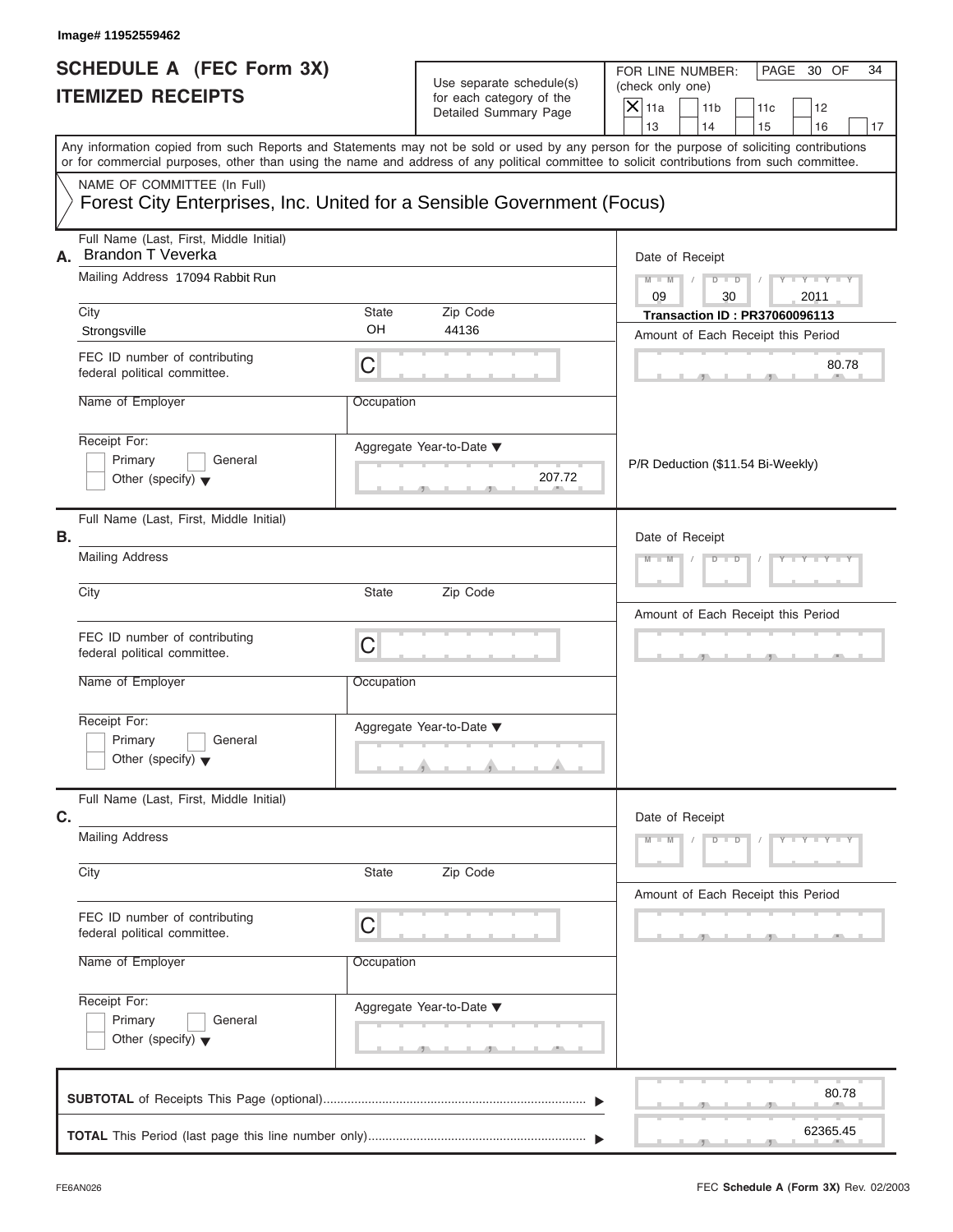| Image# 11952559463                                                                                                                                                                                                                                                                      |                                                                                                             |                                                                      |                                                                                                                                                 |
|-----------------------------------------------------------------------------------------------------------------------------------------------------------------------------------------------------------------------------------------------------------------------------------------|-------------------------------------------------------------------------------------------------------------|----------------------------------------------------------------------|-------------------------------------------------------------------------------------------------------------------------------------------------|
| SCHEDULE B (FEC Form 3X)<br><b>ITEMIZED DISBURSEMENTS</b>                                                                                                                                                                                                                               | Use separate schedule(s)<br>for each category of the<br>Detailed Summary Page                               | FOR LINE NUMBER:<br>(check only one)<br>21 <sub>b</sub><br>27        | PAGE 31 OF<br>34<br>22<br>23<br>$\overline{\mathsf{x}}$<br>24<br>25<br>26<br>28a<br>28 <sub>b</sub><br>29<br>28 <sub>c</sub><br>30 <sub>b</sub> |
| Any information copied from such Reports and Statements may not be sold or used by any person for the purpose of soliciting contributions<br>or for commercial purposes, other than using the name and address of any political committee to solicit contributions from such committee. |                                                                                                             |                                                                      |                                                                                                                                                 |
| NAME OF COMMITTEE (In Full)<br>Forest City Enterprises, Inc. United for a Sensible Government (Focus)                                                                                                                                                                                   |                                                                                                             |                                                                      |                                                                                                                                                 |
| Full Name (Last, First, Middle Initial)                                                                                                                                                                                                                                                 |                                                                                                             |                                                                      |                                                                                                                                                 |
| A. Janice Hahn For Congress                                                                                                                                                                                                                                                             |                                                                                                             |                                                                      | Date of Disbursement                                                                                                                            |
| Mailing Address 777 S. Figueroa Street, Suite 4050                                                                                                                                                                                                                                      |                                                                                                             |                                                                      | $T - Y = T - Y = T - Y$<br>$\blacksquare$<br>$D$ $D$<br>2011<br>07<br>08                                                                        |
| City<br>Los Angeles                                                                                                                                                                                                                                                                     | Zip Code<br>State<br>CA<br>90017                                                                            |                                                                      | Transaction ID: 6856913                                                                                                                         |
| Purpose of Disbursement                                                                                                                                                                                                                                                                 |                                                                                                             | 011                                                                  | Amount of Each Disbursement this Period                                                                                                         |
| Candidate Name<br>Ms. Janice Hahn                                                                                                                                                                                                                                                       |                                                                                                             | Category/<br><b>Type</b>                                             | 2500.00                                                                                                                                         |
| Office Sought:<br>House<br>Senate<br>President<br>State:<br>СA<br>District:<br>36                                                                                                                                                                                                       | Disbursement For: 2011<br>General<br>Primary<br>Other (specify) $\blacktriangledown$<br>Special-General2011 |                                                                      |                                                                                                                                                 |
| Full Name (Last, First, Middle Initial)<br>В.                                                                                                                                                                                                                                           |                                                                                                             |                                                                      | Date of Disbursement                                                                                                                            |
| <b>Mailing Address</b>                                                                                                                                                                                                                                                                  |                                                                                                             |                                                                      | $Y - Y - Y - Y$<br>$D$ $D$<br>W                                                                                                                 |
| City                                                                                                                                                                                                                                                                                    | <b>State</b><br>Zip Code                                                                                    |                                                                      |                                                                                                                                                 |
| Purpose of Disbursement                                                                                                                                                                                                                                                                 |                                                                                                             |                                                                      | Amount of Each Disbursement this Period                                                                                                         |
| Candidate Name                                                                                                                                                                                                                                                                          |                                                                                                             | Category/<br><b>Type</b>                                             |                                                                                                                                                 |
| Office Sought:<br>House<br>Disbursement For:<br>Senate<br>President<br>State:<br>District:                                                                                                                                                                                              | Primary<br>General<br>Other (specify)                                                                       |                                                                      |                                                                                                                                                 |
| Full Name (Last, First, Middle Initial)                                                                                                                                                                                                                                                 |                                                                                                             |                                                                      |                                                                                                                                                 |
| C.                                                                                                                                                                                                                                                                                      |                                                                                                             | Date of Disbursement<br>$Y - Y - Y - Y - Y$<br>M<br>$- M$<br>$D$ $D$ |                                                                                                                                                 |
| <b>Mailing Address</b>                                                                                                                                                                                                                                                                  |                                                                                                             |                                                                      |                                                                                                                                                 |
| City                                                                                                                                                                                                                                                                                    | Zip Code<br><b>State</b>                                                                                    |                                                                      |                                                                                                                                                 |
| Purpose of Disbursement<br>Candidate Name                                                                                                                                                                                                                                               |                                                                                                             |                                                                      | Amount of Each Disbursement this Period                                                                                                         |
|                                                                                                                                                                                                                                                                                         |                                                                                                             | Category/<br><b>Type</b>                                             |                                                                                                                                                 |
| Office Sought:<br>Disbursement For:<br>House<br>Senate<br>President                                                                                                                                                                                                                     | Primary<br>General<br>Other (specify) $\blacktriangledown$                                                  |                                                                      |                                                                                                                                                 |
| State:<br>District:                                                                                                                                                                                                                                                                     |                                                                                                             |                                                                      |                                                                                                                                                 |
|                                                                                                                                                                                                                                                                                         |                                                                                                             |                                                                      | 2500.00                                                                                                                                         |
|                                                                                                                                                                                                                                                                                         |                                                                                                             |                                                                      | 2500.00                                                                                                                                         |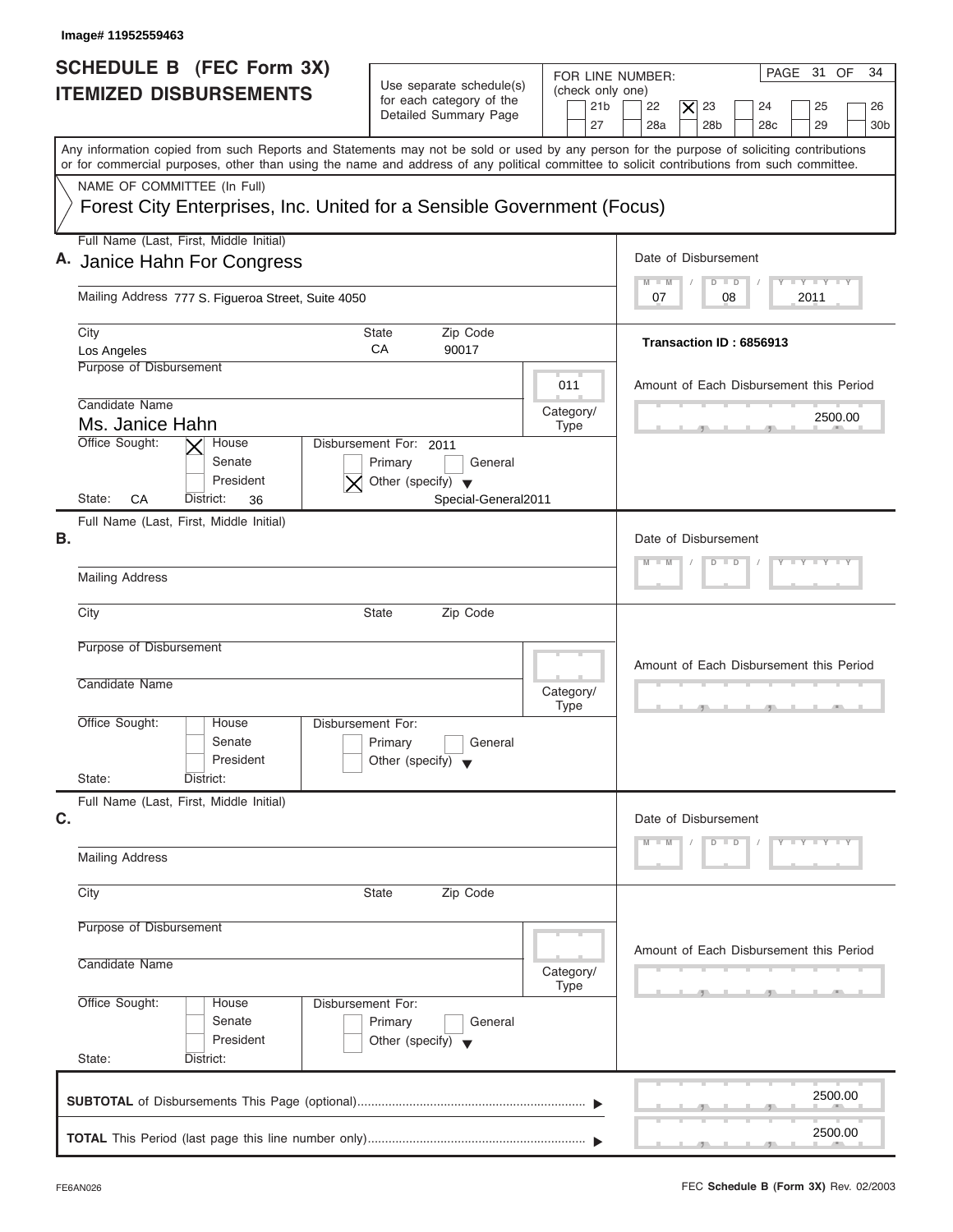| Image# 11952559464                                                                                                                         |                                                                                      |                                                                                                                                                                                       |  |  |
|--------------------------------------------------------------------------------------------------------------------------------------------|--------------------------------------------------------------------------------------|---------------------------------------------------------------------------------------------------------------------------------------------------------------------------------------|--|--|
| <b>SCHEDULE B (FEC Form 3X)</b><br><b>ITEMIZED DISBURSEMENTS</b>                                                                           | Use separate schedule(s)<br>for each category of the<br>Detailed Summary Page        | PAGE 32 OF<br>34<br>FOR LINE NUMBER:<br>(check only one)<br>21 <sub>b</sub><br>22<br>23<br>25<br>24<br>26<br>27<br>28a<br>28 <sub>b</sub><br>28c<br>29<br>30 <sub>b</sub><br>$\times$ |  |  |
| or for commercial purposes, other than using the name and address of any political committee to solicit contributions from such committee. |                                                                                      | Any information copied from such Reports and Statements may not be sold or used by any person for the purpose of soliciting contributions                                             |  |  |
| NAME OF COMMITTEE (In Full)<br>Forest City Enterprises, Inc. United for a Sensible Government (Focus)                                      |                                                                                      |                                                                                                                                                                                       |  |  |
| Full Name (Last, First, Middle Initial)<br>A. Maher Maso for Mayor                                                                         |                                                                                      | Date of Disbursement                                                                                                                                                                  |  |  |
| Mailing Address 10902 Ormond Lane                                                                                                          |                                                                                      |                                                                                                                                                                                       |  |  |
| City<br>Frisco                                                                                                                             | Zip Code<br>State<br>ТX<br>75035                                                     | Transaction ID: 6874153                                                                                                                                                               |  |  |
| Purpose of Disbursement<br><b>DEBT RETIREMENT</b><br>Candidate Name                                                                        |                                                                                      | 011<br>Amount of Each Disbursement this Period                                                                                                                                        |  |  |
| <b>Maher Maso</b><br>Office Sought:<br>House                                                                                               | Disbursement For: 2011                                                               | Category/<br>500.00<br><b>Type</b>                                                                                                                                                    |  |  |
| Senate<br>President<br>State:<br>District:                                                                                                 | Primary<br>General<br>Other (specify) $\blacktriangledown$                           | <b>DEBT RETIREMENT</b>                                                                                                                                                                |  |  |
| Full Name (Last, First, Middle Initial)<br>B. Stephanie Rawlings-Blake for Baltimore                                                       |                                                                                      | Date of Disbursement                                                                                                                                                                  |  |  |
| Mailing Address 2234 Foxbane Square                                                                                                        | $-1$ $-1$ $-1$ $-1$ $-1$<br>$M - M$<br>$\Box$<br>D<br>2011<br>08<br>22               |                                                                                                                                                                                       |  |  |
| City<br><b>Baltimore</b>                                                                                                                   | Zip Code<br>State<br>MD<br>21209                                                     | Transaction ID: 6968011                                                                                                                                                               |  |  |
| Purpose of Disbursement<br>Stephanie Rawlings-Blake, Mayor MD<br>Candidate Name<br>Stephanie Rawlings-Blake                                |                                                                                      | 011<br>Amount of Each Disbursement this Period<br>Category/<br>2000.00<br><b>Type</b><br>- -                                                                                          |  |  |
| Office Sought:<br>House<br>Senate<br>President<br>State:<br>District:                                                                      | Disbursement For:<br>2011<br>Primary<br>General<br>Other (specify)                   | Stephanie Rawlings-Blake, Mayor MD                                                                                                                                                    |  |  |
| Full Name (Last, First, Middle Initial)<br>C. Stephanie Rawlings-Blake for Baltimore                                                       |                                                                                      | Date of Disbursement<br>$\Box$ $\Upsilon$ $\Box$ $\Upsilon$ $\Upsilon$ $\Upsilon$<br>$M - M$<br>D<br>$\blacksquare$                                                                   |  |  |
| Mailing Address 2234 Foxbane Square<br>City                                                                                                | Zip Code<br>State                                                                    | 08<br>22<br>2011                                                                                                                                                                      |  |  |
| <b>Baltimore</b><br>Purpose of Disbursement                                                                                                | MD<br>21209                                                                          | Transaction ID: 6968016                                                                                                                                                               |  |  |
| Void - Stephanie Rawlings-Blake for Baltimore<br>Candidate Name<br>Stephanie Rawlings-Blake                                                |                                                                                      | 011<br>Amount of Each Disbursement this Period<br>Category/<br>-2000.00<br><b>Type</b>                                                                                                |  |  |
| Office Sought:<br>House<br>Senate<br>President<br>State:<br>District:                                                                      | Disbursement For: 2011<br>Primary<br>General<br>Other (specify) $\blacktriangledown$ | Void - Stephanie Rawlings-Blake for Baltimore                                                                                                                                         |  |  |
|                                                                                                                                            |                                                                                      | 500.00                                                                                                                                                                                |  |  |
|                                                                                                                                            |                                                                                      |                                                                                                                                                                                       |  |  |

I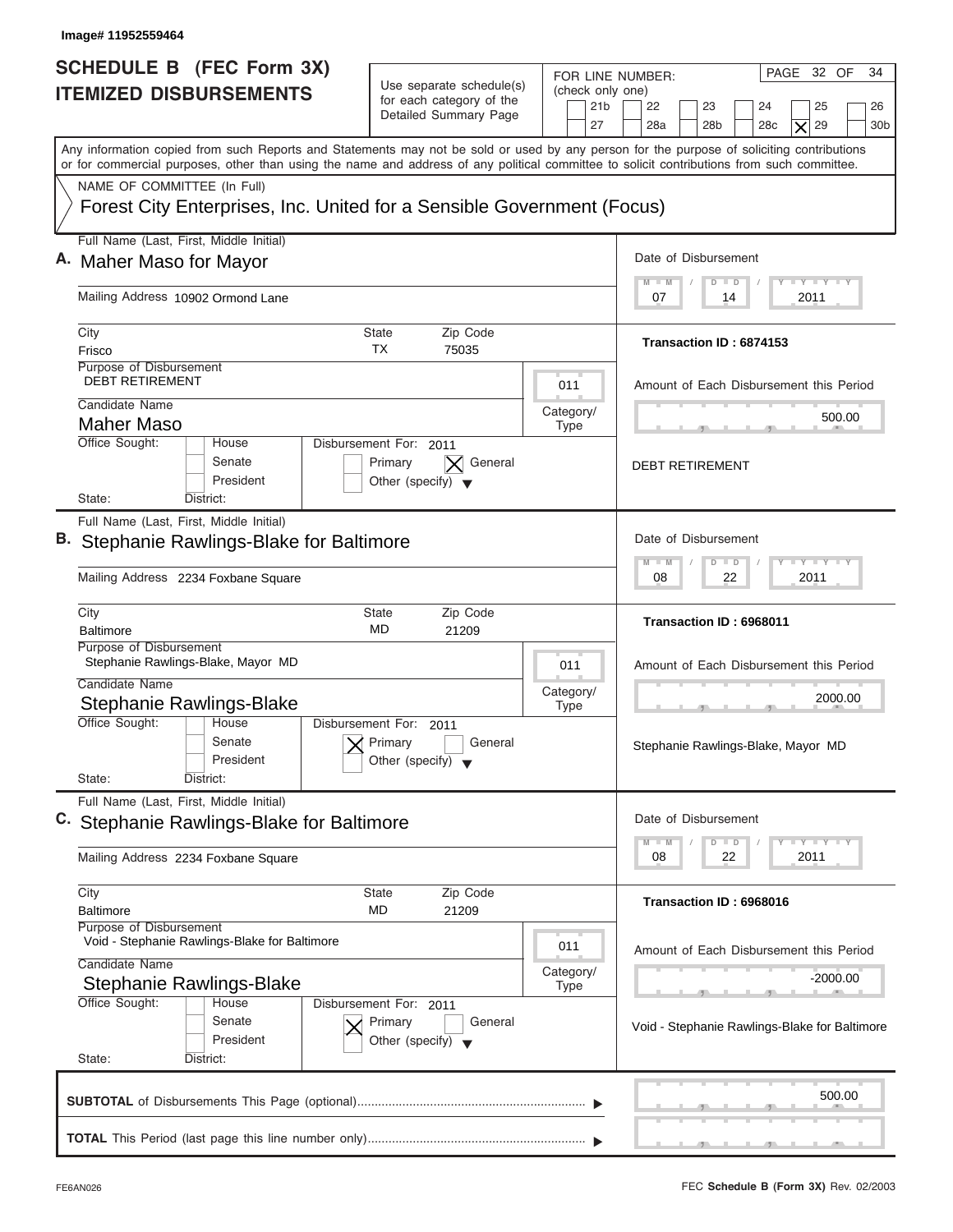| Image# 11952559465                                                                                                                                                                                                                                                                      |                                                                                      |                                                               |                                                                                                                      |
|-----------------------------------------------------------------------------------------------------------------------------------------------------------------------------------------------------------------------------------------------------------------------------------------|--------------------------------------------------------------------------------------|---------------------------------------------------------------|----------------------------------------------------------------------------------------------------------------------|
| <b>SCHEDULE B (FEC Form 3X)</b><br><b>ITEMIZED DISBURSEMENTS</b>                                                                                                                                                                                                                        | Use separate schedule(s)<br>for each category of the<br>Detailed Summary Page        | FOR LINE NUMBER:<br>(check only one)<br>21 <sub>b</sub><br>27 | 34<br>PAGE 33 OF<br>22<br>23<br>25<br>24<br>26<br>28a<br>28 <sub>b</sub><br>28c<br>29<br>30 <sub>b</sub><br>$\times$ |
| Any information copied from such Reports and Statements may not be sold or used by any person for the purpose of soliciting contributions<br>or for commercial purposes, other than using the name and address of any political committee to solicit contributions from such committee. |                                                                                      |                                                               |                                                                                                                      |
| NAME OF COMMITTEE (In Full)<br>Forest City Enterprises, Inc. United for a Sensible Government (Focus)                                                                                                                                                                                   |                                                                                      |                                                               |                                                                                                                      |
| Full Name (Last, First, Middle Initial)                                                                                                                                                                                                                                                 |                                                                                      |                                                               |                                                                                                                      |
| A. Stephanie Rawlings-Blake for Baltimore                                                                                                                                                                                                                                               |                                                                                      |                                                               | Date of Disbursement<br><b>LY LY LY</b><br>$\Box$<br>$M \equiv M$<br>D                                               |
| Mailing Address 2234 Foxbane Square                                                                                                                                                                                                                                                     |                                                                                      |                                                               | 2011<br>08<br>22                                                                                                     |
| City<br><b>Baltimore</b>                                                                                                                                                                                                                                                                | Zip Code<br>State<br>MD<br>21209                                                     |                                                               | Transaction ID: 6968017                                                                                              |
| Purpose of Disbursement<br>Stephanie Rawlings-Blake, Mayor MD                                                                                                                                                                                                                           |                                                                                      | 011                                                           | Amount of Each Disbursement this Period                                                                              |
| Candidate Name<br><b>Stephanie Rawlings-Blake</b>                                                                                                                                                                                                                                       |                                                                                      | Category/                                                     | 2000.00                                                                                                              |
| Office Sought:<br>House<br>Senate<br>President<br>State:<br>District:                                                                                                                                                                                                                   | Disbursement For: 2011<br>Primary<br>General<br>Other (specify) $\blacktriangledown$ | <b>Type</b>                                                   | Stephanie Rawlings-Blake, Mayor MD                                                                                   |
| Full Name (Last, First, Middle Initial)                                                                                                                                                                                                                                                 |                                                                                      |                                                               |                                                                                                                      |
| B. Stephanie Rawlings-Blake for Baltimore                                                                                                                                                                                                                                               |                                                                                      |                                                               | Date of Disbursement                                                                                                 |
| Mailing Address 2234 Foxbane Square                                                                                                                                                                                                                                                     |                                                                                      |                                                               |                                                                                                                      |
| City<br><b>Baltimore</b>                                                                                                                                                                                                                                                                | Zip Code<br>State<br>MD<br>21209                                                     |                                                               | Transaction ID: 6968019                                                                                              |
| Purpose of Disbursement<br>Void - Stephanie Rawlings-Blake for Baltimore                                                                                                                                                                                                                |                                                                                      | 011                                                           | Amount of Each Disbursement this Period                                                                              |
| Candidate Name<br>Stephanie Rawlings-Blake                                                                                                                                                                                                                                              |                                                                                      | Category/<br><b>Type</b>                                      | -2000.00<br>- 51                                                                                                     |
| Office Sought:<br>House<br>Senate<br>President<br>State:<br>District:                                                                                                                                                                                                                   | Disbursement For:<br>2011<br>Primary<br>General<br>Other (specify)                   |                                                               | Void - Stephanie Rawlings-Blake for Baltimore                                                                        |
| Full Name (Last, First, Middle Initial)                                                                                                                                                                                                                                                 |                                                                                      |                                                               |                                                                                                                      |
| C. Stephanie Rawlings-Blake for Baltimore                                                                                                                                                                                                                                               |                                                                                      |                                                               | Date of Disbursement                                                                                                 |
| Mailing Address 2234 Foxbane Square                                                                                                                                                                                                                                                     |                                                                                      |                                                               | $\Box$ $\Upsilon$ $\Box$ $\Upsilon$ $\Upsilon$ $\Upsilon$<br>$M - M$<br>D<br>$\blacksquare$<br>08<br>22<br>2011      |
| City<br><b>Baltimore</b>                                                                                                                                                                                                                                                                | Zip Code<br>State<br>MD<br>21209                                                     |                                                               | Transaction ID: 6968020                                                                                              |
| Purpose of Disbursement<br>Stephanie Rawlings-Blake, Mayor MD                                                                                                                                                                                                                           |                                                                                      | 011                                                           | Amount of Each Disbursement this Period                                                                              |
|                                                                                                                                                                                                                                                                                         |                                                                                      |                                                               |                                                                                                                      |
| Candidate Name                                                                                                                                                                                                                                                                          |                                                                                      | Category/                                                     | 2000.00                                                                                                              |
| Stephanie Rawlings-Blake<br>Office Sought:<br>House<br>Senate<br>President                                                                                                                                                                                                              | Disbursement For: 2011<br>Primary<br>General<br>Other (specify) $\blacktriangledown$ | <b>Type</b>                                                   | Stephanie Rawlings-Blake, Mayor MD                                                                                   |
| State:<br>District:                                                                                                                                                                                                                                                                     |                                                                                      |                                                               |                                                                                                                      |